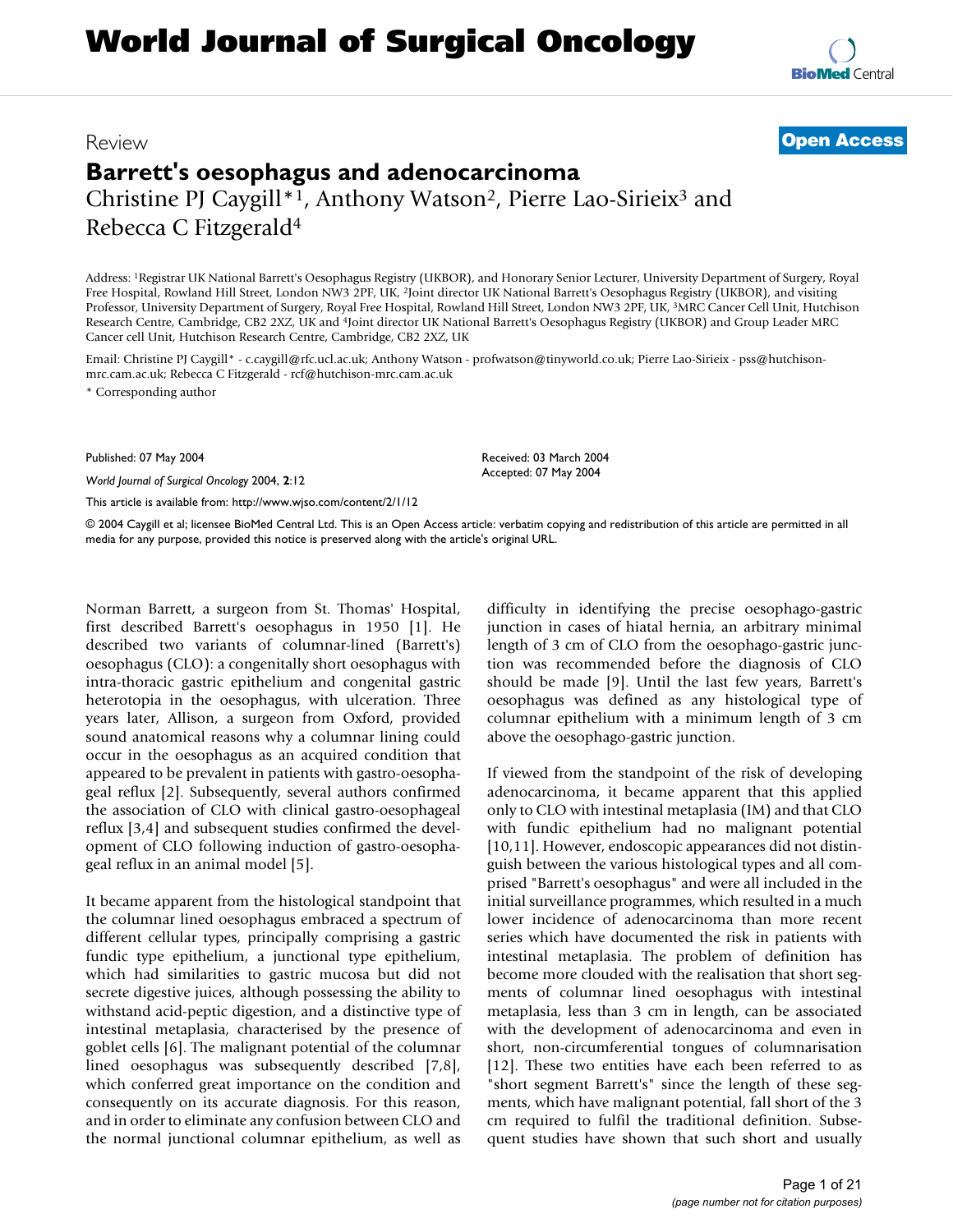circumferential segments of columnar lined oesophagus with intestinal metaplasia are visible in 42% of adenocarcinoma of the cardia when detailed pathological examination is undertaken [13,14]. Furthermore, pathophysiological studies have shown that patients with these short segments of columnarisation have gastrooesophageal reflux disease, the pathophysiological severity of which is intermediate between that in patients with erosive oesophagitis and those with "traditional Barrett's CLO" [15].

The problem of definition has been further compounded by numerous reports of microscopic intestinal metaplasia around the oesophago-gastric junction, present in up to 36% of patients undergoing endoscopy for a variety of gastro-intestinal symptoms, and some have referred to this phenomenon also as "short-segment Barrett's or "ultra-short segment Barrett's" [16-18]. In Spechler's series [16], only patients with "traditional Barrett's oesophagus" and those with microscopic intestinal metaplasia at the cardia were studied, those patients with confluent or circumferential columnarisation seen endoscopically were excluded from the study. The bulk of evidence suggests that microscopic intestinal metaplasia at the cardia is not associated with gastro-oesophageal reflux disease, but associated principally with increasing age and Helicobacter infection. It is believed to have a different histogenesis from intestinal metaplasia in confluent and circumferential areas of columnarisation in the oesophagus, and its risk of malignant change appears to be extremely low [19]. In these circumstances, there is confusion in using the term "short segment Barrett's" interchangeably between endoscopically visible confluent or circumferential columnarisation with intestinal metaplasia and microscopic intestinal metaplasia around the cardia, and furthermore it would appear entirely inappropriate to apply the term "Barrett's oesophagus" at all to the latter group, in the absence of endoscopically visible columnarisation, gastro-oesophageal reflux disease and a significant malignant risk.

# **Pathophysiology**

It is now well established that CLO is a complication of severe and long-standing gastro-oesophageal reflux and is found in 10–16% of such patients at endoscopy [20]. Pathophysiological studies have shown that patients with Barrett's CLO show a higher proportion of lower oesophageal sphincter failure, and peristaltic dysfunction than patients with erosive oesophagitis and over 90% have an associated hiatal hernia [21]. CLO is also associated with higher levels of acid exposure than erosive oesophagitis and duodeno-gastro-oesophageal exposure as measured by Bilitec monitoring, particularly in the presence of complications [22,23]. Therefore, patients with CLO are at the extreme end of the pathophysiological spectrum of gastrooesophageal reflux disease. This is compounded by the fact that symptoms may be minimal or absent due to impaired sensitivity of the columnar lining to acid perfusion [24]. As a consequence of this, many cases of CLO remain undiagnosed. In a clinical and autopsy study performed in the USA, the incidence at endoscopy was 18 per 100,000 population, whereas at autopsy the corresponding figure was 376 per 100,000, with only 5% becoming clinically apparent [25]. However, this figure was subsequently revised to 20% with increasing use of endoscopy [26].

# **Epidemiology**

Barrett's (columnar-lined) oesophagus (CLO) is an important condition because, together with gastroesophageal reflux disease (GORD), it is the only known precursor of oesophageal adenocarcinoma (AC) [27,28]. Like AC, the prevalence of CLO has also been rising in Europe and North America, whereas in the USA the increase in CLO parallels the increase in the number of upper gastrointestinal endoscopies [29], in the UK there has been a real increase in the numbers diagnosed which exceeds the increased performance of upper gastrointestinal endoscopy [30-32]. Although the majority of CLO will not progress to malignancy it is important to identify relevant risk factors associated with such progression.

In an analysis of 5317 CLO cases in the UK it was found that fewer than 5% developed AC [33]. Most of these (approximately 80%) were prevalent cancers, i.e. cancer arising within one year of CLO diagnosis and about 20% were incident cancers, i.e. those arising more than one year after CLO diagnosis. It is not known whether AC can develop without passing through the CLO stage. A recent study [28] has shown only a modest increase in the oesophageal cancer risk in GORD patients having no record of CLO. The rate at which CLO progresses through increasingly severe dysplasia to AC is between 1 in 44 and 1 in 441 patient years [34,27]. This is 30 – 125 times the rate of AC development in the general population [35].

### *H-pylori infection*

The role of *H-pylori* infection in the development of CLO and its progression to AC is still very controversial and thus will not be discussed in any detail here. Vieth *et al*, (2000) [[36\]](#page-15-0) have shown that patients who have GORD and are infected with *H-pylori* have no increased risk of developing either CLO or AC and they concluded that since *H-pylori* infection is significantly less frequent in patients with GORD than in patients with non-ulcer dyspepsia it is possible that *H-pylori* infection may have a protective effect. There is certainly an increase in CLO in the USA and Europe concomitant with a decline in the prevalence of infection with *H-pylori* in these populations, and this and the effect of therapy with proton pump inhibitors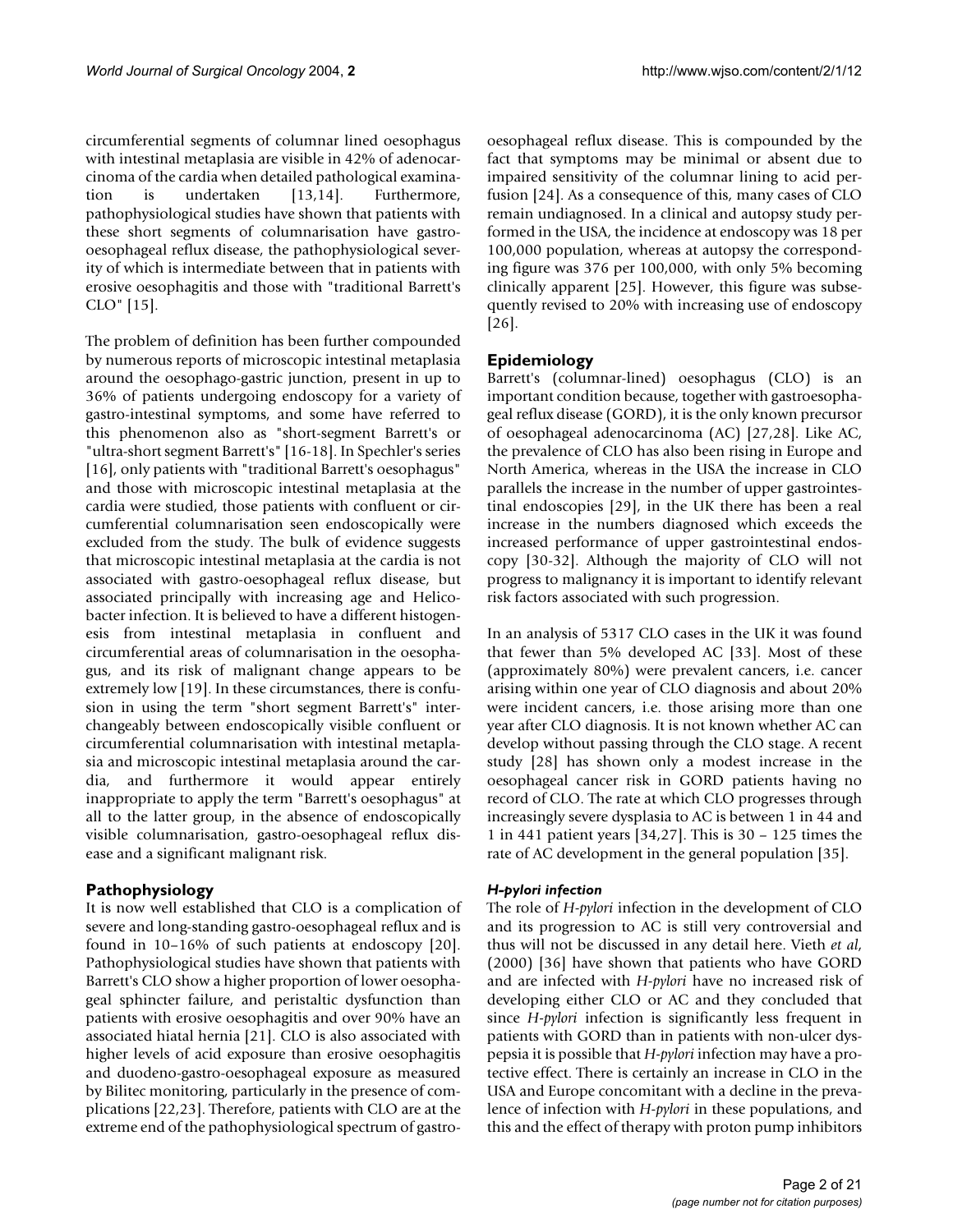| Ref | Year | Country     | N    | M: F            |      | <b>Mean Age (Diagnosis)</b> |      | Type of study                     |  |
|-----|------|-------------|------|-----------------|------|-----------------------------|------|-----------------------------------|--|
|     |      |             |      |                 | м    | (Total)                     | F    |                                   |  |
| 39  | 1992 | UK          | 102  | 0.9             | 60.3 |                             | 57.7 | Consecutive surveillance patients |  |
| 40  | 1996 | Netherlands | 166  | $\mathsf{I}$ .4 |      | 62.0                        |      | Cohort                            |  |
| 41  | 1997 | UK          | 232  | 2.0             | 63.0 |                             | 73.0 | Prospective screening             |  |
| 18  | 1997 | Australia   | 158  | 0.5             |      | 50.8                        |      | Consecutive SSB patients          |  |
| 42  | 1998 | UK          | 268  | 1.7             | 60.2 |                             | 70.0 | Cohort                            |  |
| 43  | 2000 | UK          | 5717 | 1,7             | 61.4 |                             | 67.5 | Cohort                            |  |
| 44  | 2000 | UK          | 409  | $\mathsf{L}$    |      | 63.0                        |      | Cohort                            |  |
| 45  | 2002 | Chile       | 408  | 0.9             |      | 53.0                        |      | Consecutive endoscopy patients    |  |
| 46  | 2003 | UK          | 232  | 1.7             |      | $\blacksquare$              |      | Consecutive endoscopy patients    |  |

<span id="page-2-0"></span>**Table 1: Characteristics of CLO patients**

are discussed in reviews by Sharma (2001) [\[37](#page-15-1)] and Koop (2002) [38].

#### *Characteristics of Barrett's oesophagus patients*

There are a number of studies showing the basic characteristics of CLO patients and some of these are summarised in Table [1](#page-2-0).

Most European studies, from the UK and The Netherlands, show a male predominance of CLO, whereas the studies from Australia and Chile do not, and all but three of these studies have fewer than 300 CLO patients. The mean age at diagnosis is over 60 years in Europe, but 50.8 years and 53.0 years respectively in Australia and Chile. It is not possible at this stage to speculate as to the reason for this. In all but one study the mean age at diagnosis was greater for females than males by almost a decade. In an analysis of CLO from a single UK centre over 15 years it was found that prevalence rose incrementally from age 20–29 years, from 0.16% in males and 0% in females, to a maximum at age 70–79 years, of 4.89% in males and 3.75% in females. Although there was a steep rise in prevalence with age in both sexes, it was slower in females between the ages of 20–59 than in males, and this was reflected in a 10-year delay in the onset of CLO in females. One could speculate that premenopausal females are protected to some degree against the development of CLO by their hormones [47].

#### *Life style factors affecting CLO development*

There are very few studies on lifestyle factors and CLO thus making it impossible to say anything concrete at this stage. The available evidence suggests that neither alcohol consumption nor tobacco use have an effect (Table [2\)](#page-3-0). One study [50] found the past smoking to be moderately connected with CLO development, possibly as a result of the effect of smoking on promoting gastroesophageal reflux. Another study [48] suggested a role for obesity in young CLO patients. In this context it is of interest that CLO occurs as a complication of long standing GORD [20] which, itself, is a complication of obesity.

### *The UK National Barrett's Oesophagus Registry*

Because of growing concern about the rise in the incidence of both AC and CLO The UK National Barrett's Oesophagus Registry (UKBOR) was established in June 1996. The aims of the Registry were to establish a national database of all cases of CLO in the UK in order to learn more about the aetiology, epidemiology and natural history of CLO and to provide a co-ordinating infrastructure for prospective studies. The primary aim being the identification of those sub-groups of CLO most at risk of developing AC so that targeted surveillance strategies can be implemented. This is the world's first such registry, and was set up as a joint initiative of the Oesophageal Section of the British Society of Gastroenterology and the European Cancer Prevention Organization (ECP) [51]. Since then almost 9500 CLO patients have been registered from 42 hospitals nationwide. In the following section we give an overview of the data, for the UK, from studying UKBOR patients.

#### *Results of studies from UKBOR*

The results of studies using the expanding UKBOR database are summarised in table 3.

### *A single centre's 20 years' experience of columnar-lined (Barrett's) oesophagus diagnosis*

All upper GI endoscopy and histology reports from Wexham Park Hospital, Slough, Southern England between Jan 1977 and Dec 1996 were reviewed and data from patients with histologically proven CLO analysed in 5 year bands [30]. The results are summarised in Table 3. It is to be noted that there was an increasing number of endoscopies and CLO diagnoses over time, CLO being diagnosed more frequently in the last quinquenium compared with the first.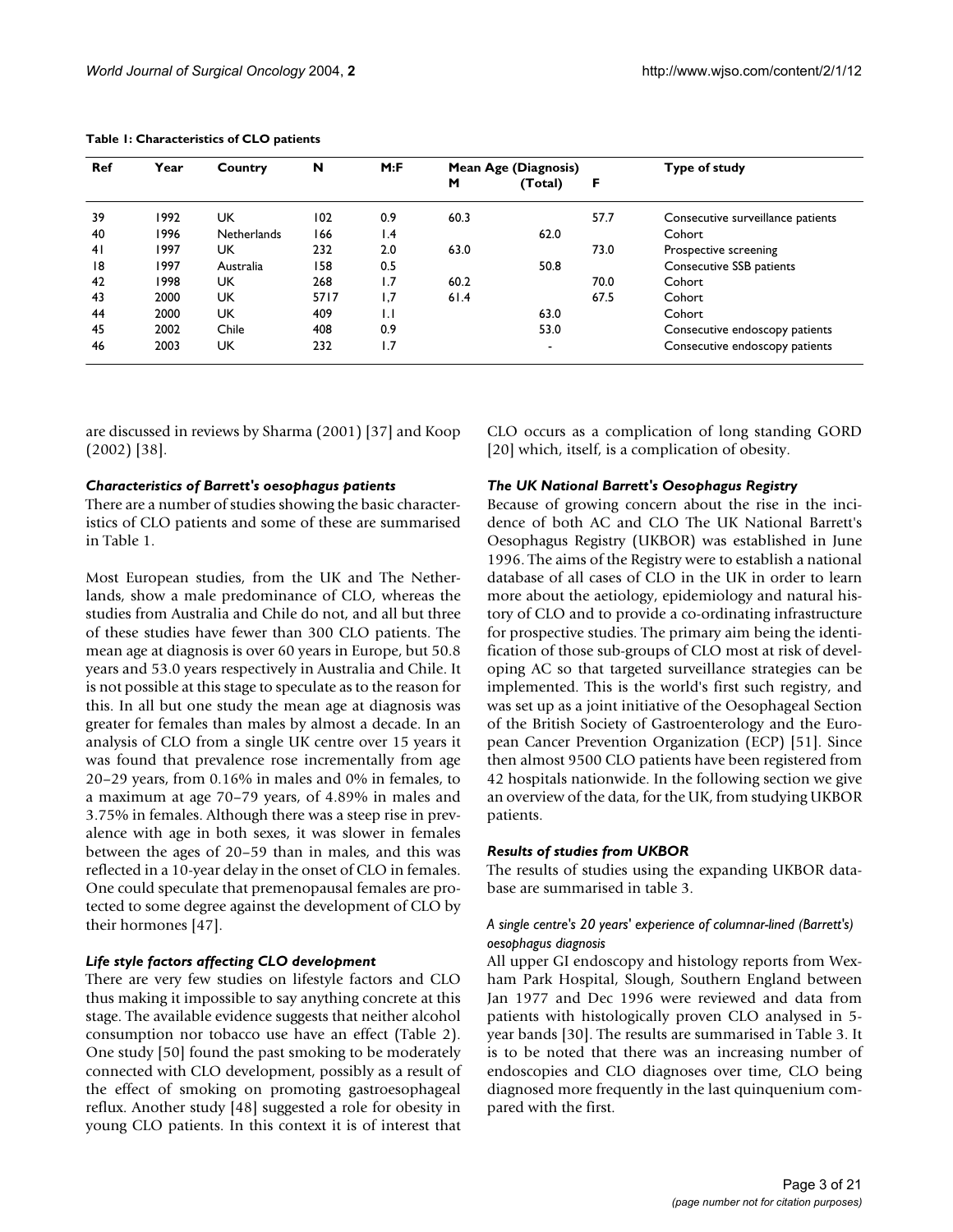| Ref              | Year         | Country  | Tobacco                       | Alcohol                                              | Obesity |
|------------------|--------------|----------|-------------------------------|------------------------------------------------------|---------|
| $[48]$<br>$[49]$ | 2002<br>1993 | UK<br>UK | -<br>$\overline{\phantom{0}}$ | $\overline{\phantom{a}}$<br>$\overline{\phantom{0}}$ | n/a     |
| $[50]$           | 1990         | UK       |                               | $\overline{\phantom{a}}$                             | n/a     |

#### <span id="page-3-0"></span>**Table 2: Lifestyle risk factors for CLO**

**Table 3: Detection rate of Barrett's oesophagus over a 20-year period at a single UK hospital.**

| Period                         | Total no of endoscopies | No of new CLO cases |      |        | New CLO as a % of total endoscopies |  |  |
|--------------------------------|-------------------------|---------------------|------|--------|-------------------------------------|--|--|
|                                |                         | Total               | Male | Female |                                     |  |  |
| $1/1/77-31/12/81$              | 6500                    | 12                  | 6    | 6      | 0.2                                 |  |  |
| $1/1/82 - 31/12/86$            | 10909                   | 100                 | 65   | 35     | 0.9                                 |  |  |
| $1/1/87 - 31/12/91$            | 10812                   | 129                 | 84   | 45     | $\overline{1.2}$                    |  |  |
| $1/1/92 - 31/12/96$            | 16500                   | 257                 | 168  | 99     | 1.6                                 |  |  |
| $1/1/77 - 31/12/96$<br>(total) | 44721                   | 508                 | 323  | 185    | $\mathsf{L}$                        |  |  |

#### *Characteristics of CLO patients in the UK*

Demographic data of 5,717 CLO patients from 27 UK centres (each registering >50 patients with UKBOR) were analysed [43]. All 27 hospitals provided data on sex and date of birth; of these 23 also supplied date of diagnosis of CLO and therefore, age at diagnosis could be calculated. Only 13 of the 27 hospitals were able to supply current data on numbers of AC. The 27 centres were spread geographically throughout the UK with 3 in Scotland, 3 in Wales, 6 in Northern England, 4 in the Midlands and 11 in Southern England.

Table [4](#page-4-0) shows the characteristics of CLO patients by geographical area in UK. There was little variation in M: F ratio (1.3 – 1.7) and in mean age at diagnosis between the centres, except for in males in Scotland where there was a trend towards a lower age at diagnosis. Peak age at diagnosis of CLO in the 23 centres for males varied from 40– 49 to 70–79 years and in females varied from 60–69 to 70–79 years.

It is also worthy of note that these basic characteristics changed little whether the analysis was done using 9 centres (2130 CLO patients) [52], 20 centres (4261 CLO patients) [53] or 27 centres (5717 CLO Patients) [43], in spite of the greatly increased numbers and greater geographical coverage.

#### *Adenocarcinoma in CLO*

Data for AC were available in 3880 (67.9%) CLO patients from 13 centres. AC was confirmed in 136 (3.5%) (102

males and 34 females). The patient characteristics are shown in Table [5.](#page-4-1) The M: F ratio of those with AC was 3.0, almost twice that of CLO (1.7), suggesting that differences in the rate of progression from CLO to AC are different in the two sexes. Alternatively as males develop CLO at a younger age their risk of progression to AC may be greater as they have a longer time for the carcinogenic changes to occur. We hope that studies currently in progress at UKBOR will help to clarify this point.

#### *Lifestyle Factors and CLO*

This analysis was based at two centres in the UK and on two separate studies. The reason for this was that at one centre (Dundee, Scotland), both heights and weights were available for nearly all patients enabling us to calculate the BMI and thus it was decided to study lifestyle factors with an observational study [48]. At the other centre (Slough, southern England) height was almost never recorded so it was decided that a case-control study was the most appropriate study to give us information on lifestyle factors.

#### *Observational study – Dundee (Scotland)*

The medical records of 136 CLO patients diagnosed between March 1985 and October 1998 were examined. Data recorded included height, weight, tobacco consumption and alcohol intake. Body Mass Index (BMI) was calculated  $(kg/m<sup>2</sup>)$  using the body weight nearest to and preceding CLO diagnosis (Table [6\)](#page-4-2). For analysis, tobacco consumption and alcohol intake were graded to give a score using the scoring system in the paper by Caygill et al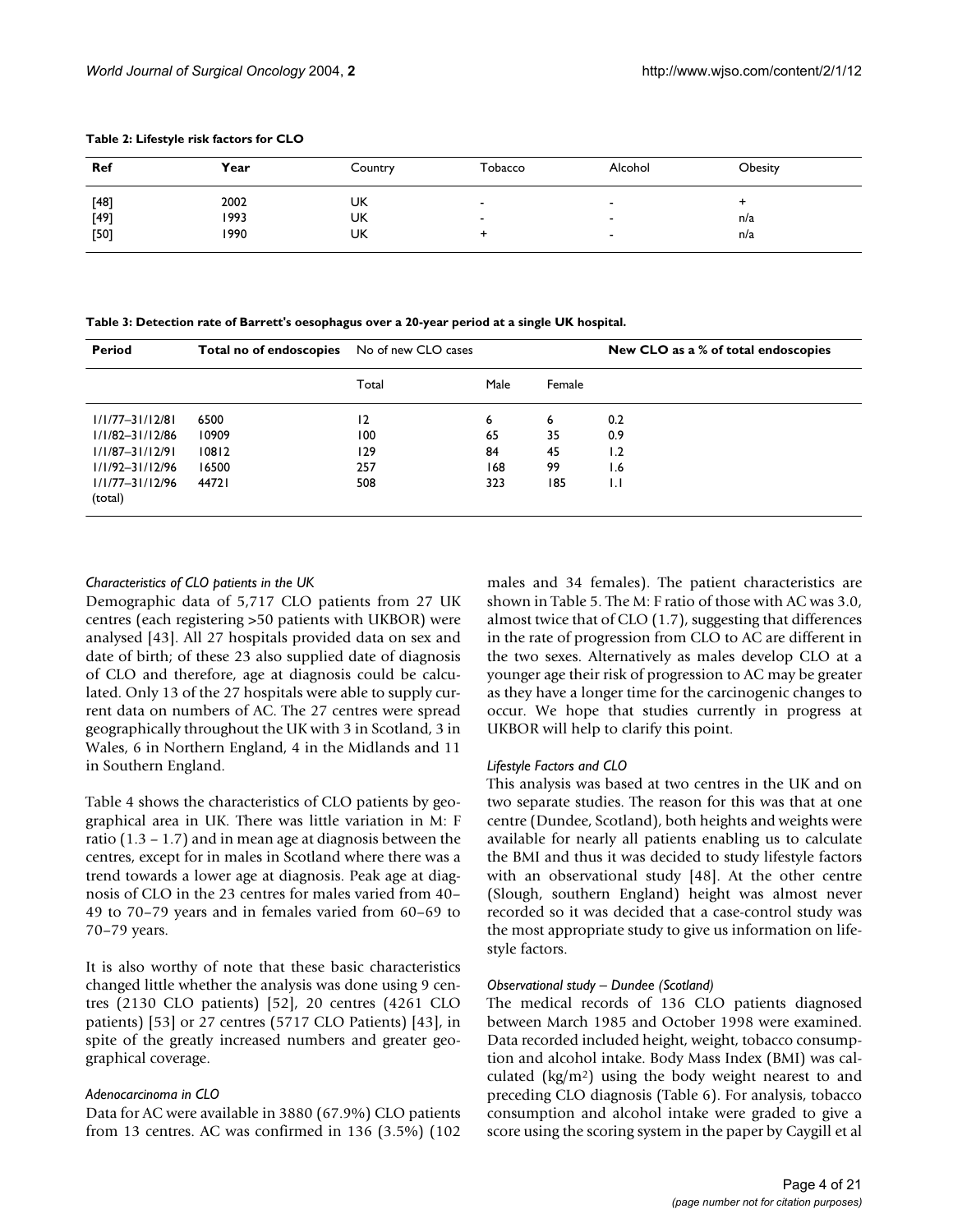| <b>Geographical Area</b> | Total | <b>Males</b>   | <b>Females</b> | M: F            |
|--------------------------|-------|----------------|----------------|-----------------|
|                          | n     | mean age (yrs) | mean age (yrs) |                 |
| Scotland                 | 563   | 57.4           | 65.3           | $\mathsf{I}$ .4 |
| Wales                    | 388   | 61.4           | 66.4           | 1.9             |
| England                  |       |                |                |                 |
| North                    | 1157  | 61.6           | 67.6           | 1.6             |
| Midlands                 | 1269  | 63.8           | 68.1           | 1.3             |
| South                    | 2340  | 61.6           | 67.7           | 1.7             |
| Total                    | 5717  | 62.0           | 67.5           | 1.7             |

#### <span id="page-4-0"></span>**Table 4: CLO patient characteristics by geographical area in UK.**

<span id="page-4-1"></span>**Table 5: Adenocarcinoma in CLO**

|                                      | <b>Total</b> | <b>Males</b> | <b>Females</b> |
|--------------------------------------|--------------|--------------|----------------|
| No of AC                             | 136          | 102          | 34             |
| No of CLO                            | 3880         | 2530         | 1350           |
| Prevalence of AC in CLO (%)          | 3.5%         | 4.0%         | 2.5%           |
| Mean age at diagnosis of AC (years)  | 67.0         | 64.7         | 74.0           |
| Mean age at diagnosis of CLO (years) | 63.5         | 61.4         | 67.5           |

<span id="page-4-2"></span>**Table 6: BMI for Barrett's oesophagus patients in dundee**

|              | Age      |       |     |  |
|--------------|----------|-------|-----|--|
| BMI > 30 (%) | $0 - 49$ | $50+$ | All |  |
| M            | 31       | 14    | 20  |  |
|              |          | 9     | 30  |  |
| $M+F$        | 39       | 16    | 24  |  |

(2002) [48]. A previous study of nine UK centres [52] had shown that in Dundee there was a higher proportion (43%) of young (<50 years) male CLO patients compared to the other eight centres. The reasons for this are unclear and remain to be established. Therefore in the above study lifestyle factors were compared between those below and above 50 years of age. The percentages of men and women with either a tobacco score of 3 or more (i.e. smokers, either current or within the last 10 years) or an alcohol score of 3 or more (i.e. those drinking more than that recommended by the government guidelines of 21 units for men and 14 units for women) were calculated and subdivided into the two age groups. The results showed that there did not appear to be a difference in smoking or drinking habits between the older and younger age groups, and these aspects of lifestyle do not

appear to be the cause of the high proportion of young male CLO patients in Dundee.

It is generally accepted that individuals with a BMI of 30 or more are considered to be obese. In the general UK population 11% of men and 13 % of women fulfil this criterion [54] (The health of the nation: One year on). We, therefore, calculated the BMI in the Dundee CLO patients and divided them into the two age groups as for tobacco and alcohol consumption. In this cohort of CLO patients 31% of men and 71% of women aged less than 50 years were obese compared with 11% and 13% respectively in the general population. In contrast, those aged more than 50 years had BMI, which were very similar to the general population.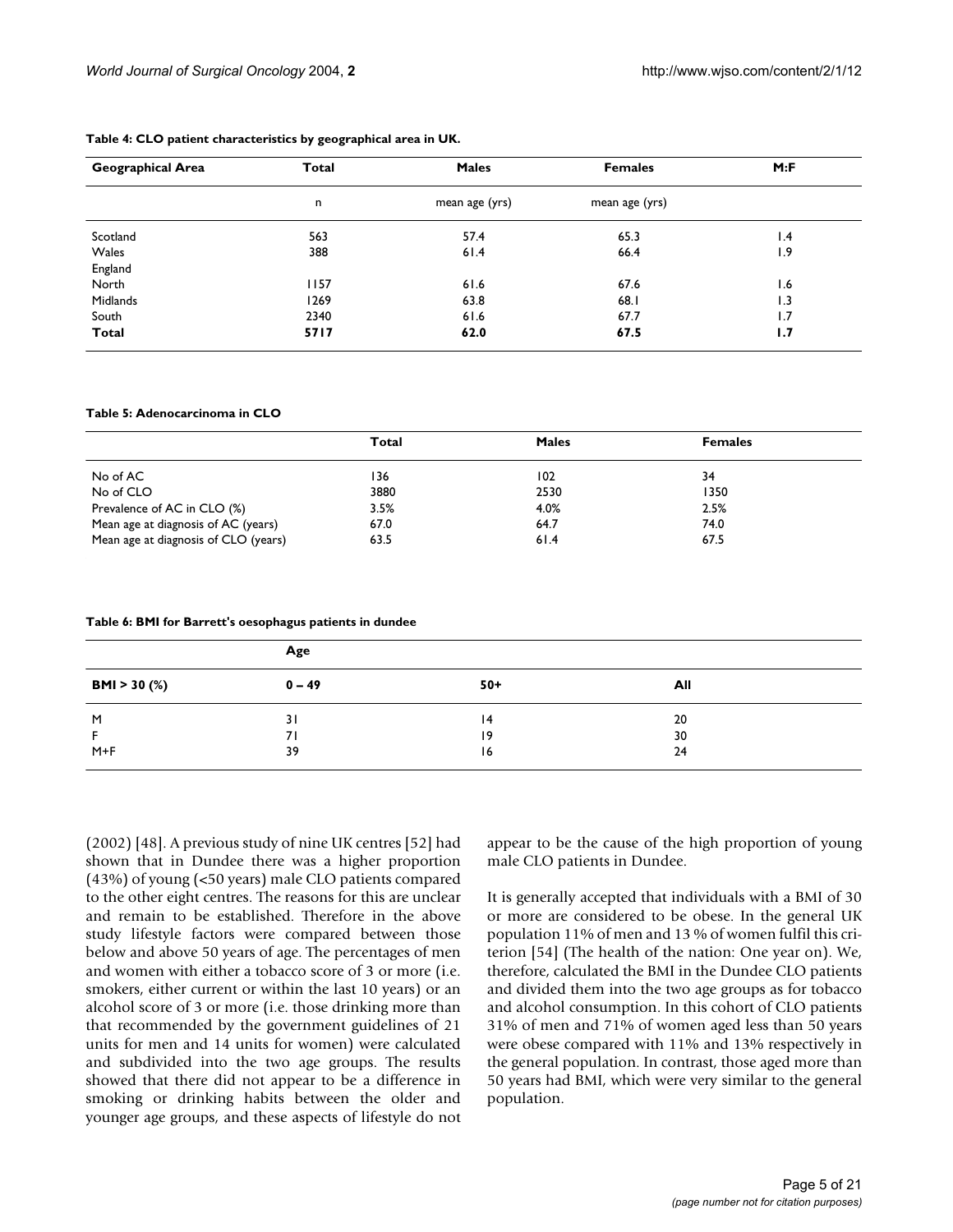| <b>CLO</b> segment length | Overall | $\leq$ 3 cm | $>3 \leq 6$ cm | >6 cm |  |
|---------------------------|---------|-------------|----------------|-------|--|
| No of CLO                 | 625     | 170         | 253            | 202   |  |
| No of AC                  | 28      | 10          |                | 14    |  |
| All AC (% CLO)            | 4.5     | 5.8         | l.6            | 7.I   |  |
| Incident AC (% CLO)       | 1.5     | l.8         | 0.8            | 2.I   |  |

<span id="page-5-0"></span>**Table 7: Distribution of AC according to CLO segment length**

### *Case – control study, Slough*

Data on weight, alcohol and tobacco use were recorded in case notes from this centre but not height, thus making it impossible to calculate BMI. Accordingly a case-control study was set up to study the influence of these lifestyle factors on the development of CLO. Cases were CLO patients and controls were reflux oesophagitis (RO) patients (principally Savary – Miller grade I). In each group there were 50 males and 48 females, and the two groups were matched for gender, age  $(\pm 3 \text{ yr})$  and year of diagnosis  $(\pm 3 \text{ yr})$ . The data recorded were weight, alcohol intake and tobacco consumption. Alcohol and tobacco were scored as before. There were no significant differences in any of the lifestyle factors studied between CLO and RO patients.

### *Length of Barrett's oesophagus segment: demographic associations and cancer risk*

Some reports have suggested a higher incidence of AC in longer CLO segments, yet AC has also been described in short CLO segments  $(\leq 3$  cm) [55]. We therefore reviewed 1000 medical records of CLO patients on our database. Data on age, gender, BMI, tobacco and alcohol use, segment length at CLO diagnosis and presence of AC were extracted. Histology and segment length were available from 625 records. The distribution of AC according to segment length is shown in Table [7](#page-5-0). The risk of overall or incident cancers was greater for short segment CLO  $(\leq 3)$ cm) than for longer segment CLO  $(3 - 6$  cm) but the greatest risk is for segments >6 cms (Pearson  $A^2 p = 0.04$ ). There was a small non-significant increase in CLO length with age but no correlation between gender, BMI, or tobacco and alcohol consumption and segment length.

#### *Conclusions from UKBOR studies*

There are a number of conclusions that can be drawn from the analyses of the UKCLOR database, namely: -

**1.** That the Male to female ratio of CLO patients (1.7) is approximately double that of AC patients (3.0)

**2.** Mean age at diagnosis in male CLO patients is lower (62.0 years) than in female CLO patients (67.5 years). The same applies to AC, mean ages at diagnosis being 64.7 years in males and 74.0 years in females.

**3.** Peak age at diagnosis of CLO is 60–69 years in males and 70–79 years in females.

**4.** Overall prevalence of AC in CLO is 3.5%, being 4.0% in males and 2.5% in females.

**5.** There appears to be very little geographical variation in CLO patient characteristics throughout the UK. The exception is Scotland, where both the mean and the peak age at diagnosis are lower.

**6.** Previous alcohol and tobacco use do not appear to affect the risk of developing CLO; obesity may be a risk factor in younger CLO patients.

**7.** Risk of AC is greatest for >6 cm segments of CLO but is greater for short ( $\leq$ 3 cm) segment Barrett's than for segments  $>3 \leq 6$  cm.

### **The malignant risk**

The overriding importance of Barrett's CLO is the risk of development of oesophageal adenocarcinoma (AC). Between 5–10% of patients with CLO will develop adenocarcinoma, the annual risk in surveillance programmes being 0.5–1%, which is 30–125 times that of the general population [56]. Of particular concern is the escalating incidence of AC, which has increased eightfold in Western Europe in the last three decade, a rate of increase greater than that of any solid tumour. Three decades ago AC comprised less than 10% of oesophageal tumours, a dramatic increase in this proportion first described in the 1980's, has occurred such that AC now represents over 50% of oesophageal tumours in most UK units [57]. Not everyone with CLO has a similar risk of developing AC and much work has been done to identify risk factors that increase the risk. The risk factors which have been identified are broadly divisible into demographic, pathophysiological, environmental, histopathological and molecular genetic.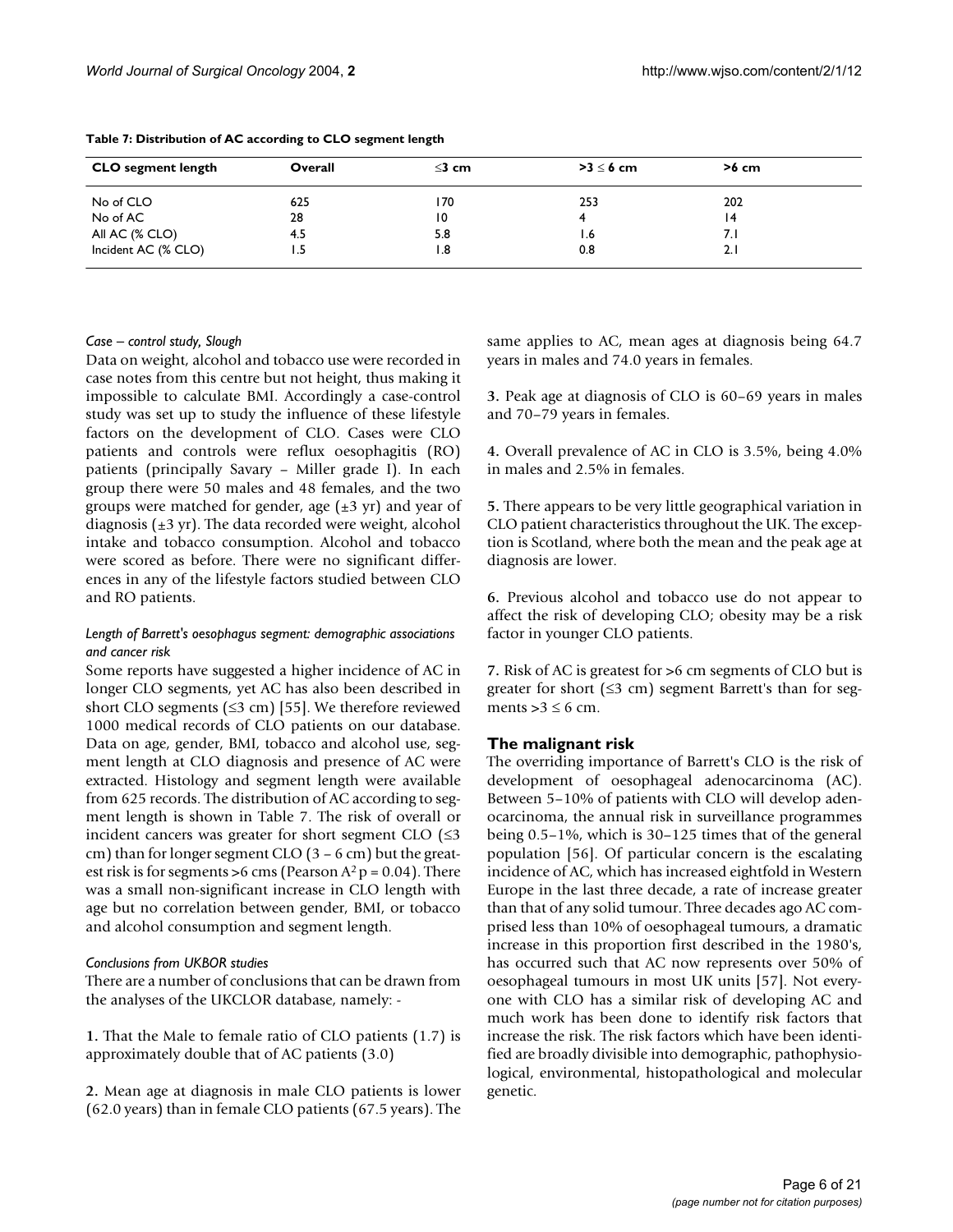### *Demographic*

AC occurs almost exclusively in white males. In the USA, AC occurs in 2.5 per 100,000 males and 0.3 per 100,000 females, giving a M: F ratio of 8:1 [56]. In the UK, where there are several epidemiological differences from the USA, the M: F ratio is 3–4:1 [33]. Obesity is a risk factor in several series, the risk being proportional to the degree of obesity, with an odds ratio (OR) of 3.0 in the fourth quartile of the BMI range [58,59]. There is an increasing incidence of genetic factors in the genesis of both CLO and AC, familial cases of both having been documented, and reflux is more prevalent among siblings than spouse controls for both CLO and AC [60].

### *Pathophysiological*

Whilst is it accepted that gastro-oesophageal reflux disease (GORD) is a precursor lesion of CLO and CLO is a premalignant lesion. A Swedish population-based study showed chronic, long-standing GORD to be a risk factor for AC independent of CLO, with an overall OR of 7.7 for chronic GORD and 43.5 for severe GORD of more than 20 years duration [61]. Despite the fact that over 90% of CLO patients have a hiatal hernia (HH), the presence of an HH was found to be a risk factor for AC in two casecontrolled studies with multi-variate analysis, the risk being proportional to the HH length [62,63]. In terms of reflux parameters, those with AC had higher levels of acid exposure (mean % TT pH  $<$  4, 20 v 16) and lower resting lower oesophageal sphincter pressure (LOSP) (mean LOSP 6 v 10 mmHg) than those with uncomplicated CLO [63]. The combination of duodeno-gastric reflux (DGR) and GORD appears to be a strong risk factor, culminating in oesophageal exposure to alkaline duodenal contents. An increased risk of AC following partial gastrectomy has been documented for some time [39] and measurement of duodenal content reflux by Bilitec monitoring has shown a progressive increase in those refluxers developing CLO, and those CLO patients developing AC [64].

### *Environmental*

Dietary factors have been studied extensively, with conflicting evidence of low fruit intake as a risk factor [58] although one study has demonstrated increased AC risk in females with dietary deficiencies of vitamins A, C, E and folate [65]. More recent studies have postulated that dietary nitrate present in fertilisers may be a risk factor [66].

Smoking and alcohol ingestion have been studied extensively as putative risk factors with conflicting results. Few series have reported smoking as a risk factor with an OR of around 2.5, but proportional to the extent and duration of exposure [65,67], although some failed to find increased risk [32,35]. In most series alcohol was not a risk factor [61,63,67] whilst in one series which studies wine consumption, it had a protective effect [68].

Drugs, which relax the LOS, such as nitro-glycerine, aminophylline, anticholinergics and calcium channel blockers, have been found to increase risk with an OR of 3.8 in several studies [59,69]. The effect of acid-suppressing drugs is controversial, with an OR of 3–4 in two series [61,70], but two series showing no increased risk [69[,71](#page-16-0)].

Several series have reported infection with *H. pylori* as a negative risk factor, particularly the CagA strain [70,72].

### *Histopathological*

Many series document increasing risk of AC with increasing length of Barrett's segment, particularly so when the segment length exceeds 6 cm [62,63,67]. As a consequence, it is generally assumed that the AC risk in short segment CLO (SSBO) is relatively low. However, in a study conducted by the UKBOR which looked at AC risk in 625 patients, 27% of whom had SSBO, the greatest risk in segments >6 cm was confirmed, but, somewhat surprisingly, the risk in SSBO was three times higher than that in CLO segments between 3–6 cm in length [55].

The most important risk factor of all in CLO is the presence of dysplasia, and particularly high-grade dysplasia (HGD) in the presence of which between 16–59% develop AC [73,74]. Within HGD, the presence of a raised lesion, ulceration and multifocality of HGD all increase the risk of AC. Multifocality of HGD is associated with an OR of 5.4 of AC, the corresponding figure for a raised lesion being 3.8. If HGD is complicated by ulceration, 80% develop AC [72-76]. In of low-grade dysplasia (LGD) overall risk is less than that with HGD at 5–28% [72,73]. However, the diagnosis of LGD is very subjective with significant inter-observer variation, but it has been shown that where two pathologists agree a diagnosis of LGD, the incidence of AC is 41% and when three agree, its 80% [75].

The challenge for the future is to develop identifiers of high-risk comparable to dysplasia and its complications, but at a much earlier stage in the process of genomic instability and the principal hope lies in the identification of appropriate molecular markers.

### **The molecular biology of Barrett's oesophagus**

Two main steps are implicated in the process of oesophageal adenocarcinoma development. The oesophageal squamous epithelium first undergoes a metaplastic change into a columnar type epithelium, termed Barrett's oesophagus. This metaplastic change may then be followed by progression to AC through a series of histopathological changes termed dysplasia according to the multi-step model of carcinogenesis [77]. Even though patients with CLO have a 125-fold increase risk of developing AC compared to patients without CLO [78,79], the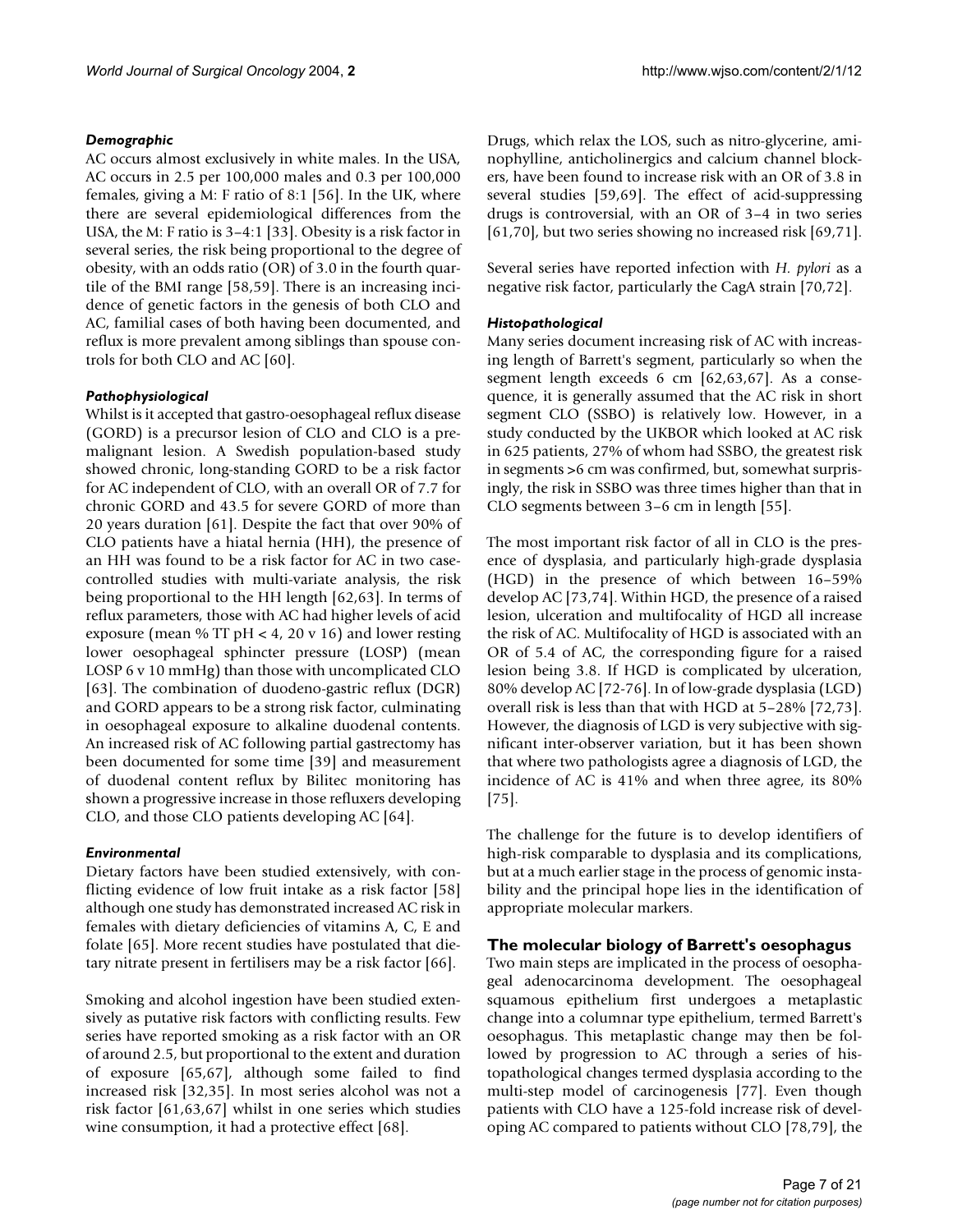majority of CLO patients who will not develop cancer. It still remains unclear whether it is predominantly environmental or genetic factors that determine the progression to adenocarcinoma.

#### *Development of Barrett's oesophagus*

There is plenty of patient data to suggest that gastrooesophageal reflux has an important role to play in the development of metaplasia in the distal oesophagus [80,20]. Three theories have emerged: (1) transdifferentiation of stem cells from the basal squamous cells, migration of (2) submucosal gland cells or (3) gastric cells to colonise the damaged squamous mucosa. Nevertheless, very little evidence is available to test these hypotheses or to determine the signalling pathways implicated in the metaplastic process. The lack of reliable animal or *in vitro* models does not facilitate the research.

The morphological characterisation of CLO when compared to other glandular epithelia such as gastric and duodenal mucosa is complex. Barrett's oesophagus is a mosaic of three main types of columnar epithelium: a junctional zone of gastric cardia type epithelium, a gastric fundic type and a columnar epithelium with intestinal features characterised by goblet cells (sometimes termed specialised intestinal metaplasia) [6]. In 1996 Spechler suggested that there should be an alternative classification for the metaplasia depending on the presence or absence of specialised intestinal metaplasia since it is the intestinal metaplasia type which confers the highest risk for malignancy [81,11]. Intestinal metaplasia is classified in several ways depending on how strongly it resembles the small intestinal epithelium [82,83]. Metaplasia which is very similar to the small intestine is referred to as complete, whereas that which differs from it is termed incomplete. The complete type (or type 1) should contain absorptive cells that do not secrete mucus, have a well-defined brush border containing enzymes such as disaccharides. There may also be occasional paneth cells. In contrast, incomplete intestinal metaplasia (types 11 and 111/11B, which is more common) is composed mainly of 'intermediate' columnar cells that secrete mucus. It also contains goblet cells that secrete sulphomucins, sialomucins or both. The clinical relevance of these histopathological subtypes in terms of predicting cancer risk is not clear and does not currently contribute to the diagnosis or patient management. CLO is also regarded to be a hyperproliferative epithelium, although a review of the literature is somewhat conflicting [84-88]. The proliferative status may be important in determining the likelihood of cancer progression.

### *Molecular factors implicated in dysplasia development (Table [8\)](#page-8-0)*

#### *Growth factors*

Epidermal growth factor (EGF), its receptor (EGFR) and transforming growth factor alpha (TGFα) have mitogenic activities and have been widely implicated in cancer development. Increased expression of EGFR and TGFα has been demonstrated as CLO progresses to AC [89-91], and patients over expressing TGF $\alpha$  and EGFR [92] have been shown to have lymph nodes metastasis and a poor prognosis [93]. EGF was found to be over expressed in intestinal metaplasia compared with cardiac, fundic metaplasia and normal gastric mucosa [94,95] with maximal expression in oesophageal AC [94-96]. c-erb-B2 (Her-2/ Neu), a truncated version of EGFR, involved in cell proliferation and differentiation [97] is expressed in late stages of carcinogenesis [98-102] in a subset of the cancer patients [103] and is associated with a poor prognosis [98]. Transforming growth factor beta (TGFβ) is a potent anti-proliferative agent acting through two receptors (TGFβRI and TGFβRII) and its signalling molecules called Smad 2, 3 and 4. The loss of function of TGFβ signalling in Barrett's associated adenocarcinoma could be related to Smad 4 mutations [104,105] or to the loss of mRNA expression of TGFβRII [106,107].

The increase of growth factors and their associated receptors suggests the possibility of an autocrine stimulation of growth, unimpaired by negative regulators.

#### *Oncogenes*

The products of the *ras* family (H, K and N) of oncogenes are believed to modulate cell growth by abrogation of cell growth requirements [108]. Investigators were unable to identify c-*ras* mutations in dysplastic and non-dysplastic CLO mucosal biopsy or in cancer samples [95,109]. Mutations of codon 12 of the k-*ras* gene were found to be rare in CLO but increased in frequency along the progression to AC [110,111]. Amplification of k- and h-*ras* were only seen in established AC, suggesting that this is a late event in carcinogenesis [112].

The oncogenes c-*myc*, c-*fos* and c-*jun* encode for nuclear proteins involved in transcriptional regulation. Transient growth factor stimulation of those oncogenes can lead to a sustained increase in cell proliferation [113]. Amplification of c-*myc* was only seen in dysplastic CLO and the percentage of cases with amplification increased with progression to AC [114,115], nevertheless an increase in c-myc protein expression was seen in CLO and increased with progression to AC [116]. As CLO becomes malignant, there is a shift of localisation of c-myc and c-jun from the nucleus to a more diffuse cytoplasmic localisation [95,116].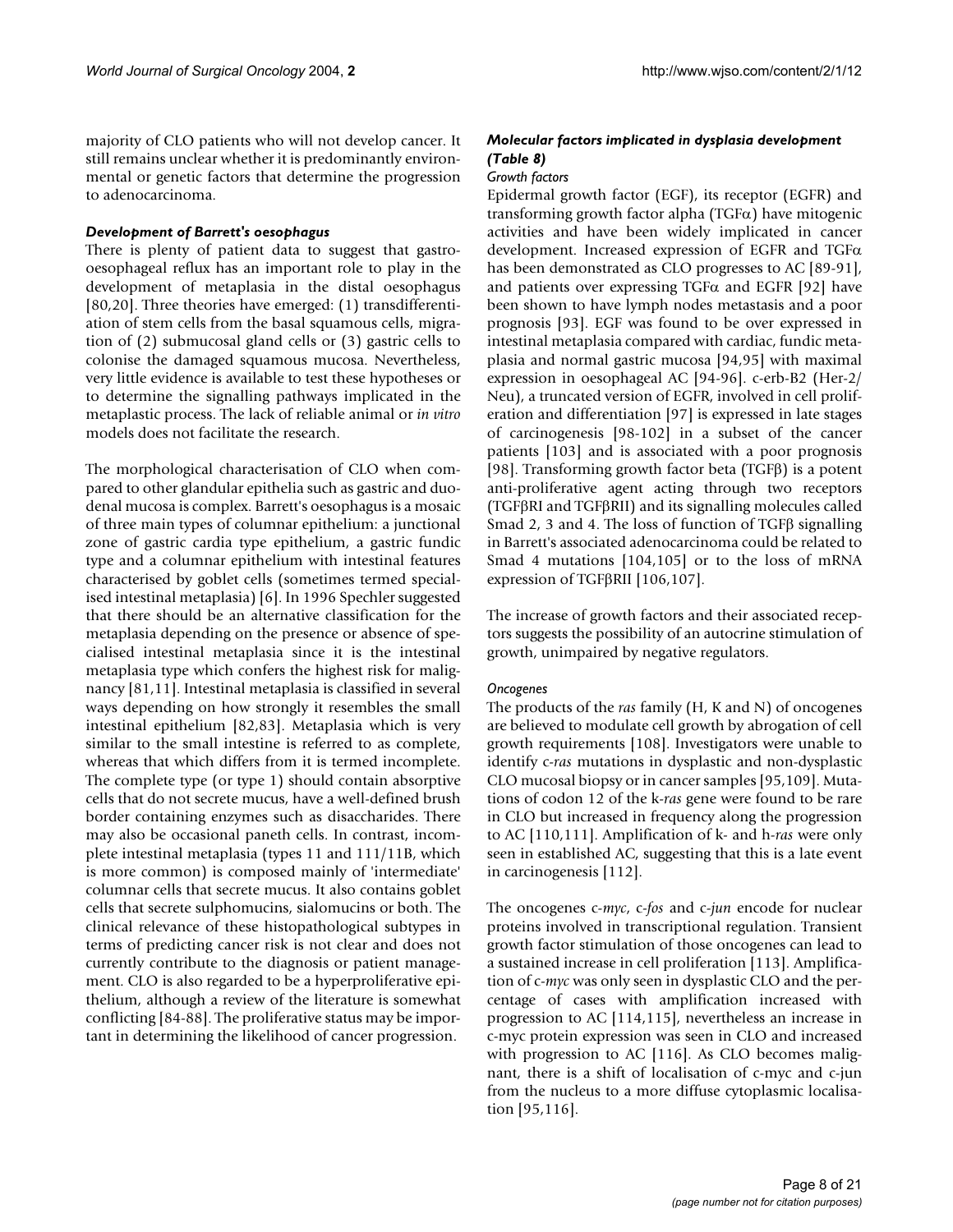**Increased proliferation**

| Growth factors               | Receptors/effectors    |
|------------------------------|------------------------|
| $T$ GF $\alpha$              |                        |
| EGF                          | <b>EGFR</b>            |
|                              | C-erb-B2 (Her-2/Neu)   |
| $TGF\beta$                   | $TGF\beta R$ 2         |
|                              | Smad 4                 |
|                              | p27                    |
| Mediators of inflammation    |                        |
| $Cox-2$                      | <b>PKC</b>             |
| <b>INOS</b>                  |                        |
| $TNF\alpha$                  | $\beta$ catenin, c-myc |
| Luminal components           |                        |
| Gastrin                      | CCK <sub>2</sub>       |
| <b>Bile salts</b>            | $Cox-2$                |
| Acid                         | $Cox-2$                |
|                              | <b>PKC</b>             |
|                              | p38MAPK                |
|                              | <b>JUNK</b>            |
|                              | p44ERK                 |
| Oncogenes                    |                        |
| Ras                          |                        |
| Fos                          |                        |
| Jun                          |                        |
| c-myc                        |                        |
| Cell cycle proteins          |                        |
| Cyclin D1, E, B1             |                        |
| <b>Rb</b>                    |                        |
| p16                          |                        |
| Avoidance of apoptosis       |                        |
| p53                          | p2   (cip I/wafl)      |
| Bcl-2                        |                        |
| Bax                          |                        |
| Increased invasive potential |                        |
|                              |                        |

<span id="page-8-0"></span>**Table 8: Summary of the molecular alterations studied in the progression of Barrett's associated carcinogenesis (list none exhaustive).**

The diverse abnormalities in oncogenes will result in abnormal epithelial cell proliferation independent of the usual growth requirements.

### *Cyclo-oxygenase-2 and inducible nitric oxide*

*Angiogenesis* FGF 1&2 VEGF

*Cell-cell – adhesion* E-cadherin α, β, γ catenin APC

Expression of Cyclooxygenase-2 (cox-2) and inducible nitric oxide (iNOS) and mediators of were shown to be high in CLO and low grade dysplasia when compared to normal squamous oesophagus, gastric mucosa and adenocarcinoma [117-121]. Cox-2 expression was shown to be higher in the distal end of the oesophagus, where AC tends to occur, when compared to the proximal end [122]. Furthermore, Cox-2 stimulation was shown to induce proliferation in an *in vivo* system [124]. This suggests an early involvement in the carcinogenesis process by stimulation of mucosal proliferation.

#### *Luminal factors*

Gastro-oesophageal refluxate, the major factor associated with the development of CLO contains bile salts and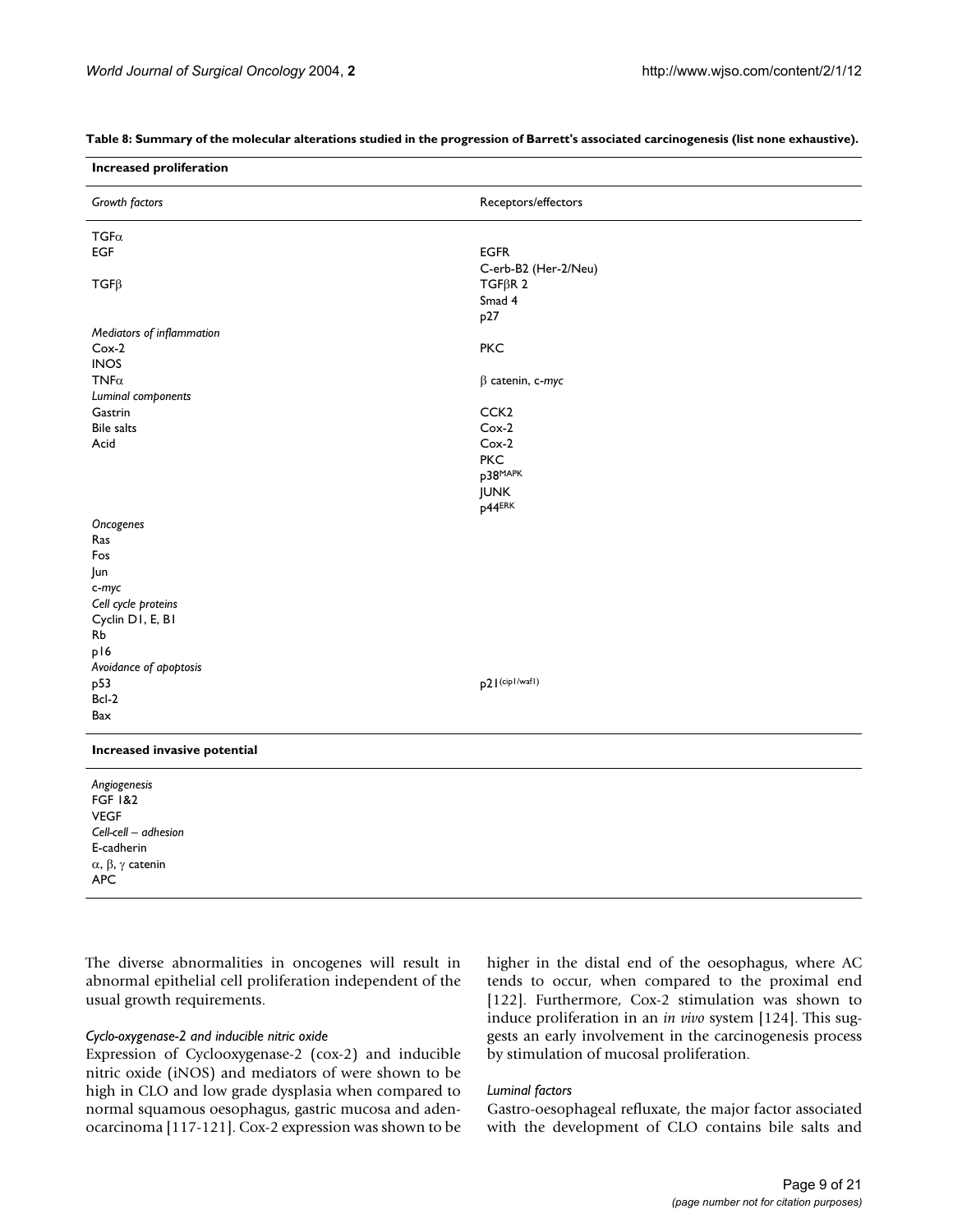hydrochloric acid. *In vitro* studies in AC adenocarcinoma cell lines, demonstrated that proliferation could be induced through involvement of the sodium-hydrogen exchanger (Na+-H+), a major acid-extruder in CLO cells, as well as via activation of the p38<sup>MAPK</sup>, p44<sup>ERK1</sup> and Jun-Nterminal kinase (JNK) enzymes [124,125]. Pulsatile acid exposure of cell lines was shown to suppress apoptosis via the p53 pathway and to stimulate proliferation possibly through the MAP kinase pathway [126]. Cox-2 expression was also induced by acid and bile salts in *ex vivo* experiments [127,128] in a protein kinase C (PKC) dependant manner. As well as this *in vitro* work, *ex vivo* studies have also suggested a hyerproliferative effect of acid and bile exposure on the Barrett's epithelium [129,[130\]](#page-17-0). This has implications for the use of reflux-suppressive therapies in patients with CLO. However, it should be remembered that the induction of the mitogen gastrin in response to proton pump inhibitor therapy might induce proliferation of the CLO mucosa via the cholecystokinin (CCK2) receptor [131].

### *Abnormalities in cell cycle and apoptosis*

Passage of cells through the restriction point controlling the G1/S phase transition is a key element of proliferation (Figure [1](#page-10-0)). This checkpoint, also called the restriction point, is tightly controlled by a plethora of inhibitors of cell cycle progression and molecules inducing apoptosis such as p53. Aberrant expression of regulatory proteins may lead to uncontrolled progression through the cell cycle, instead of the normal cell cycle arrest, which is necessary for processes such as DNA repair.

Hyperproliferation has been associated with progression from CLO to AC [84-86,132]. For a tissue to become hyperproliferative, the individual cells have to progress in uncontrolled fashion through the restriction point. Amplification and overexpression of cyclin D1 [133-135], decreased expression and loss of heterozygosity (LOH) of Rb [136-138] and increased expression cyclin E [139] as well as accumulation of mutant p53 [140-149] as CLO progresses to AC suggest that the G1/S transition control system is overridden. Furthermore, inactivating hyperphosphorylation [150-153] or deletion of p16 [154], a cyclin cyclin D1/CDK complex inhibitor, seems to be a common feature of CLO carcinogenesis. p27 is inactivated in AC and tumours lacking p27 have a more aggressive behaviour [155].

Flow cytometry studies showed that G2/M phase accumulation is found early in the progression [156]. Results implicating cyclin B1 (expressed in G2 phase of the cell cycle to regulate entry into mitosis) overexpression in the progression to cancer, confirmed this first study [157].

Further to an increase in p53 expression, apoptosis may be avoided in the progression from CLO to AC via abnormal Bcl-2 and Bax expression [119,158-162]. The expression profile of p21(cip1/waf1) is subject to controversy [158,159,163,164] but  $p21^{(cip1/waf1)}$  does not seem to inhibit proliferation in the context of CLO carcinogenesis.

### *Factors leading to an increased invasive potential*

Angiogenesis, characterised by the stimulation of migration and proliferation of capillary endothelial cells creating new vasculature, is an important mechanism by which metastases occur. Acid and basic fibroblast growth factors (respectively FGF1 and FGF2) and vascular endothelium growth factor (VEGF) are key players in this process [165]. FGF 1 and 2 expression was shown be increased as CLO progresses to AC [166-168]. In AC, VEGF expression correlated with the level of the vasculature, which in turn correlated with the presence of lymph nodes and distant metastasis. It has been mentioned that the salmon-pink colour of the CLO mucosa could be due to the increased presence of blood vessels when compared to normal squamous epithelium [170,171].

The calcium-dependant cadherin-catenin membrane bound complex is a key factor for maintaining epithelial integrity, cell polarisation and cell-cell adhesion. Loss of cell-cell interaction resulting from down-regulation of Ecadherin may trigger and facilitate metastasis [171]. Many reports have commented on the increasingly low levels of E-cadherin (protein and mRNA level) and α- and β-catenin in the progression from normal squamous epithelium to adenocarcinoma [172-176]. This trend of downregulation was shown to correlate with poorer survival, invasion, and metastasis [172] as well as with the stage and grade of the cancer [173]. Interestingly, a subset of patients was shown to have nuclear localisation of the Ecadherin-β-catenin complex [173,174,177,178]. A recent study demonstrated that tumour necrosis factor alpha (TNFα) induces c-*myc* expression via β-catenin [116]. The role of the nuclear E-cadherin-β-catenin complex in this system is not clear and further investigation is warranted.

The adenomatous polyposis coli gene (APC) product is a binding partner for the catenin and links trans-membrane cadherins to the actin filaments of the cellular cytoskeleton. APC gene alterations are highly specific to gastrointestinal carcinogenesis. Alterations in the APC gene were detected in dysplastic CLO and associated AC but not in non-dysplastic CLO and normal mucosa [154,179,180]. Hypermethylation of the APC locus was found in the majority of AC [181]. Hence, molecular changes in the dysplasia carcinoma sequence set the stage for invasion and metastases to occur.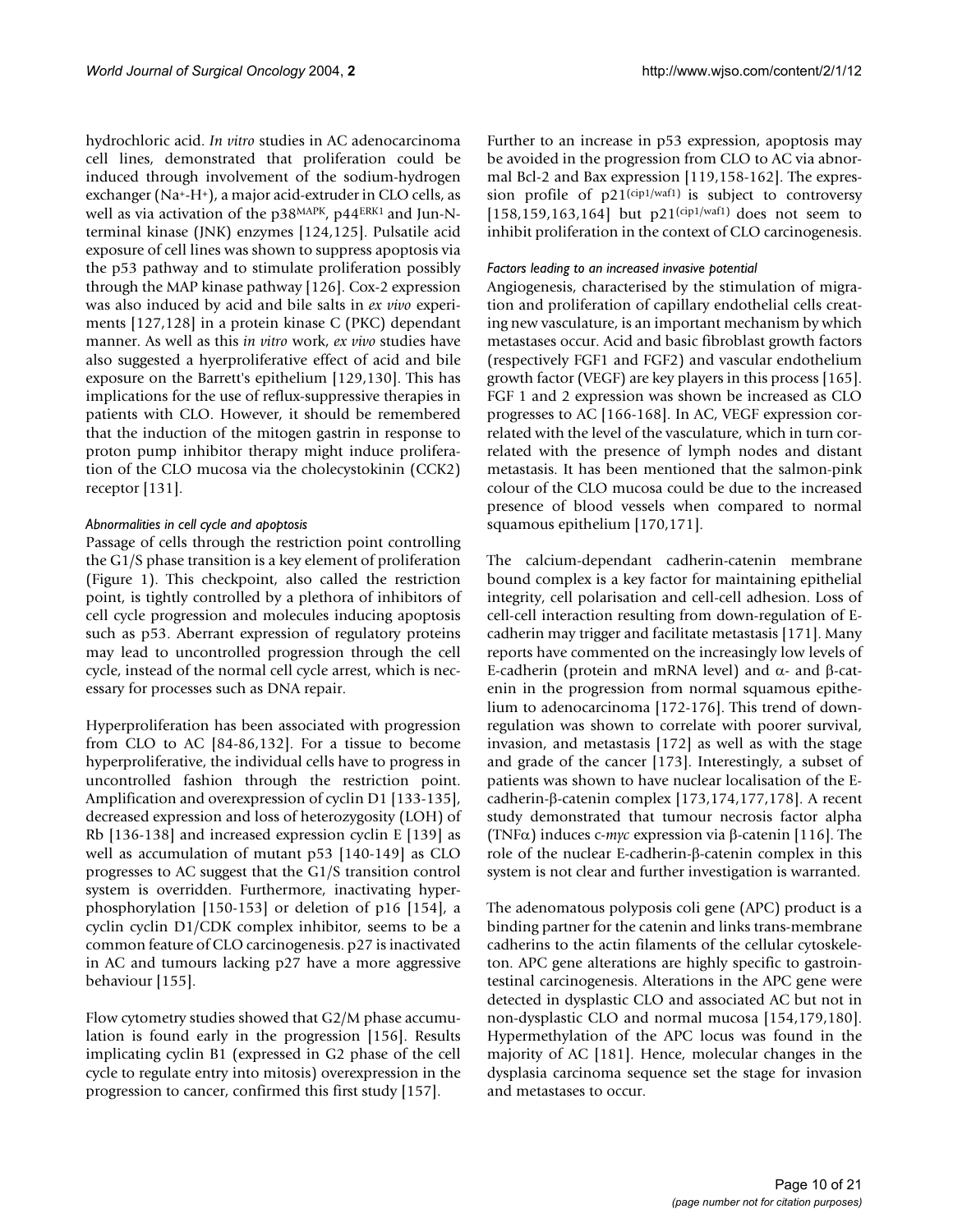<span id="page-10-0"></span>

### Figure 1

Overview of the G1/S transition of the cell cycle. Following stimulation of proliferation, accumulation of cyclin D1-CDK4/6 complex will lead to phosphorylation of retinoblastoma protein (pRB) thus allowing E2F to promote expression of genes leading to progression from the G1 phase to the S phase of the cell cycle. Cyclin E-CDK2 allow further phosphorylation of RB creating a positive feedback loop. Intracellular or extracellular factors such as DNA damage or lack of required growth factors can influence this process in a negative fashion (e.g.: through p21 or p53).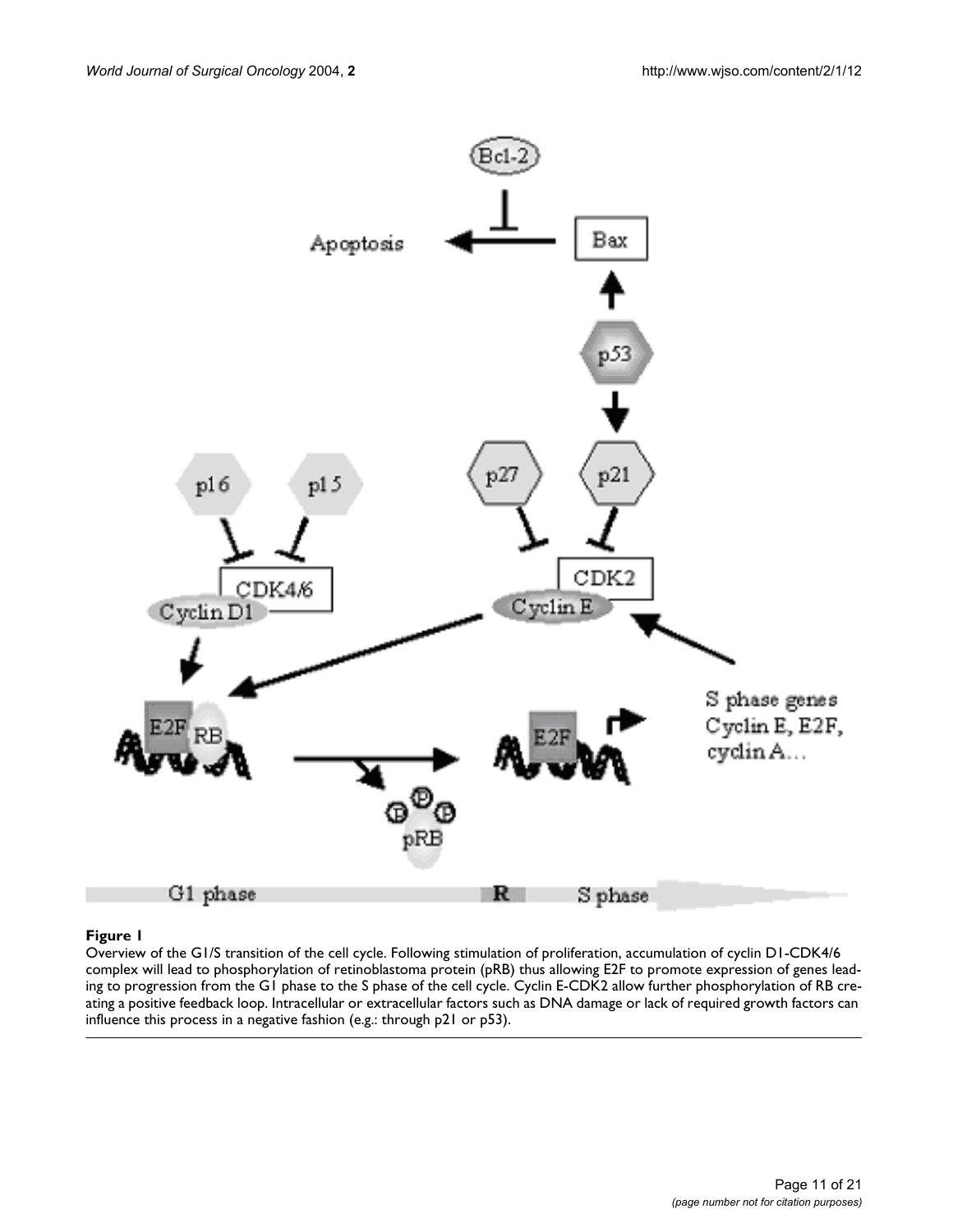The large number of molecular alterations that occur in Barrett's carcinogenesis are gradually being documented although the sequence by which these abnormalities occur seems to be non-linear and complex [182]. Most of the studies that have been carried out to date are descriptive. Unfortunately, it has proved hard to develop models for dynamic studies although progress is being made [[130,](#page-17-0)183]. Work is still needed in order to understand the driving forces behind Barrett's carcinogenesis so that progress can be made in identifying clinically useful diagnostic markers and novel therapeutic strategies.

### **Management of uncomplicated Barrett's**

The management of uncomplicated Barrett's comprises treatment designed to influence the natural history of the condition and surveillance to detect dysplastic change, which will be considered later.

The pathophysiological features of Barrett's oesophagus as outlined above have implications regarding management and its efficacy. Barrett's oesophagus clearly represents the extreme end of the pathophysiological spectrum of gastrooesophageal reflux disease and this is compounded by the fact that many patients have few or no symptoms due to the relative insensitivity of columnar mucosa to acid perfusion compared with patients with erosive oesophagitis [24]. Despite these factors, many authorities advocate no treatment for Barrett's oesophagus unless symptoms are present. Those who believe that the objectives of management of CLO are more to do with an attempt to influence the natural history of the condition than symptomatic relief advocate such modalities as pharmacological acid suppression, endoscopic ablation or anti-reflux surgery. At the present time, the optimal management of CLO is unknown and these modalities are applied largely on the basis of personal preference, although a large multi-centre randomised study to address this issue is proposed.

### *Pharmacological acid suppression*

This clearly has theoretical advantages, being the least invasive form of long-term therapy, particularly as Barrett's oesophagus is predominantly a disease of the elderly, the mean age being around 63 [33]. Although the development of squamous islands following PPI therapy is well recognised, circumferential regression of the columnarised segment is rare, a meta-analysis of six subsequent series showing no evidence of regression [184]. Several studies report the difficulty of normalising oesophageal acid exposure in Barrett's patients, even using doses equivalent to Omeprazole 80 mg daily and even when amelioration of symptoms, if present, has occurred [185-187]. This is likely to relate to the pathophysiology of this group of patients previously alluded to and the consequences of incomplete acid suppression is a matter of concern in this group of patients, since it has been

shown that Barrett's oesophagus cells in culture exhibit a greater degree of proliferation and de-differentiation when exposed to intermittent pulse acid exposure compared to no acid exposure and even continuous acid exposure [\[130\]](#page-17-0). It is, therefore, possible that inadequate levels of acid suppression may have contributed to the rising incidence of adenocarcinoma of the oesophagus and gastric cardia [188,189]. It has been recommended to try to overcome this problem that an H2 receptor antagonist should be added at night, possibly combined with a prokinetic agent and that the dose of PPI should be titrated against the level of oesophageal acid exposure on 24 hr pH monitoring in order to optimise the effect of acid suppression therapy [185]. There remains, however, the problem of abnormal duodenal juice exposure, which although reduced as measured by Bilitec monitoring, on PPI therapy, presumably due to a volume-reduction effect, such exposure is normalised in less than 50% of patients [190].

### *Endoscopic ablation*

While endoscopy is considered to offer a relatively poor return in assessing uncomplicated symptomatic GORD and lack of impact in altering medical treatment [191], it offers a useful therapeutic option for mucosal ablation of metaplastic epithelium and putative regeneration of squamous lining [192]. It could be argued that ablative techniques should be reserved for areas of dysplastic change only and certainly further studies are needed to define the indications, efficacy and relative safety of the various modalities of treatment.

Ablative modalities can be divided into thermal and nonthermal. Thermal methods involve coagulation and vaporisation of epithelium using an Nd-YAG or GaAIAs semi-conductor diode laser. A more recent and less expensive option involves the use of the Argon plasma coagulator (APC) [194]. While the learning curve is shorter for the use of APC, care must be taken to limit the depth of thermal injury to prevent undue stricture formation and perforation by penetrating through the deeper layers with all forms of thermal therapy. Photodynamic therapy (PDT) produces a cytotoxic action via the release of singlet oxygen when light of a specific wavelength is directed onto the tissue sensitised by the uptake of a photosensitising drug. The pro-drug, 5 aminolaevulinic acid, which converts to protoporphyin IV, the last step in the haem biosynthetic pathway, is selectively taken up by the mucosa and has yielded promising results as an agent for PDT in the treatment of Barrett's metaplasia and dysplasia [195]. Since ALA is confined to the mucosa, stricture formation does not occur but this complication has been found in excess of 30% of cases treated by PDT where mTHPC or Photofrin have been used as photosensitisers [196]. Development in the light delivery systems and new gener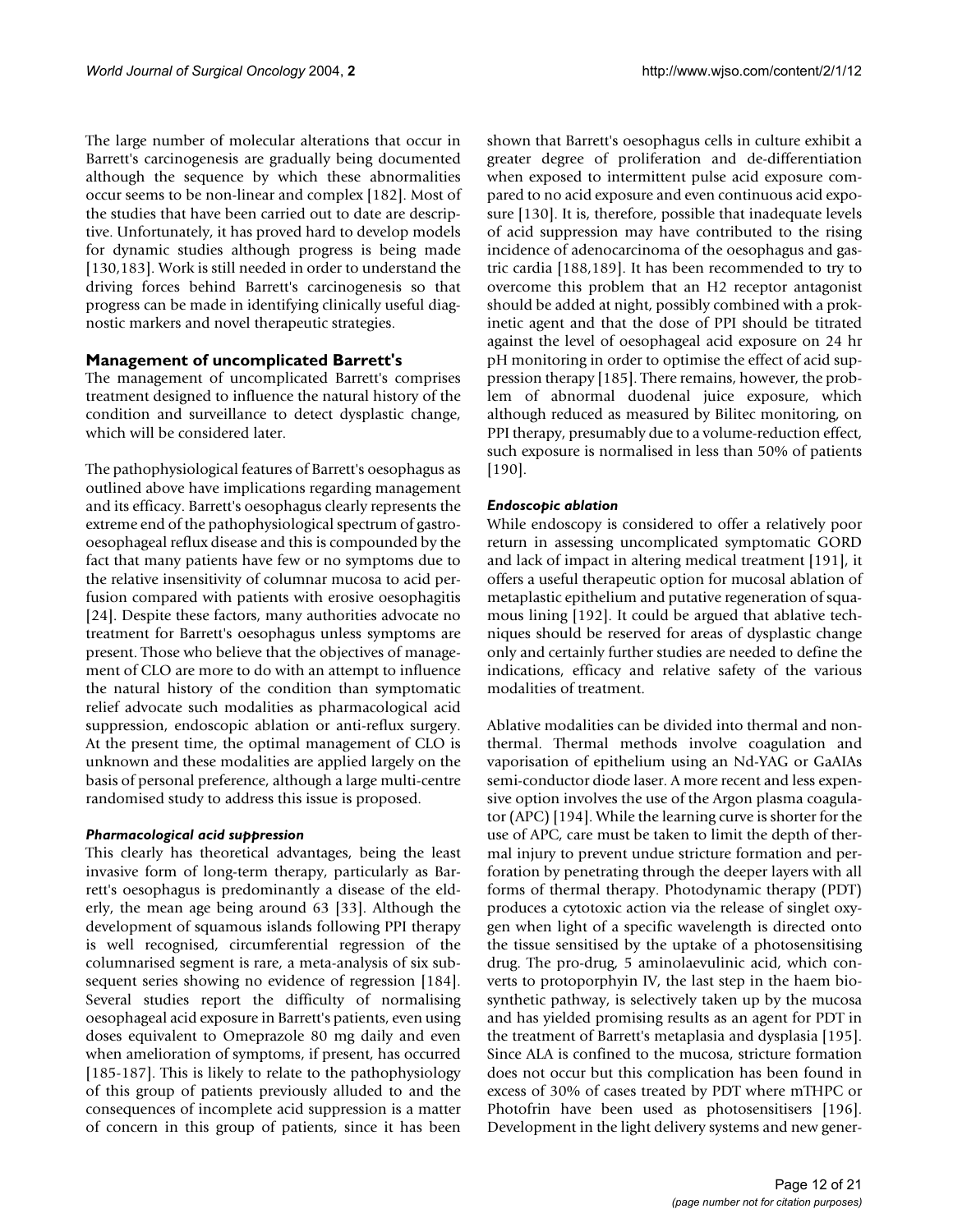ations of photosensitises are likely to improve the uptake of PDT. Endoscopic ablation techniques, performed in a reflux-free environment using either high dose PPI therapy or fundoplication result in squamous re-epithelialisation in 50–80% of patients, although residual islands of columnar metaplasia remain in 20–60% depending on the depth of injury [192-196].

There remains doubt as to the status of islands of columnar metaplasia covered by squamous regeneration following the use of ablative techniques and it is recommended that endoscopic ablation techniques should only be performed in the context of prospective randomised trials.

### *Anti-reflux surgery*

Fundoplication has the theoretical advantage of being able to correct lower oesophageal sphincter failure and the frequently associated hiatal hernia and producing complete and continuous control of abnormal acid and duodenal juice exposure in 80–90% of patients. Two studies have demonstrated a greater degree of symptom control and healing of associated strictures and a lower incidence of new strictures after fundoplication compared to acid suppression therapy [198,199]. There are considerably more reports of regression following anti-reflux surgery, although regression is rarely complete and occurs in only 10–44% of patients [198-203]. However, it is perhaps of greater importance what is happening at cellular level rather than whether or not macroscopic regression occurs.

The effect of successful anti-reflux surgery on the incidence of AC is unknown and indeed adenocarcinoma has been reported after successful anti-reflux surgery [201]. It is theoretically possible that anti-reflux surgery may be effective in preventing adenocarcinoma if performed sufficiently early in the sequence of genomic instability, but that a point may be reached beyond which no form of treatment can prevent the development of AC. This concept is supported by the findings of a study from the Mayo Clinic in which 113 patients with CLO were followed up for up to 18 years after anti-reflux surgery. Although 3 patients developed AC, these were all in the first 3.3 years, after which no carcinomas developed [204]. The incidence of AC in this series was 1:274 patient years of follow up, considerably less than the mean of 1:80 patient years of follow up reported from surveillance series of patients on acid suppression therapy [205].

Notwithstanding the apparent theoretical advantages of fundoplication over acid-suppression therapy, which need to be confirmed by randomised control trials, it should be remembered that CLO is a condition largely of old age and only approximately 50% of patients will be below the age of 70 and fit for consideration of surgery. However, it should certainly be considered in younger patients and particularly those with risk factors for development of AC, such as those with a long history, early age at diagnosis, Barrett's segment greater than 7 cm and documented pathological alkaline exposure.

### **Surveillance**

### *Background to screening and surveillance*

Both screening and surveillance have been advocated for CLO in an attempt to reduce the mortality from AC. Screening refers to a programme to identify individuals with CLO who have not previously been diagnosed. Surveillance refers to the follow-up of patients with known Barrett's oesophagus. Surveillance programmes only review a small proportion of the population at risk since only a minority of patients with Barrett's oesophagus are clinically diagnosed [25].

At the current time there are no randomised controlled trials examining the clinical benefit or cost-effectiveness of endoscopic screening for Barrett's oesophagus in either the general population or in patients with reflux disease. In the future non-endoscopic screening programmes targeted at individuals at highest risk for developing AC may be possible. For this to become a reality we will need to depend on molecular epidemiological studies to identify predictive markers with high sensitivity and specificity and technological developments to implement this, in an ethically acceptable and cost-effective manner. Since the majority of the data at the current time pertains to surveillance.

### *Rationale for surveillance*

Most patients with AC present with dysphagia, and despite advances in multimodal treatment the five-year survival rates of symptomatic oesophageal carcinomas remain less than 10% [206,207]. Since the major determinant of outcome is the stage of the cancer at presentation [208], early detection of AC is essential in order to significantly improve survival rates. The identification of a multistage process of cancer development, akin to that described in colon carcinogenesis, provides the rationale for endoscopic surveillance in patients with diagnosed CLO [77,78,209-211]. Several studies have shown a significant improvement in the 5-year survival of patients with surveillance-detected adenocarcinoma [212-214], although these studies are generally limited by their small sample size.

There have been no large studies, which have compared the life expectancy of patients with Barrett's with the general population. The only report in the literature suggests that the actuarial survival of patients with Barrett's oesophagus is no different from general population [215]. The flagging study in progress by the UK Barrett's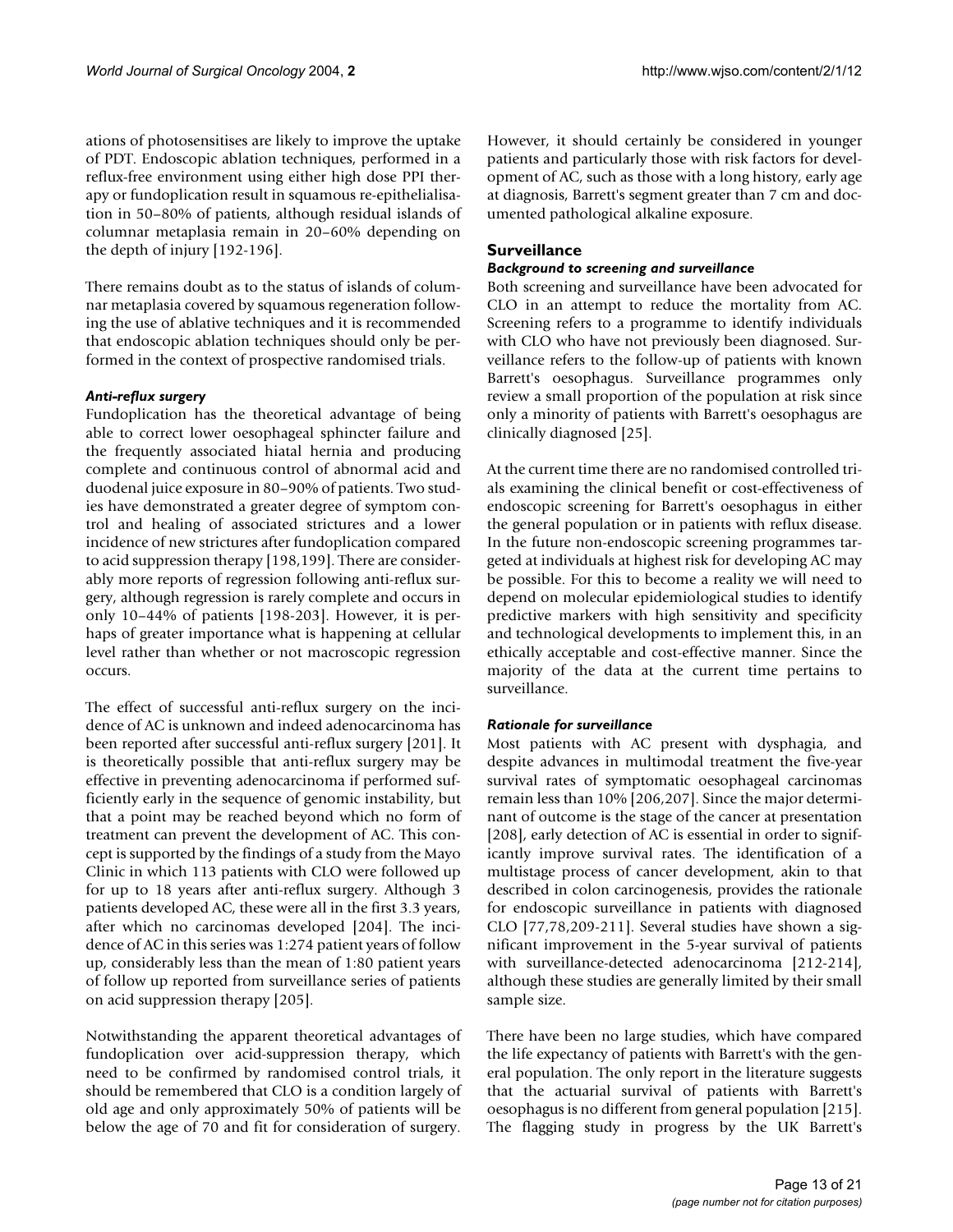#### <span id="page-13-0"></span>**Table 9: Common problems encountered with Barrett's surveillance**

- Dysplastic lesions are often flat and indistinguishable endoscopically
- Variations in diagnostic criteria for Barrett's oesophagus and dysplasia
- Wide variations in local protocols (e.g. how often surveillance should be conducted if at all, the number of biopsies)
- Imaging protocols do not achieve subcellular resolution and biopsies are still required
- Submucosal deep abnormalities may not be detected even when the area is biopsied
- Sampling bias (dysplasia may be focal, patchy or diffuse)
- Surveillance is time consuming and costly

Oesophagus Registry will address this question in a large population.

#### *Risk of progression*

The value of surveillance hinges on the actual risk of cancer in patients with CLO [216]. A meta-analysis of 25 studies conducted between 1984 and 1998 demonstrated that the number of incident cancers ranged from 1 in 35 to 1 in 441 patient years of follow-up, with a mean cancer incidence in these studies of 1 in 138 patient years [217]. The wide variation in cancer incidence may be as a result of the retrospective nature of the studies, diagnostic variation, surveillance protocol variation (number of biopsies), variation in outcome data (death, dysplasia or cancer), and publication bias (negative studies tend not to be published).

At the current time the histopathological assessment of dysplasia is used to predict the likelihood of cancer development. In a recently reported retrospective cohort study of 79 patients with high-grade dysplasia 4.5 (5%) had cancer at 1 year and 12 (16%) had cancer on follow-up (mean 7.3 years) [73]. However, concern has been expressed about the over-diagnosis of dysplasia in this cohort. Another group demonstrated that the likelihood of cancer was dependent on the extent of high-grade dysplasia (focal or diffuse) [74], although this has not been confirmed in a subsequent study [218]. These studies are hampered by the subjectivity of the diagnosis of dysplasia and hence more specific markers of malignant potential are badly needed [219], (see section on molecular pathogenesis). When deciding on the merits of surveillance programmes it should be borne in mind that 40% of patients with high-grade dysplasia have been found to harbour foci of carcinoma in their resection specimen [220]. The practical problems associated with surveillance are summarised in Table [9](#page-13-0).

From an economic point of if the incidence is 1% 2–3 yearly surveillance endoscopy would be cost-effective; whereas if the incidence is 0.5% 4–5 yearly would be recommended [221,222]. As a result of the apparent geographical variations in cancer incidence (e.g. UK versus

USA) different surveillance intervals may be recommended.

#### *Local UK experience*

There is a wide variation in the surveillance protocols undertaken in the UK. Surveillance was conducted in Leicester from 1984 to 1999, 143 out of 409 patients were eligible for surveillance using their diagnostic criteria with a 70 year age cut-off and in 1999 only 8 were still in the programme. Quadrantic biopsies were taken from the midpoint of the Barrett's segment rather than every 2 cm along the Barrett's length according to the Seattle protocol [223]. Over the 15 years  $5/143$  developed carcinoma – 2 had a stricture at the time enrolment, 2 were programme defaulters and hence the programme itself only identified one subject [44]. This study is probably more informative about the practical difficulties in administering such a programme, rather then being informative about the value of surveillance itself. Implementation of a rigorous surveillance protocol In an East London hospital (Oldchurch, UK) in line with the Seattle guidelines, for patients with specialised intestinal metaplasia who were fit enough for surveillance (no age cut off) significantly increased the yield of high-grade dysplasia and cancer detection [224].

The World Health Organisation has criteria for screening/ surveillance and it is not clear to what extent Barrett's oesophagus currently meets these criteria. In order to address these questions a prospective randomised controlled trial of surveillance versus no surveillance is required. Such a study would require 10 yr study with 5,000 patients and the ethical considerations of a no-surveillance arm would have to be carefully considered [222]. At the current time the American College of Gastroenterology have made clear recommendations for screening and surveillance based on the best available evidence [225]. The British Society of Gastroenterology is currently in the process of drawing up their guidelines (Prof. Tony Watson is Chairman of the Working Group). It is certainly clear that we need an international consensus on our definition(s) of Barrett's oesophagus and dysplasia so that the outcomes of surveillance protocols can be usefully compared.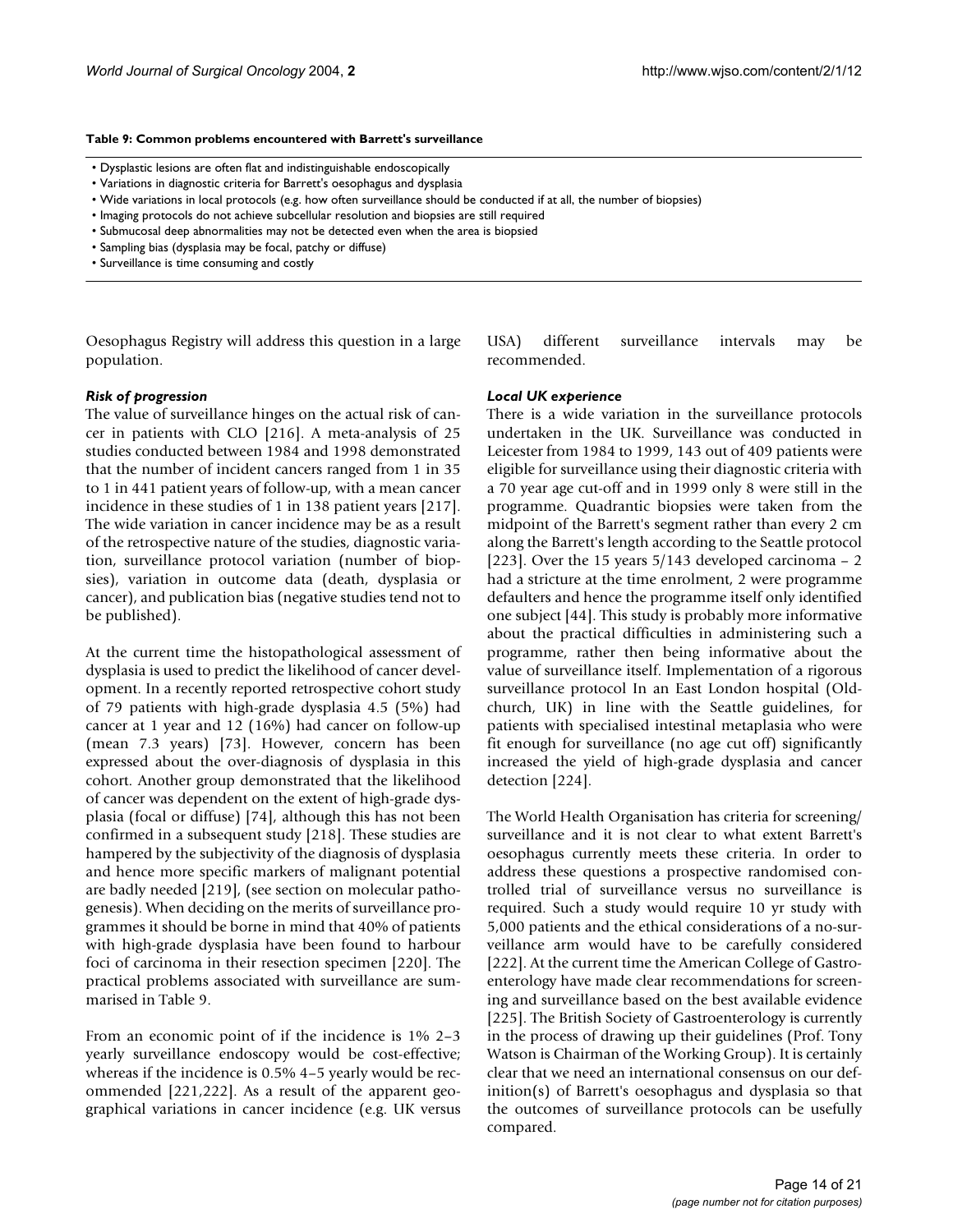| Method<br><b>Description</b> |                                                               | <b>Sensitivity for HGD</b> | Resolution | <b>FOV</b> | Depth $(\Box m)$ | Cost      | Time      |
|------------------------------|---------------------------------------------------------------|----------------------------|------------|------------|------------------|-----------|-----------|
|                              |                                                               |                            |            |            |                  |           |           |
| 4 quadrant biopsy            | Random biopsies every 2 cm                                    | $^{++}$                    | $\ddot{}$  | $^{++++}$  | 1000             | $^{+++}$  | $^{++}$   |
| Chromoendoscopy              | Dye enhanced mucosal view                                     | $+/-$                      | $^{++}$    | $^{++++}$  | none             | $^{+}$    | $^{++}$   |
| High magnification endoscopy | Magnified view mucosal surface +/- acetic acid                | $+/-$                      | $^{+++}$   | $\ddot{}$  | none             | $^{++}$   | $^{+++}$  |
| Light induced fluorescence   | Endogenous fluorescence                                       | $+/-$                      | $\ddot{}$  | $^{++++}$  | 200              | $^{++}$   | $^{++}$   |
| Photodynamic diagnosis       | Exogenous fluorescence                                        | $+/-$                      | $\ddot{}$  | $^{++++}$  | 200              | $^{++}$   | $^{+++}$  |
| Elastic scattering endoscopy | Backscattered visible light from cellular<br>microstructures  | $\ddot{}$                  | $^{+++}$   | $^{++}$    | 1000             | $^{+}$    | $\ddot{}$ |
| Optical coherence tomography | Backscattered infrared from cellular<br>microstructures       | $+/-$                      | $^{+++}$   | $^{++}$    | 500              | $^{++++}$ | $^{++}$   |
| High frequency ultrasound    | Backscattered acoustic waves from cellular<br>microstructures | $+/-$                      | $++$       | $^{++}$    | 1000             | $^{+++}$  | $++++$    |
| Confocal microscopy          | Miniature microscope with subcellular<br>resolution           |                            | $++++$     | $\ddot{}$  | 500              | $^{++}$   | $^{++}$   |

#### <span id="page-14-0"></span>**Table 10: Comparison of endoscopic surveillance methods for Barrett's oesophagus**

#### **The future**

It is likely that this discussion will become a thing of the past. Currently our methodology is grossly inadequate. Ongoing research into the diagnosis and therapy will radically alter our approach to this subject. For example, considerable progress is already being made into methods for predicting which patients are at high risk. The methodologies currently being evaluated include serum markers, genetic susceptibility profiles and molecular markers using non-endoscopic brushings. In addition, endoscopic methods are being evaluated to target biopsies using technologies such as vital dyes (e.g. methylene blue spraying) in conjunction with zoom endoscopy and optical biopsies or virtual biopsy techniques such as elastic scattering spectroscopy and fluorescence (autofluorescence or drug induced fluorescence) [226], (Table [10](#page-14-0)).

At the current time the gold standard treatment is an oesophagectomy, which has an associated morbidity and mortality of between 5 and 10%. However, with the development of endoscopic treatments this will obviate the need for surgery especially in elderly patients with comorbidity. These treatments include ablation therapies such as photodynamic therapy and endoscopic mucosal resection of visible lesions [227-229]. Chemoprevention strategies such as profound acid suppression [230] and COX2 inhibitors [231] are also being discussed. If these or alternative therapeutic agents could significantly reduce the cancer risk in the population at risk then surveillance may become a thing of the past.

#### **Competing interests**

None declared.

#### **Authors' contributions**

AW wrote the section on the Background, the section on the malignant risk and the section on management of uncomplicated Barrett's. CPJC wrote the section on the epidemiology and edited the chapter. PL co-wrote the section on Molecular biology. RCF co-wrote the section on molecular biology and wrote the section on surveillance. All authors read and approved the final manuscript.

#### **References**

- 1. Barrett NR: **[Chronic peptic ulcer of the oesophagus and](http://www.ncbi.nlm.nih.gov/entrez/query.fcgi?cmd=Retrieve&db=PubMed&dopt=Abstract&list_uids=14791960) ["oesophagitis".](http://www.ncbi.nlm.nih.gov/entrez/query.fcgi?cmd=Retrieve&db=PubMed&dopt=Abstract&list_uids=14791960)** *Br J Surg* 1950, **38:**175-182.
- 2. Allison PR, Johnstone AS: **[The oesophagus lined with gastric](http://www.ncbi.nlm.nih.gov/entrez/query.fcgi?cmd=Retrieve&db=PubMed&dopt=Abstract&list_uids=13077502) [mucous membrane.](http://www.ncbi.nlm.nih.gov/entrez/query.fcgi?cmd=Retrieve&db=PubMed&dopt=Abstract&list_uids=13077502)** *Thorax* 1953, **8:**87-101.
- 3. Moersch R, Ellis FH, McDonald JR: **[Pathologic changes occurring](http://www.ncbi.nlm.nih.gov/entrez/query.fcgi?cmd=Retrieve&db=PubMed&dopt=Abstract&list_uids=13635268) [in severe reflux oesophagitis.](http://www.ncbi.nlm.nih.gov/entrez/query.fcgi?cmd=Retrieve&db=PubMed&dopt=Abstract&list_uids=13635268)** *Surg Gynecol Obstet* 1959, **108:**476-484.
- 4. Hayward J: **[The lower end of the oesophagus.](http://www.ncbi.nlm.nih.gov/entrez/query.fcgi?cmd=Retrieve&db=PubMed&dopt=Abstract&list_uids=13712529)** *Thorax* 1961, **16:**36-41.
- 5. Bremner CG, Lynch VP, Ellis FH: **[Barrett's oesophagus: congeni](http://www.ncbi.nlm.nih.gov/entrez/query.fcgi?cmd=Retrieve&db=PubMed&dopt=Abstract&list_uids=10483471)[tal or acquired? An experimental study of oesophageal](http://www.ncbi.nlm.nih.gov/entrez/query.fcgi?cmd=Retrieve&db=PubMed&dopt=Abstract&list_uids=10483471) [mucosal regeneration in the dog.](http://www.ncbi.nlm.nih.gov/entrez/query.fcgi?cmd=Retrieve&db=PubMed&dopt=Abstract&list_uids=10483471)** *Surgery* 1970, **68:**209-216.
- 6. Paull A, Trier JS, Dalton MD, Camp RC, Loeb P, Goyal RK: **[The his](http://www.ncbi.nlm.nih.gov/entrez/query.fcgi?cmd=Retrieve&db=PubMed&dopt=Abstract&list_uids=940579)[tological spectrum of Barrett's oesophagus.](http://www.ncbi.nlm.nih.gov/entrez/query.fcgi?cmd=Retrieve&db=PubMed&dopt=Abstract&list_uids=940579)** *N Engl J Med* 1976, **295:**476-480.
- 7. Naef AP, Savary M, Ozzello L: **[Columnar-lined lower oesopha](http://www.ncbi.nlm.nih.gov/entrez/query.fcgi?cmd=Retrieve&db=PubMed&dopt=Abstract&list_uids=1186274)gus: an acquired lesion with malignant predisposition. [Report on 140 cases of Barrett's oesophagus with 12](http://www.ncbi.nlm.nih.gov/entrez/query.fcgi?cmd=Retrieve&db=PubMed&dopt=Abstract&list_uids=1186274) [adenocarcinomas.](http://www.ncbi.nlm.nih.gov/entrez/query.fcgi?cmd=Retrieve&db=PubMed&dopt=Abstract&list_uids=1186274)** *J Thorac Cardiovasc Surg* 1975, **70:**826-835.
- 8. Haggitt RC, Tryzelaar J, Ellis FH, Colcher H: **[Adenocarcinoma](http://www.ncbi.nlm.nih.gov/entrez/query.fcgi?cmd=Retrieve&db=PubMed&dopt=Abstract&list_uids=696666) [complicating columnar epithelium-lined \(Barrett's\)](http://www.ncbi.nlm.nih.gov/entrez/query.fcgi?cmd=Retrieve&db=PubMed&dopt=Abstract&list_uids=696666) [oesophagus.](http://www.ncbi.nlm.nih.gov/entrez/query.fcgi?cmd=Retrieve&db=PubMed&dopt=Abstract&list_uids=696666)** *Am J Clin Pathol* 1978, **70:**1-5.
- 9. Skinner DB, Walther BC, Riddell RH, Schmidt H, Iascone C, DeMeester TR: **[Barrett's oesophagus: comparison of benign](http://www.ncbi.nlm.nih.gov/entrez/query.fcgi?cmd=Retrieve&db=PubMed&dopt=Abstract&list_uids=6625723) [and malignant cases.](http://www.ncbi.nlm.nih.gov/entrez/query.fcgi?cmd=Retrieve&db=PubMed&dopt=Abstract&list_uids=6625723)** *Ann Surg* 1983, **198:**554-565.
- 10. Reid BJ, Haggitt RC, Rubin LE, Rabinovitch PS: **[Barrett's oesopha](http://www.ncbi.nlm.nih.gov/entrez/query.fcgi?cmd=Retrieve&db=PubMed&dopt=Abstract&list_uids=3582897)[gus: correlation between flow cytometry and histology in](http://www.ncbi.nlm.nih.gov/entrez/query.fcgi?cmd=Retrieve&db=PubMed&dopt=Abstract&list_uids=3582897) [detection of patients at risk for adenocarcinoma.](http://www.ncbi.nlm.nih.gov/entrez/query.fcgi?cmd=Retrieve&db=PubMed&dopt=Abstract&list_uids=3582897)** *Gastroenterology* 1987, **93:**1-11.
- 11. Spechler SJ, Goyal RK: **[The columnar-lined oesophagus, intesti](http://www.ncbi.nlm.nih.gov/entrez/query.fcgi?cmd=Retrieve&db=PubMed&dopt=Abstract&list_uids=8566611)[nal metaplasia and Norman Barrett.](http://www.ncbi.nlm.nih.gov/entrez/query.fcgi?cmd=Retrieve&db=PubMed&dopt=Abstract&list_uids=8566611)** *Gastroenterology* 1996, **110:**614-621.
- 12. Schnell TG, Sontag SJ, Chejfec G: **[Adenocarcinoma arising in](http://www.ncbi.nlm.nih.gov/entrez/query.fcgi?cmd=Retrieve&db=PubMed&dopt=Abstract&list_uids=1728519) [tongues or short segments of Barrett's oesophagus.](http://www.ncbi.nlm.nih.gov/entrez/query.fcgi?cmd=Retrieve&db=PubMed&dopt=Abstract&list_uids=1728519)** *Dig Dis Sci* 1992, **37:**137-143.
- 13. Cameron AJ, Lomboy CT, Pera M, Carpenter HA: **[Adenocarci](http://www.ncbi.nlm.nih.gov/entrez/query.fcgi?cmd=Retrieve&db=PubMed&dopt=Abstract&list_uids=7557137)[noma of the oesophagogastric junction and Barrett's](http://www.ncbi.nlm.nih.gov/entrez/query.fcgi?cmd=Retrieve&db=PubMed&dopt=Abstract&list_uids=7557137) [oesophagus.](http://www.ncbi.nlm.nih.gov/entrez/query.fcgi?cmd=Retrieve&db=PubMed&dopt=Abstract&list_uids=7557137)** *Gastroenterology* 1995, **109:**1541-1546.
- 14. Clark GW, Smyrk TC, Burdiles P, Hoeft SF, Peters JH, Kiyabu M, Hinder RA, Bremner CG, DeMeester TR: **[Is Barrett's metaplasia](http://www.ncbi.nlm.nih.gov/entrez/query.fcgi?cmd=Retrieve&db=PubMed&dopt=Abstract&list_uids=8204035) [the source of adenocarcinomas of the cardia?](http://www.ncbi.nlm.nih.gov/entrez/query.fcgi?cmd=Retrieve&db=PubMed&dopt=Abstract&list_uids=8204035)** *Arch Surg* 1994, **129:**609-614.
- 15. Clark GWB, Ireland AP, Peters JH, Chandrasoma P, DeMeester TR, Bremner CG: **[Short-segment Barrett's oesophagus: a preva](http://www.ncbi.nlm.nih.gov/entrez/query.fcgi?cmd=Retrieve&db=PubMed&dopt=Abstract&list_uids=10.1016/S1091-255X(97)80098-4)[lent complication of gastroesophageal reflux disease with](http://www.ncbi.nlm.nih.gov/entrez/query.fcgi?cmd=Retrieve&db=PubMed&dopt=Abstract&list_uids=10.1016/S1091-255X(97)80098-4) [malignant potential](http://www.ncbi.nlm.nih.gov/entrez/query.fcgi?cmd=Retrieve&db=PubMed&dopt=Abstract&list_uids=10.1016/S1091-255X(97)80098-4)[.](http://www.ncbi.nlm.nih.gov/entrez/query.fcgi?cmd=Retrieve&db=PubMed&dopt=Abstract&list_uids=9834337)** *J Gastrointest Surg* 1997, **1:**113-122.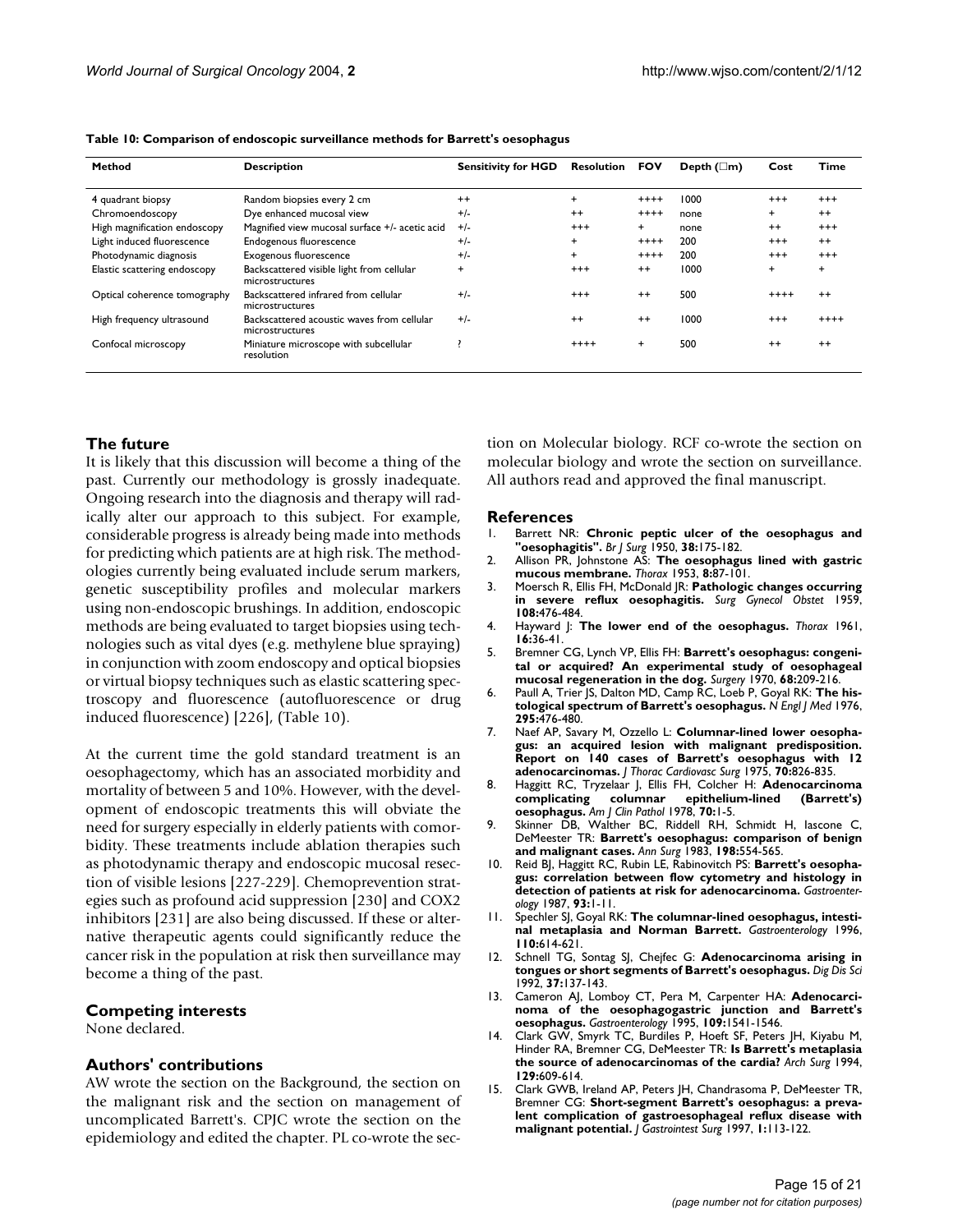- 16. Spechler SJ, Zeroogian JM, Antonioli DA, Wang HH, Goyal RK: **[Prev](http://www.ncbi.nlm.nih.gov/entrez/query.fcgi?cmd=Retrieve&db=PubMed&dopt=Abstract&list_uids=10.1016/S0140-6736(94)90349-2)[alence of metaplasia at the gastro-oesophageal junction](http://www.ncbi.nlm.nih.gov/entrez/query.fcgi?cmd=Retrieve&db=PubMed&dopt=Abstract&list_uids=10.1016/S0140-6736(94)90349-2)[.](http://www.ncbi.nlm.nih.gov/entrez/query.fcgi?cmd=Retrieve&db=PubMed&dopt=Abstract&list_uids=7983953)** *Lancet* 1994, **344:**1533-1536.
- 17. Trudgill NJ, Suvarna SK, Kapur KC, Riley SA: **[Intestinal metaplasia](http://www.ncbi.nlm.nih.gov/entrez/query.fcgi?cmd=Retrieve&db=PubMed&dopt=Abstract&list_uids=9414961) [at the squamocolumnar junction in patients attending for](http://www.ncbi.nlm.nih.gov/entrez/query.fcgi?cmd=Retrieve&db=PubMed&dopt=Abstract&list_uids=9414961) [diagnostic gastroscopy.](http://www.ncbi.nlm.nih.gov/entrez/query.fcgi?cmd=Retrieve&db=PubMed&dopt=Abstract&list_uids=9414961)** *Gut* 1997, **41:**585-589.
- 18. Nandurkar S, Talley NJ, Martin CJ, Ng TH, Adams S: **[Short segment](http://www.ncbi.nlm.nih.gov/entrez/query.fcgi?cmd=Retrieve&db=PubMed&dopt=Abstract&list_uids=9245922) [Barrett's oesophagus: prevalence, diagnosis and](http://www.ncbi.nlm.nih.gov/entrez/query.fcgi?cmd=Retrieve&db=PubMed&dopt=Abstract&list_uids=9245922) [associations.](http://www.ncbi.nlm.nih.gov/entrez/query.fcgi?cmd=Retrieve&db=PubMed&dopt=Abstract&list_uids=9245922)** *Gut* 1997, **40:**710-715.
- Weston AP, Krmpotich P, Makdisi WF, Cherian R, Dixon A, McGregor DH, Banerjee SK: **[Short segments Barrett's oesophagus;](http://www.ncbi.nlm.nih.gov/entrez/query.fcgi?cmd=Retrieve&db=PubMed&dopt=Abstract&list_uids=8633592) [clinical and histological features associated endoscopic find](http://www.ncbi.nlm.nih.gov/entrez/query.fcgi?cmd=Retrieve&db=PubMed&dopt=Abstract&list_uids=8633592)[ings, and association with gastric intestinal metaplasia.](http://www.ncbi.nlm.nih.gov/entrez/query.fcgi?cmd=Retrieve&db=PubMed&dopt=Abstract&list_uids=8633592)** *Am J Gastroenterol* 1996, **91:**981-986.
- 20. Winters C Jr, Spurling TJ, Chobanian SJ, Curtis DJ, Esposito RL, Hacker JF 3rd, Johnson DA, Cruess DF, Cotelingam JD, Gurney MS, Cattau EL Jr: **[Barrett's oesophagus – a prevalent occult com](http://www.ncbi.nlm.nih.gov/entrez/query.fcgi?cmd=Retrieve&db=PubMed&dopt=Abstract&list_uids=3781178)[plication of gastro-oesophageal reflux.](http://www.ncbi.nlm.nih.gov/entrez/query.fcgi?cmd=Retrieve&db=PubMed&dopt=Abstract&list_uids=3781178)** *Gastroenterology* 1987, **92:**118-124.
- 21. Stein HJ, Hoeft S, DeMeester TR: **Reflux and motility pattern in Barrett's oesophagus.** *Dis Oesophagus* 1992, **5:**21-28.
- 22. Attwood SEA, Ball CS, Barlow AP, Jenkinson L, Norris TL, Watson A: **[Role of intragastric and intraoesophageal alkalinisation in](http://www.ncbi.nlm.nih.gov/entrez/query.fcgi?cmd=Retrieve&db=PubMed&dopt=Abstract&list_uids=8432439) the genesis of complications in Barrett's columnar lined [lower oesophagus.](http://www.ncbi.nlm.nih.gov/entrez/query.fcgi?cmd=Retrieve&db=PubMed&dopt=Abstract&list_uids=8432439)** *Gut* 1993, **34:**11-15.
- 23. Kauer WK, Peters JH, DeMeester TR, Ireland AP, Bremner CG, Hagen JA: **Mixed reflux of gastric and duodenal juices more harmful to the oesophagus than gastric juice alone. The need for surgical therapy re-emphasised.** *Ann Surg* 1995, **222:**523-533. discussion 531–33
- 24. Ball CS, Watson A: **Acid sensitivity in reflux oesophagitis with and without complications.** *Gut* 1988, **29:**729.
- 25. Cameron A, Zinmeister A, Ballard D, Carney J: **Prevalence of columnar-lined (Barrett's) oesophagus. Comparison of population-based clinical and autopsy findings.** *Gastroenterology* 1990, **99:**1918-1922.
- 26. Conio M, Cameron AJ, Romero Y, Branch CD, Schleck CD, Burgart LJ, Zinsmeister AR, Melton LJ 3rd, Locke GR 3rd: **[Secular trends in](http://www.ncbi.nlm.nih.gov/entrez/query.fcgi?cmd=Retrieve&db=PubMed&dopt=Abstract&list_uids=10.1136/gut.48.3.304) [the epidemiology and outcome of Barrett's oesophagus in](http://www.ncbi.nlm.nih.gov/entrez/query.fcgi?cmd=Retrieve&db=PubMed&dopt=Abstract&list_uids=10.1136/gut.48.3.304) [Olmsted Country, Minnesota](http://www.ncbi.nlm.nih.gov/entrez/query.fcgi?cmd=Retrieve&db=PubMed&dopt=Abstract&list_uids=10.1136/gut.48.3.304)[.](http://www.ncbi.nlm.nih.gov/entrez/query.fcgi?cmd=Retrieve&db=PubMed&dopt=Abstract&list_uids=11171817)** *Gut* 2001, **48:**304-309.
- 27. Bartlesman JFWM, Hameeteman W, Tytgat GNJ: **[Barrett's](http://www.ncbi.nlm.nih.gov/entrez/query.fcgi?cmd=Retrieve&db=PubMed&dopt=Abstract&list_uids=1467782) [oesophagus.](http://www.ncbi.nlm.nih.gov/entrez/query.fcgi?cmd=Retrieve&db=PubMed&dopt=Abstract&list_uids=1467782)** *Eur J Cancer Prev* 1992, **1:**323-325.
- 28. Solaymani-Dodaran M, Coupland C, Logan RFA: **Risk of oesophageal cancer in Barrett's oesophagus and in gastro-oesophageal reflux.** *Gut* 2003, **52:**A20.
- 29. Cameron AJ, Lomboy CT: **[Barrett's oesophagus: age prevalence](http://www.ncbi.nlm.nih.gov/entrez/query.fcgi?cmd=Retrieve&db=PubMed&dopt=Abstract&list_uids=1397881) [and extent of columnar epithelium.](http://www.ncbi.nlm.nih.gov/entrez/query.fcgi?cmd=Retrieve&db=PubMed&dopt=Abstract&list_uids=1397881)** *Gastroenterology* 1992, **103:**1241-1245.
- 30. Caygill CPJ, Reed PI, Johnston BJ, Hill MJ, Ali MH, Levi S: **A single centre's 20 years' experience of columnar-lined (Barrett's) oesophagus diagnosis.** *Eur J Gastroenterol Heptol* 1999, **11:**1355-1358.
- 31. Watson A, Reed PI, Caygill CPJ, Epstein O, Winslet MC, Pounder RE: **Changing incidence of columnar-lined (Barrett's) oesophagus (CLO) in the UK.** *Gastroenterology* 1999, **116(suppl 2):**A351.
- Todd JA, Johnston DA, Dillon JF: **Incidence of Barrett's oesophagus and oesophagitis at upper GI endoscopy.** *Gut* 2000, **46(suppl II):**A94.
- 33. Watson A, Caygill CPJ: **The frequency of development of adenocarcinoma in Barrett's oesophagus – implications for surveillance.** *Gastroenterology* 2002, **122:**A350.
- 34. Atkinson M, Iftikhar SY, James PD, Robertson CS, Steele RJC: **[The](http://www.ncbi.nlm.nih.gov/entrez/query.fcgi?cmd=Retrieve&db=PubMed&dopt=Abstract&list_uids=1467783) [early diagnosis of oesophageal adenocarcinoma by endo](http://www.ncbi.nlm.nih.gov/entrez/query.fcgi?cmd=Retrieve&db=PubMed&dopt=Abstract&list_uids=1467783)[scopic screening.](http://www.ncbi.nlm.nih.gov/entrez/query.fcgi?cmd=Retrieve&db=PubMed&dopt=Abstract&list_uids=1467783)** *Eur J Cancer Prev* 1992, **1:**327-330.
- 35. Reed PI: **The changing pattern of adenocarcinoma of the oesophagogastric junction.** In *The oesophagogastric Junction* Edited by: Giuli R, Galmiche J-P, Jamieson GG, Scarpignato C. Montrouge, John Libby; 1988:1131-1140.
- <span id="page-15-0"></span>36. Veith M, Masoud B, Meining A, Stolte M: *Helicobacter pylori* **[infec](http://www.ncbi.nlm.nih.gov/entrez/query.fcgi?cmd=Retrieve&db=PubMed&dopt=Abstract&list_uids=10.1159/000007820)[tion: protection against Barrett's mucosa and neoplasia?](http://www.ncbi.nlm.nih.gov/entrez/query.fcgi?cmd=Retrieve&db=PubMed&dopt=Abstract&list_uids=10.1159/000007820)** *Digestion* 2000, **62:**225-231.
- <span id="page-15-1"></span>37. Sharma P: *Helicobactor pylori***[: a debated factor in gastro](http://www.ncbi.nlm.nih.gov/entrez/query.fcgi?cmd=Retrieve&db=PubMed&dopt=Abstract&list_uids=10.1159/000050667)[esophageal reflux disease](http://www.ncbi.nlm.nih.gov/entrez/query.fcgi?cmd=Retrieve&db=PubMed&dopt=Abstract&list_uids=10.1159/000050667)[.](http://www.ncbi.nlm.nih.gov/entrez/query.fcgi?cmd=Retrieve&db=PubMed&dopt=Abstract&list_uids=11549822)** *Dig Dis* 2001, **19:**127-133.
- 38. Koop H: **[Gastroesophageal reflux disease and Barrett's](http://www.ncbi.nlm.nih.gov/entrez/query.fcgi?cmd=Retrieve&db=PubMed&dopt=Abstract&list_uids=10.1055/s-2002-19851) [oesophagus](http://www.ncbi.nlm.nih.gov/entrez/query.fcgi?cmd=Retrieve&db=PubMed&dopt=Abstract&list_uids=10.1055/s-2002-19851)[.](http://www.ncbi.nlm.nih.gov/entrez/query.fcgi?cmd=Retrieve&db=PubMed&dopt=Abstract&list_uids=11822004)** *Endoscopy* 2002, **34:**97-103.
- 39. Iftikhar SY, James PD, Steele RJC, Hardcastle JD, Atkinson M: **[Length](http://www.ncbi.nlm.nih.gov/entrez/query.fcgi?cmd=Retrieve&db=PubMed&dopt=Abstract&list_uids=1427364) [of Barrett's oesophagus: an important factor in the develop](http://www.ncbi.nlm.nih.gov/entrez/query.fcgi?cmd=Retrieve&db=PubMed&dopt=Abstract&list_uids=1427364)[ment of dysplasia and adenocarcinoma.](http://www.ncbi.nlm.nih.gov/entrez/query.fcgi?cmd=Retrieve&db=PubMed&dopt=Abstract&list_uids=1427364)** *Gut* 1992, **33:**1155-1158.
- 40. Van der Burgh A, Dees J, Hop WCJ, van Blankenstein M: **[Oesopha](http://www.ncbi.nlm.nih.gov/entrez/query.fcgi?cmd=Retrieve&db=PubMed&dopt=Abstract&list_uids=8881798)[geal cancer is an uncommon cause of death in patients with](http://www.ncbi.nlm.nih.gov/entrez/query.fcgi?cmd=Retrieve&db=PubMed&dopt=Abstract&list_uids=8881798) [Barrett's oesophagus.](http://www.ncbi.nlm.nih.gov/entrez/query.fcgi?cmd=Retrieve&db=PubMed&dopt=Abstract&list_uids=8881798)** *Gut* 1996, **39:**5-8.
- 41. Cox MA, Nwokolo CU, Loft DE: **Screening for Barrett's oesophagus is worthwhile.** *Gut* 1997, **41(suppl III):**E20.
- 42. Caygill CPJ, Reed PI, McIntyre A, Hill MJ: **[The UK National Bar](http://www.ncbi.nlm.nih.gov/entrez/query.fcgi?cmd=Retrieve&db=PubMed&dopt=Abstract&list_uids=9818779)[rett's Oesophagus Registry: a study between two centres.](http://www.ncbi.nlm.nih.gov/entrez/query.fcgi?cmd=Retrieve&db=PubMed&dopt=Abstract&list_uids=9818779)** *Eur J Cancer Prev* 1998, **7:**161-164.
- 43. Caygill C, Reed P, Watson A, Hill M: **UK National Barrett's Oesophagus Registry: An Update.** *Gut* 2000, **47(suppl III):**A68.
- 44. Macdonald CE, Wicks AC, Playford RJ: **[Final results from 10 year](http://www.ncbi.nlm.nih.gov/entrez/query.fcgi?cmd=Retrieve&db=PubMed&dopt=Abstract&list_uids=10.1136/bmj.321.7271.1252) [cohort of patients undergoing surveillance for Barrett's](http://www.ncbi.nlm.nih.gov/entrez/query.fcgi?cmd=Retrieve&db=PubMed&dopt=Abstract&list_uids=10.1136/bmj.321.7271.1252) [oesophagus: observational study](http://www.ncbi.nlm.nih.gov/entrez/query.fcgi?cmd=Retrieve&db=PubMed&dopt=Abstract&list_uids=10.1136/bmj.321.7271.1252)[.](http://www.ncbi.nlm.nih.gov/entrez/query.fcgi?cmd=Retrieve&db=PubMed&dopt=Abstract&list_uids=11082084)** *BMJ* 2000, **321:**1252-1255.
- 45. Csendes A, Smok G, Quiroz J, Burdiles P, Rojas J, Castro C, Henriquez A: **[Clinical, endoscopic, and functional studies in 408](http://www.ncbi.nlm.nih.gov/entrez/query.fcgi?cmd=Retrieve&db=PubMed&dopt=Abstract&list_uids=11922546) [patients with Barrett's oesophagus, compared to 174 cases](http://www.ncbi.nlm.nih.gov/entrez/query.fcgi?cmd=Retrieve&db=PubMed&dopt=Abstract&list_uids=11922546) [of intestinal metaplasia of the cardia.](http://www.ncbi.nlm.nih.gov/entrez/query.fcgi?cmd=Retrieve&db=PubMed&dopt=Abstract&list_uids=11922546)** *Am J Gastroenterol* 2002, **97:**554-560.
- 46. Cotton JP, Lopez M, McLeod S, Todd JA, Johnston DA, Setmarr PW, Dillon DF: **Gender differences in the epidemiology of GORD.** *Gut* 2003, **52(suppl I):**A46 [Abstract 168].
- 47. van Blankenstein M, Caygill CPJ, Johnston BJ: **The prevalence of Barrett's oesophagus (BO) in a U.K. centre over 15 years.** *Gut* 2002, **50(suppl II):**A123.
- 48. Caygill CPJ, Johnston DA, Lopez M, Johnston BJ, Watson A, Reed PI, Hill MJ: **[Lifestyle Factors and Barrett's Oesophagus.](http://www.ncbi.nlm.nih.gov/entrez/query.fcgi?cmd=Retrieve&db=PubMed&dopt=Abstract&list_uids=12094845)** *Am J Gastroenterol* 2002, **97:**1328-1331.
- 49. Gray MR, Donnelly RJ, Kingsnorth JN: **[The role of smoking and](http://www.ncbi.nlm.nih.gov/entrez/query.fcgi?cmd=Retrieve&db=PubMed&dopt=Abstract&list_uids=8314502) [alcohol in metaplasia and cancer risk in Barrett's columnar](http://www.ncbi.nlm.nih.gov/entrez/query.fcgi?cmd=Retrieve&db=PubMed&dopt=Abstract&list_uids=8314502) [lined epithelium.](http://www.ncbi.nlm.nih.gov/entrez/query.fcgi?cmd=Retrieve&db=PubMed&dopt=Abstract&list_uids=8314502)** *Gut* 1993, **34:**727-731.
- 50. Logan RFA, Riddick A: **Barrett's oesophagus are smoking and drinking alcohol risk factors?** *Gut* 1990, **31:**A603.
- 51. Reed PI, Watson A: **UK National Barrett's oesophagus Registry.** *Eur J Cancer Prev* 1996, **5:**207.
- 52. Caygill CPJ, Reed PI, Hill MJ, Watson A: **[An initial comparison of](http://www.ncbi.nlm.nih.gov/entrez/query.fcgi?cmd=Retrieve&db=PubMed&dopt=Abstract&list_uids=10643944) [nine centres registering patients with the UK national Bar](http://www.ncbi.nlm.nih.gov/entrez/query.fcgi?cmd=Retrieve&db=PubMed&dopt=Abstract&list_uids=10643944)[rett's oesophagus Registry \(UKBOR\).](http://www.ncbi.nlm.nih.gov/entrez/query.fcgi?cmd=Retrieve&db=PubMed&dopt=Abstract&list_uids=10643944)** *Eur J Cancer Prev* 1999, **8:**539-542.
- 53. Caygill CPJ, Reed PI, Hill MJ, Watson A: **The UK National Barrett's Oesophagus Registry: a progress report.** *Eur J Cancer Prev* 1999, **8:**354.
- 54. **The health of the nation: One year on.** *Her Majesty'sStationary Office* 1993:50.
- 55. Gatenby PAC, Caygill CPJ, Charlett A, Fitzgerald R, Watson A: **Length of Barrett's oesophagus segment: Demographic associations and cancer risk.** *Gut* 2003, **52(suppl I):**A41.
- 56. Blot WJ, Devesa SS, Kneller RW, Fraumeni JF Jr: **[Rising incidence](http://www.ncbi.nlm.nih.gov/entrez/query.fcgi?cmd=Retrieve&db=PubMed&dopt=Abstract&list_uids=10.1001/jama.265.10.1287) [of adenocarcinoma of the oesophagus and gastric cardia](http://www.ncbi.nlm.nih.gov/entrez/query.fcgi?cmd=Retrieve&db=PubMed&dopt=Abstract&list_uids=10.1001/jama.265.10.1287)[.](http://www.ncbi.nlm.nih.gov/entrez/query.fcgi?cmd=Retrieve&db=PubMed&dopt=Abstract&list_uids=1995976)** *JAMA* 1991, **265:**1287-1289.
- 57. Watson A: **[Barrett's oesophagus 50 years on](http://www.ncbi.nlm.nih.gov/entrez/query.fcgi?cmd=Retrieve&db=PubMed&dopt=Abstract&list_uids=10.1046/j.1365-2168.2000.01498.x)[.](http://www.ncbi.nlm.nih.gov/entrez/query.fcgi?cmd=Retrieve&db=PubMed&dopt=Abstract&list_uids=10792304)** *Br J Surg* 2000, **87:**529-531.
- 58. Cheng KK, Sharp L, McKinney PA, Logan RF, Chilvers CE, Cook-Mozaffari P, Ahmed A, Day NE: **[A case-control study of oesopha](http://www.ncbi.nlm.nih.gov/entrez/query.fcgi?cmd=Retrieve&db=PubMed&dopt=Abstract&list_uids=10.1054/bjoc.2000.1121)[geal adenocarcinoma in women; a preventable disease](http://www.ncbi.nlm.nih.gov/entrez/query.fcgi?cmd=Retrieve&db=PubMed&dopt=Abstract&list_uids=10.1054/bjoc.2000.1121)[.](http://www.ncbi.nlm.nih.gov/entrez/query.fcgi?cmd=Retrieve&db=PubMed&dopt=Abstract&list_uids=10883680)** *Br J Cancer* 2000, **83:**127-132.
- 59. Lagergren J, Bergstrom R, Lindgren A, Nyren O: **[The role of](http://www.ncbi.nlm.nih.gov/entrez/query.fcgi?cmd=Retrieve&db=PubMed&dopt=Abstract&list_uids=10.1002/(SICI)1097-0215(20000201)85:3<340::AID-IJC8>3.3.CO;2-E) [tobacco, snuff and alcohol use in the aetiology of cancer of](http://www.ncbi.nlm.nih.gov/entrez/query.fcgi?cmd=Retrieve&db=PubMed&dopt=Abstract&list_uids=10.1002/(SICI)1097-0215(20000201)85:3<340::AID-IJC8>3.3.CO;2-E) [the oesophagus and gastric cardia](http://www.ncbi.nlm.nih.gov/entrez/query.fcgi?cmd=Retrieve&db=PubMed&dopt=Abstract&list_uids=10.1002/(SICI)1097-0215(20000201)85:3<340::AID-IJC8>3.3.CO;2-E)[.](http://www.ncbi.nlm.nih.gov/entrez/query.fcgi?cmd=Retrieve&db=PubMed&dopt=Abstract&list_uids=10652424)** *Int J Cancer* 2000, **85:**340-346.
- Romero Y, Cameron AJ, Locke GR 3rd, Schaid DJ, Slezak JM, Branch CD, Melton LJ 3rd: **[Familial aggregation of gastroesophageal](http://www.ncbi.nlm.nih.gov/entrez/query.fcgi?cmd=Retrieve&db=PubMed&dopt=Abstract&list_uids=9352846) [reflux in patients with Barrett's oesophagus and oesophageal](http://www.ncbi.nlm.nih.gov/entrez/query.fcgi?cmd=Retrieve&db=PubMed&dopt=Abstract&list_uids=9352846) [adenocarcinoma.](http://www.ncbi.nlm.nih.gov/entrez/query.fcgi?cmd=Retrieve&db=PubMed&dopt=Abstract&list_uids=9352846)** *Gastroenterology* 1997, **113:**1449-1456.
- 61. Lagergren J, Bergstrom R, Lindgren A, Nyren O: **[Symptomatic gas](http://www.ncbi.nlm.nih.gov/entrez/query.fcgi?cmd=Retrieve&db=PubMed&dopt=Abstract&list_uids=10.1056/NEJM199903183401101)[troesophageal reflux as a risk factor for oesophageal](http://www.ncbi.nlm.nih.gov/entrez/query.fcgi?cmd=Retrieve&db=PubMed&dopt=Abstract&list_uids=10.1056/NEJM199903183401101) [adenocarcinoma](http://www.ncbi.nlm.nih.gov/entrez/query.fcgi?cmd=Retrieve&db=PubMed&dopt=Abstract&list_uids=10.1056/NEJM199903183401101)[.](http://www.ncbi.nlm.nih.gov/entrez/query.fcgi?cmd=Retrieve&db=PubMed&dopt=Abstract&list_uids=10080844)** *N Engl J Med* 1999, **340:**825-832.
- 62. Weston AP, Badr AS, Hassanein RS: **[Prospective multivariate](http://www.ncbi.nlm.nih.gov/entrez/query.fcgi?cmd=Retrieve&db=PubMed&dopt=Abstract&list_uids=10.1016/S0002-9270(99)00662-0) [analysis of factors predictive of complete regression of Bar](http://www.ncbi.nlm.nih.gov/entrez/query.fcgi?cmd=Retrieve&db=PubMed&dopt=Abstract&list_uids=10.1016/S0002-9270(99)00662-0)[rett's oesophagus](http://www.ncbi.nlm.nih.gov/entrez/query.fcgi?cmd=Retrieve&db=PubMed&dopt=Abstract&list_uids=10.1016/S0002-9270(99)00662-0)[.](http://www.ncbi.nlm.nih.gov/entrez/query.fcgi?cmd=Retrieve&db=PubMed&dopt=Abstract&list_uids=10606297)** *Am J Gastroenterol* 1999, **94:**3420-3426.
- 63. Avidan B, Sonnenberg A, Schnell TG, Chejfec G, Metz A, Sontag SJ: **[Hiatal hernia size, Barrett's length and severity of acid reflux](http://www.ncbi.nlm.nih.gov/entrez/query.fcgi?cmd=Retrieve&db=PubMed&dopt=Abstract&list_uids=12190156) [are all risk factors for oesophageal adenocarcinoma.](http://www.ncbi.nlm.nih.gov/entrez/query.fcgi?cmd=Retrieve&db=PubMed&dopt=Abstract&list_uids=12190156)** *Am J Gastroenterol* 2002, **97:**1930-1936.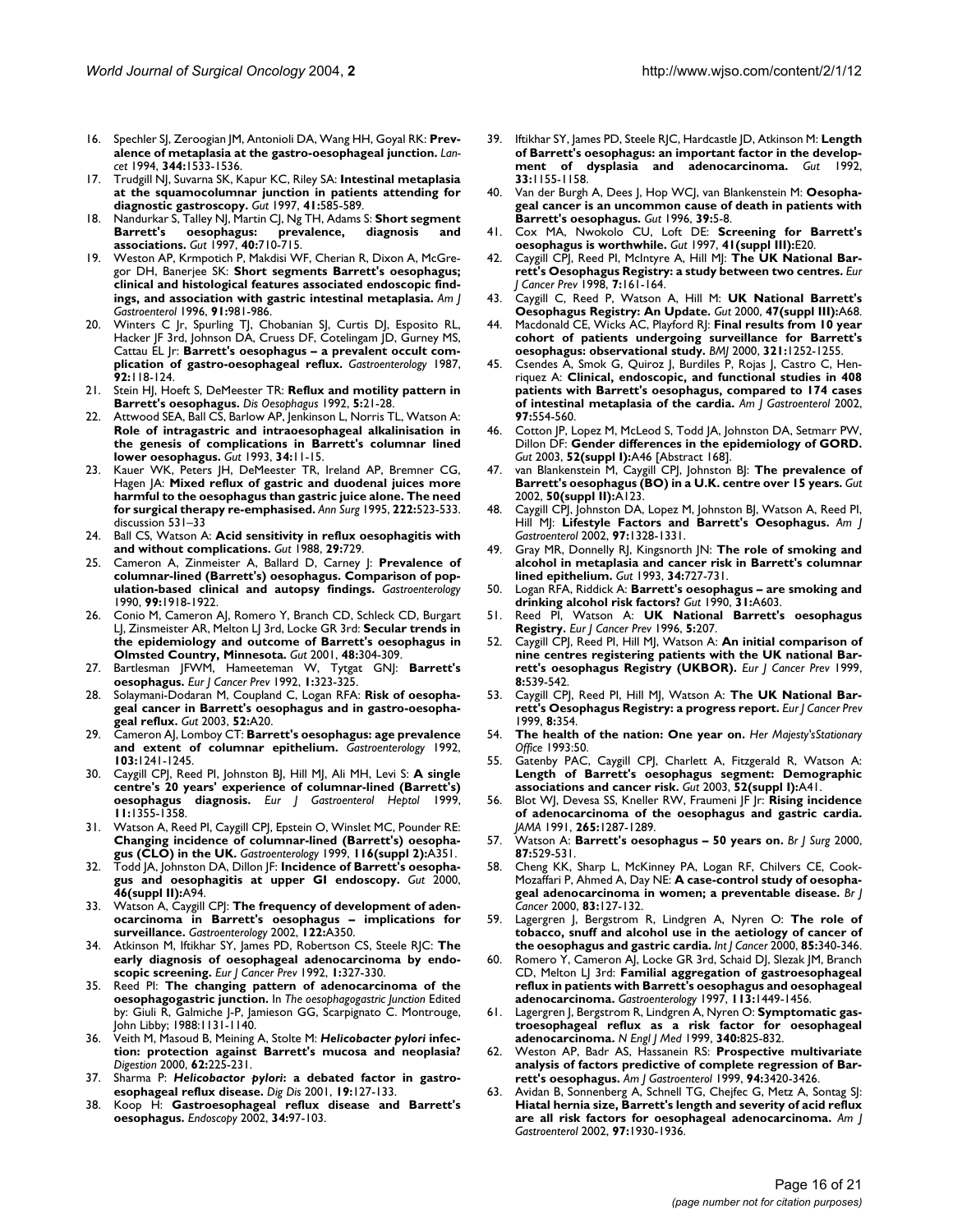- 64. Fein Fein M, Ireland AP, Ritter MP, Peters JH, Hagen JA, Bremner CG, DeMeester TR: **[Duodenogastric reflux potentiates the injuri](http://www.ncbi.nlm.nih.gov/entrez/query.fcgi?cmd=Retrieve&db=PubMed&dopt=Abstract&list_uids=10.1016/S1091-255X(97)80006-6)[ous effects of gastroesophageal reflux](http://www.ncbi.nlm.nih.gov/entrez/query.fcgi?cmd=Retrieve&db=PubMed&dopt=Abstract&list_uids=10.1016/S1091-255X(97)80006-6)[.](http://www.ncbi.nlm.nih.gov/entrez/query.fcgi?cmd=Retrieve&db=PubMed&dopt=Abstract&list_uids=9834327)** *J Gastrointest Surg* 1997, **1:**27-33.
- 65. Eisen GM, Sandler RS, Murray S, Gottfried M: **[The relationship](http://www.ncbi.nlm.nih.gov/entrez/query.fcgi?cmd=Retrieve&db=PubMed&dopt=Abstract&list_uids=8995932) [between gastroesophageal reflux disease and its complica](http://www.ncbi.nlm.nih.gov/entrez/query.fcgi?cmd=Retrieve&db=PubMed&dopt=Abstract&list_uids=8995932)[tions with Barrett's oesophagus.](http://www.ncbi.nlm.nih.gov/entrez/query.fcgi?cmd=Retrieve&db=PubMed&dopt=Abstract&list_uids=8995932)** *Am J Gastroenterol* 1997, **92:**27-31.
- 66. Fletcher J, Wirtz A, Young J, Vallance R, McColl KEL: **[Unbuffered](http://www.ncbi.nlm.nih.gov/entrez/query.fcgi?cmd=Retrieve&db=PubMed&dopt=Abstract&list_uids=11606490) [highly acidic gastric juice exists at the gastroesophageal junc](http://www.ncbi.nlm.nih.gov/entrez/query.fcgi?cmd=Retrieve&db=PubMed&dopt=Abstract&list_uids=11606490)[tion after a meal.](http://www.ncbi.nlm.nih.gov/entrez/query.fcgi?cmd=Retrieve&db=PubMed&dopt=Abstract&list_uids=11606490)** *Gastroenterology* 2001, **121:**775-783.
- 67. Menke-Pluymers MB, Hop WC, Dees J, van Blankenstein M, Tilanus HW: **[Risk factors for the development of adenocarcinoma in](http://www.ncbi.nlm.nih.gov/entrez/query.fcgi?cmd=Retrieve&db=PubMed&dopt=Abstract&list_uids=8339208) [columnar-lined \(Barrett's\) oesophagus. The Rotterdam](http://www.ncbi.nlm.nih.gov/entrez/query.fcgi?cmd=Retrieve&db=PubMed&dopt=Abstract&list_uids=8339208) [Oesophageal Tumour Study Group.](http://www.ncbi.nlm.nih.gov/entrez/query.fcgi?cmd=Retrieve&db=PubMed&dopt=Abstract&list_uids=8339208)** *Cancer* 1993, **72:**1155-58.
- 68. Gammon MD, Schoenberg JB, Ahsan H, Risch HA, Vaughan TL, Chow WH, Rotterdam H, West AB, Dubrow R, Stanford JL, Mayne ST, Farrow DC, Niwa S, Blot WJ, Fraumeni JF Jr: **[Tobacco, alcohol and](http://www.ncbi.nlm.nih.gov/entrez/query.fcgi?cmd=Retrieve&db=PubMed&dopt=Abstract&list_uids=10.1093/jnci/89.17.1277) [socio-economic status and adenocarcinoma of the oesopha](http://www.ncbi.nlm.nih.gov/entrez/query.fcgi?cmd=Retrieve&db=PubMed&dopt=Abstract&list_uids=10.1093/jnci/89.17.1277)[gus and gastric cardia.](http://www.ncbi.nlm.nih.gov/entrez/query.fcgi?cmd=Retrieve&db=PubMed&dopt=Abstract&list_uids=10.1093/jnci/89.17.1277)** *J Nat Cancer Institute* 1997, **89:**1277-1284.
- 69. Vaughan TL, Farrow DC, Hansten PD, Chow WH, Gammon MD, Risch HA, Stanford JL, Schoenberg JB, Mayne ST, Rotterdam H, Dubrow R, Ahsan H, West AB, Blot WJ, Fraumeni JF Jr: **[Risk of](http://www.ncbi.nlm.nih.gov/entrez/query.fcgi?cmd=Retrieve&db=PubMed&dopt=Abstract&list_uids=9752982) oesophageal and gastric adenocarcinomas in relation to use [of calcium channel blockers, asthma drugs and other medi](http://www.ncbi.nlm.nih.gov/entrez/query.fcgi?cmd=Retrieve&db=PubMed&dopt=Abstract&list_uids=9752982)[cations that promote gastroesophageal reflux.](http://www.ncbi.nlm.nih.gov/entrez/query.fcgi?cmd=Retrieve&db=PubMed&dopt=Abstract&list_uids=9752982)** *Cancer Epidemiol Biomarkers Prev* 1998, **7:**749-756.
- 70. Chow WH, Blot WJ, Vaughan TL, Risch HA, Gammon MD, Stanford JL, Dubrow R, Schoenberg JB, Mayne ST, Farrow DC, Ahsan H, West AB, Rotterdam H, Niwa S, Fraumeni JF Jr: **[Body mass index and](http://www.ncbi.nlm.nih.gov/entrez/query.fcgi?cmd=Retrieve&db=PubMed&dopt=Abstract&list_uids=10.1093/jnci/90.2.150) [risk of adenocarcinoma of the oesophagus and gastric cardia.](http://www.ncbi.nlm.nih.gov/entrez/query.fcgi?cmd=Retrieve&db=PubMed&dopt=Abstract&list_uids=10.1093/jnci/90.2.150)** *J Nat Cancer Institute* 1998, **90:**150-155.
- <span id="page-16-0"></span>71. Farrow DC, Vaughan TL, Sweeney C, Gammon MD, Chow WH, Risch HA, Stanford JL, Hansten PD, Mayne ST, Schoenberg JB, Rotterdam H, Ahsan H, West AB, Dubrow R, Fraumeni JF Jr, Blot WJ: **Gas**troesophageal reflux disease - use of H<sub>2</sub> [receptor antagonists](http://www.ncbi.nlm.nih.gov/entrez/query.fcgi?cmd=Retrieve&db=PubMed&dopt=Abstract&list_uids=10.1023/A:1008913828105) **[and risk of oesophageal and gastric cancer](http://www.ncbi.nlm.nih.gov/entrez/query.fcgi?cmd=Retrieve&db=PubMed&dopt=Abstract&list_uids=10.1023/A:1008913828105)[.](http://www.ncbi.nlm.nih.gov/entrez/query.fcgi?cmd=Retrieve&db=PubMed&dopt=Abstract&list_uids=10782657)** *Cancer Causes Control* 2000, **11:**231-238.
- 72. Weston AP, Sharma P, Topalovski M, Richards R, Cherian R, Dixon A: **[Long term follow up of Barrett's high-grade dysplasia.](http://www.ncbi.nlm.nih.gov/entrez/query.fcgi?cmd=Retrieve&db=PubMed&dopt=Abstract&list_uids=10950031)** *Am J Gastroenterol* 2000, **95:**1888-1893.
- 73. Schnell TG, Sontag SJ, Chejfec G, Aranha G, Metz A, O'Connell S, Seidel UJ, Sonnenberg A: **[Long-term non-surgical management of](http://www.ncbi.nlm.nih.gov/entrez/query.fcgi?cmd=Retrieve&db=PubMed&dopt=Abstract&list_uids=11375943) [Barrett's oesophagus with high-grade dysplasia.](http://www.ncbi.nlm.nih.gov/entrez/query.fcgi?cmd=Retrieve&db=PubMed&dopt=Abstract&list_uids=11375943)** *Gastroenterology* 2001, **120:**1607-1619.
- 74. Buttar NS, Wang KK, Sebo TJ, Riehle DM, Krishnadath KK, Lutzke LS, Anderson MA, Petterson TM, Burgart L|: [Extent of high-grade](http://www.ncbi.nlm.nih.gov/entrez/query.fcgi?cmd=Retrieve&db=PubMed&dopt=Abstract&list_uids=11375945) **[dysplasia in Barrett's oesophagus correlates with risk of](http://www.ncbi.nlm.nih.gov/entrez/query.fcgi?cmd=Retrieve&db=PubMed&dopt=Abstract&list_uids=11375945) [adenocarcinoma.](http://www.ncbi.nlm.nih.gov/entrez/query.fcgi?cmd=Retrieve&db=PubMed&dopt=Abstract&list_uids=11375945)** *Gastroenterology* 2001, **120:**1630-1639.
- 75. Skacel M, Petras RE, Gramlich TL, Sigel JE, Richter JE, Goldblum JR: **[The diagnosis of low-grade dysplasia in Barrett's oesophagus](http://www.ncbi.nlm.nih.gov/entrez/query.fcgi?cmd=Retrieve&db=PubMed&dopt=Abstract&list_uids=11151865) [and its implications for disease progression.](http://www.ncbi.nlm.nih.gov/entrez/query.fcgi?cmd=Retrieve&db=PubMed&dopt=Abstract&list_uids=11151865)** *Am J Gastroenterol* 2000, **95:**3383-3387.
- 76. Montgomery E, Bronner MP, Greenson JK, Haber MM, Hart J, Lamps LW, Lauwers GY, Lazenby AJ, Lewin DN, Robert ME, Washington K, Goldblum JR: **[Are ulcers a marker for invasive carcinoma in](http://www.ncbi.nlm.nih.gov/entrez/query.fcgi?cmd=Retrieve&db=PubMed&dopt=Abstract&list_uids=11808966) [Barrett's oesophagus? Data from a diagnostic variability](http://www.ncbi.nlm.nih.gov/entrez/query.fcgi?cmd=Retrieve&db=PubMed&dopt=Abstract&list_uids=11808966) [study with clinical follow up.](http://www.ncbi.nlm.nih.gov/entrez/query.fcgi?cmd=Retrieve&db=PubMed&dopt=Abstract&list_uids=11808966)** *Am J Gastroenterol* 2002, **97:**27-31.
- 77. Hanahan D, Weinberg RA: **[The hallmarks of cancer](http://www.ncbi.nlm.nih.gov/entrez/query.fcgi?cmd=Retrieve&db=PubMed&dopt=Abstract&list_uids=10.1016/S0092-8674(00)81683-9)[.](http://www.ncbi.nlm.nih.gov/entrez/query.fcgi?cmd=Retrieve&db=PubMed&dopt=Abstract&list_uids=10647931)** *Cell* 2000, **100:**57-70.
- 78. Hameeteman W, Tytgat GN, Houthoff HJ, van den Tweel JG: **[Bar](http://www.ncbi.nlm.nih.gov/entrez/query.fcgi?cmd=Retrieve&db=PubMed&dopt=Abstract&list_uids=2703113)[rett's oesophagus: development of dysplasia and](http://www.ncbi.nlm.nih.gov/entrez/query.fcgi?cmd=Retrieve&db=PubMed&dopt=Abstract&list_uids=2703113) [adenocarcinoma.](http://www.ncbi.nlm.nih.gov/entrez/query.fcgi?cmd=Retrieve&db=PubMed&dopt=Abstract&list_uids=2703113)** *Gastroenterology* 1989, **96:**1249-1256.
- 79. Drewitz DJ, Sampliner RE, Garewal HS: **[The incidence of adeno](http://www.ncbi.nlm.nih.gov/entrez/query.fcgi?cmd=Retrieve&db=PubMed&dopt=Abstract&list_uids=9040193)[carcinoma in Barrett's oesophagus: a prospective study of](http://www.ncbi.nlm.nih.gov/entrez/query.fcgi?cmd=Retrieve&db=PubMed&dopt=Abstract&list_uids=9040193) [170 patients followed 4.8 years.](http://www.ncbi.nlm.nih.gov/entrez/query.fcgi?cmd=Retrieve&db=PubMed&dopt=Abstract&list_uids=9040193)** *Am J Gastroenterol* 1997, **92:**212-215.
- 80. Locke G, Talley N, Fett S, Zinsmeister A, Melton L: **[Prevalence and](http://www.ncbi.nlm.nih.gov/entrez/query.fcgi?cmd=Retrieve&db=PubMed&dopt=Abstract&list_uids=9136821) [clinical spectrum of gastroesophageal reflux: a population](http://www.ncbi.nlm.nih.gov/entrez/query.fcgi?cmd=Retrieve&db=PubMed&dopt=Abstract&list_uids=9136821) [based study in Olmsted County, Minnesota.](http://www.ncbi.nlm.nih.gov/entrez/query.fcgi?cmd=Retrieve&db=PubMed&dopt=Abstract&list_uids=9136821)** *Gastroenterology* 1997, **112:**1448-1456.
- 81. Haggitt RC, Dean PJ: **Adenocarcinoma in Barrett's epithelium.** In: *Barrett's oesophagus: pathophysiology, diagnosis and management* Edited by: Goyal RK. New York, Elsevier; 1985:153-166.
- 82. Jass J, Filipe M: **[The mucin profiles of normal gastric mucosa,](http://www.ncbi.nlm.nih.gov/entrez/query.fcgi?cmd=Retrieve&db=PubMed&dopt=Abstract&list_uids=7338482) [intestinal metaplasia and its variants and gatsric carcinoma.](http://www.ncbi.nlm.nih.gov/entrez/query.fcgi?cmd=Retrieve&db=PubMed&dopt=Abstract&list_uids=7338482)** *Histochem J* 1981, **13:**931-939.
- 83. Filipe M: **[Mucins in the gastrointestinal epithelium: A review.](http://www.ncbi.nlm.nih.gov/entrez/query.fcgi?cmd=Retrieve&db=PubMed&dopt=Abstract&list_uids=391781)** *Invest Cell Pathol* 1979, **2:**195-216.
- 84. Hong MK, Laskin WB, Herman BE, Johnston MH, Vargo JJ, Steinberg SM, Allegra CJ, Johnston PG: **[Expansion of the Ki-67 proliferative](http://www.ncbi.nlm.nih.gov/entrez/query.fcgi?cmd=Retrieve&db=PubMed&dopt=Abstract&list_uids=7812911) [compartment correlates with degree of dysplasia in Bar](http://www.ncbi.nlm.nih.gov/entrez/query.fcgi?cmd=Retrieve&db=PubMed&dopt=Abstract&list_uids=7812911)[rett's oesophagus.](http://www.ncbi.nlm.nih.gov/entrez/query.fcgi?cmd=Retrieve&db=PubMed&dopt=Abstract&list_uids=7812911)** *Cancer* 1995, **75:**423-429.
- 85. Herbst JJ, Berenson MM, McCloskey DW, Wiser WC: **[Cell prolifer](http://www.ncbi.nlm.nih.gov/entrez/query.fcgi?cmd=Retrieve&db=PubMed&dopt=Abstract&list_uids=710836)[ation in oesophageal columnar epithelium \(Barrett's](http://www.ncbi.nlm.nih.gov/entrez/query.fcgi?cmd=Retrieve&db=PubMed&dopt=Abstract&list_uids=710836) [oesophagus\).](http://www.ncbi.nlm.nih.gov/entrez/query.fcgi?cmd=Retrieve&db=PubMed&dopt=Abstract&list_uids=710836)** *Gastroenterology* 1978, **75:**683-687.
- 86. Gray MR, Hall PA, Nash J, Ansari B, Lane DP, Kingsnorth AN: **[Epi](http://www.ncbi.nlm.nih.gov/entrez/query.fcgi?cmd=Retrieve&db=PubMed&dopt=Abstract&list_uids=1360434)[thelial proliferation in Barrett's oesophagus by proliferating](http://www.ncbi.nlm.nih.gov/entrez/query.fcgi?cmd=Retrieve&db=PubMed&dopt=Abstract&list_uids=1360434) [cell nuclear antigen immunolocalisation.](http://www.ncbi.nlm.nih.gov/entrez/query.fcgi?cmd=Retrieve&db=PubMed&dopt=Abstract&list_uids=1360434)** *Gastroenterology* 1992, **103:**1769-1776.
- 87. Iftikhar SY, Steele RJ, Watson S, James PD, Dilks K, Hardcastle JD: **Assessment of proliferation of squamous, Barrett's and gas[tric mucosa in patients with columnar lined Barrett's](http://www.ncbi.nlm.nih.gov/entrez/query.fcgi?cmd=Retrieve&db=PubMed&dopt=Abstract&list_uids=1624150) [oesophagus.](http://www.ncbi.nlm.nih.gov/entrez/query.fcgi?cmd=Retrieve&db=PubMed&dopt=Abstract&list_uids=1624150)** *Gut* 1992, **33:**733-737.
- 88. Gillen P, McDermott M, Grehan D, Hourihane DO, Hennessy TP: **[Proliferating cell nuclear antigen in the assessment of Bar](http://www.ncbi.nlm.nih.gov/entrez/query.fcgi?cmd=Retrieve&db=PubMed&dopt=Abstract&list_uids=7827934)[rett's mucosa.](http://www.ncbi.nlm.nih.gov/entrez/query.fcgi?cmd=Retrieve&db=PubMed&dopt=Abstract&list_uids=7827934)** *Br J Surg* 1994, **81:**1766-1768.
- 89. Filipe MI, Jankowski J: **[Growth factors and oncogenes in Bar](http://www.ncbi.nlm.nih.gov/entrez/query.fcgi?cmd=Retrieve&db=PubMed&dopt=Abstract&list_uids=8119221)[rett's oesophagus and gastric metaplasia.](http://www.ncbi.nlm.nih.gov/entrez/query.fcgi?cmd=Retrieve&db=PubMed&dopt=Abstract&list_uids=8119221)** *Endoscopy* 1993, **25:**637-641.
- Brito MJ, Filipe MI, Linehan J, Jankowski J: [Association of trans](http://www.ncbi.nlm.nih.gov/entrez/query.fcgi?cmd=Retrieve&db=PubMed&dopt=Abstract&list_uids=7814148)**[forming growth factor alpha \(TGFA\) and its precursors with](http://www.ncbi.nlm.nih.gov/entrez/query.fcgi?cmd=Retrieve&db=PubMed&dopt=Abstract&list_uids=7814148) malignant change in Barrett's epithelium: biological and clin[ical variables.](http://www.ncbi.nlm.nih.gov/entrez/query.fcgi?cmd=Retrieve&db=PubMed&dopt=Abstract&list_uids=7814148)** *Int J Cancer* 1995, **60:**27-32.
- Lord RV, Park JM, Wickramasinghe K, DeMeester SR, Oberg S, Salonga D, Singer J, Peters JH, Danenberg KD, Demeester TR, Danenberg PV: **[Vascular endothelial growth factor and basic fibrob](http://www.ncbi.nlm.nih.gov/entrez/query.fcgi?cmd=Retrieve&db=PubMed&dopt=Abstract&list_uids=10.1067/mtc.2003.203)[last growth factor expression in oesophageal](http://www.ncbi.nlm.nih.gov/entrez/query.fcgi?cmd=Retrieve&db=PubMed&dopt=Abstract&list_uids=10.1067/mtc.2003.203) [adenocarcinoma and Barrett oesophagus](http://www.ncbi.nlm.nih.gov/entrez/query.fcgi?cmd=Retrieve&db=PubMed&dopt=Abstract&list_uids=10.1067/mtc.2003.203)[.](http://www.ncbi.nlm.nih.gov/entrez/query.fcgi?cmd=Retrieve&db=PubMed&dopt=Abstract&list_uids=12579092)** *J Thorac Cardiovasc Surg* 2003, **125:**246-253.
- 92. Mukaida H, Toi M, Hirai T, Yamashita Y, Toge T: **[Clinical signifi](http://www.ncbi.nlm.nih.gov/entrez/query.fcgi?cmd=Retrieve&db=PubMed&dopt=Abstract&list_uids=2049734)[cance of the expression of epidermal growth factor and its](http://www.ncbi.nlm.nih.gov/entrez/query.fcgi?cmd=Retrieve&db=PubMed&dopt=Abstract&list_uids=2049734) [receptor in oesophageal cancer.](http://www.ncbi.nlm.nih.gov/entrez/query.fcgi?cmd=Retrieve&db=PubMed&dopt=Abstract&list_uids=2049734)** *Cancer* 1991, **68:**142-148.
- 93. Iihara K, Shiozaki H, Tahara H, Kobayashi K, Inoue M, Tamura S, Miyata M, Oka H, Doki Y, Mori T: **[Prognostic significance of trans](http://www.ncbi.nlm.nih.gov/entrez/query.fcgi?cmd=Retrieve&db=PubMed&dopt=Abstract&list_uids=8490817)[forming growth factor-alpha in human oesophageal](http://www.ncbi.nlm.nih.gov/entrez/query.fcgi?cmd=Retrieve&db=PubMed&dopt=Abstract&list_uids=8490817) [carcinoma. Implication for the autocrine proliferation.](http://www.ncbi.nlm.nih.gov/entrez/query.fcgi?cmd=Retrieve&db=PubMed&dopt=Abstract&list_uids=8490817)** *Cancer* 1993, **71:**2902-2909.
- Jankowski J, McMenemin R, Hopwood D, Penston J, Wormsley KG: **[Abnormal expression of growth regulatory factors in Bar](http://www.ncbi.nlm.nih.gov/entrez/query.fcgi?cmd=Retrieve&db=PubMed&dopt=Abstract&list_uids=1661653)[rett's oesophagus.](http://www.ncbi.nlm.nih.gov/entrez/query.fcgi?cmd=Retrieve&db=PubMed&dopt=Abstract&list_uids=1661653)** *Clin Sci (Lond)* 1991, **81:**663-668.
- 95. Jankowski J, Coghill G, Hopwood D, Wormsley KG: **[Oncogenes](http://www.ncbi.nlm.nih.gov/entrez/query.fcgi?cmd=Retrieve&db=PubMed&dopt=Abstract&list_uids=1398227) [and onco-suppressor gene in adenocarcinoma of the](http://www.ncbi.nlm.nih.gov/entrez/query.fcgi?cmd=Retrieve&db=PubMed&dopt=Abstract&list_uids=1398227) [oesophagus.](http://www.ncbi.nlm.nih.gov/entrez/query.fcgi?cmd=Retrieve&db=PubMed&dopt=Abstract&list_uids=1398227)** *Gut* 1992, **33:**1033-1038.
- 96. Gullick WJ: **[Prevalence of aberrant expression of the epider](http://www.ncbi.nlm.nih.gov/entrez/query.fcgi?cmd=Retrieve&db=PubMed&dopt=Abstract&list_uids=1863851)[mal growth factor receptor in human cancers.](http://www.ncbi.nlm.nih.gov/entrez/query.fcgi?cmd=Retrieve&db=PubMed&dopt=Abstract&list_uids=1863851)** *Br Med Bull* 1991, **47:**87-98.
- 97. Yamamoto T, Ikawa S, Akiyama T, Semba K, Nomura N, Miyajima N, Saito T, Toyoshima K: **[Similarity of protein encoded by the](http://www.ncbi.nlm.nih.gov/entrez/query.fcgi?cmd=Retrieve&db=PubMed&dopt=Abstract&list_uids=3003577) [human c-erb-B-2 gene to epidermal growth factor receptor.](http://www.ncbi.nlm.nih.gov/entrez/query.fcgi?cmd=Retrieve&db=PubMed&dopt=Abstract&list_uids=3003577)** *Nature* 1986, **319:**230-234.
- Flejou JF, Paraf F, Muzeau F, Fekete F, Henin D, Jothy S, Potet F: **[Expression of c-erbB-2 oncogene product in Barrett's aden](http://www.ncbi.nlm.nih.gov/entrez/query.fcgi?cmd=Retrieve&db=PubMed&dopt=Abstract&list_uids=7907608)[ocarcinoma: pathological and prognostic correlations.](http://www.ncbi.nlm.nih.gov/entrez/query.fcgi?cmd=Retrieve&db=PubMed&dopt=Abstract&list_uids=7907608)** *J Clin Pathol* 1994, **47:**23-26.
- 99. Hardwick RH, Shepherd NA, Moorghen M, Newcomb PV, Alderson D: **[c-erbB-2 overexpression in the dysplasia/carcinoma](http://www.ncbi.nlm.nih.gov/entrez/query.fcgi?cmd=Retrieve&db=PubMed&dopt=Abstract&list_uids=7745111) [sequence of Barrett's oesophagus.](http://www.ncbi.nlm.nih.gov/entrez/query.fcgi?cmd=Retrieve&db=PubMed&dopt=Abstract&list_uids=7745111)** *J Clin Pathol* 1995, **48:**129-132.
- 100. Walch A, Bink K, Gais P, Stangl S, Hutzler P, Aubele M, Mueller J, Hofler H, Werner M: **[Evaluation of c-erbB-2 overexpression](http://www.ncbi.nlm.nih.gov/entrez/query.fcgi?cmd=Retrieve&db=PubMed&dopt=Abstract&list_uids=11007435) [and Her-2/neu gene copy number heterogeneity in Barrett's](http://www.ncbi.nlm.nih.gov/entrez/query.fcgi?cmd=Retrieve&db=PubMed&dopt=Abstract&list_uids=11007435) [adenocarcinoma.](http://www.ncbi.nlm.nih.gov/entrez/query.fcgi?cmd=Retrieve&db=PubMed&dopt=Abstract&list_uids=11007435)** *Anal Cell Pathol* 2000, **20:**25-32.
- 101. Walch A, Specht K, Bink K, Zitzelsberger H, Braselmann H, Bauer M, Aubele M, Stein H, Siewert JR, Hofler H, Werner M: **[Her-2/neu](http://www.ncbi.nlm.nih.gov/entrez/query.fcgi?cmd=Retrieve&db=PubMed&dopt=Abstract&list_uids=11406641) gene amplification, elevated mRNA expression, and protein [overexpression in the metaplasia-dysplasia-adenocarcinoma](http://www.ncbi.nlm.nih.gov/entrez/query.fcgi?cmd=Retrieve&db=PubMed&dopt=Abstract&list_uids=11406641) [sequence of Barrett's oesophagus.](http://www.ncbi.nlm.nih.gov/entrez/query.fcgi?cmd=Retrieve&db=PubMed&dopt=Abstract&list_uids=11406641)** *Lab Invest* 2001, **81:**791-801.
- 102. Geddert H, Zeriouh M, Wolter M, Heise JW, Gabbert HE, Sarbia M: **[Gene amplification and protein overexpression of c-erb-b2](http://www.ncbi.nlm.nih.gov/entrez/query.fcgi?cmd=Retrieve&db=PubMed&dopt=Abstract&list_uids=10.1309/KG1Y-XNGD-54NK-PP66)**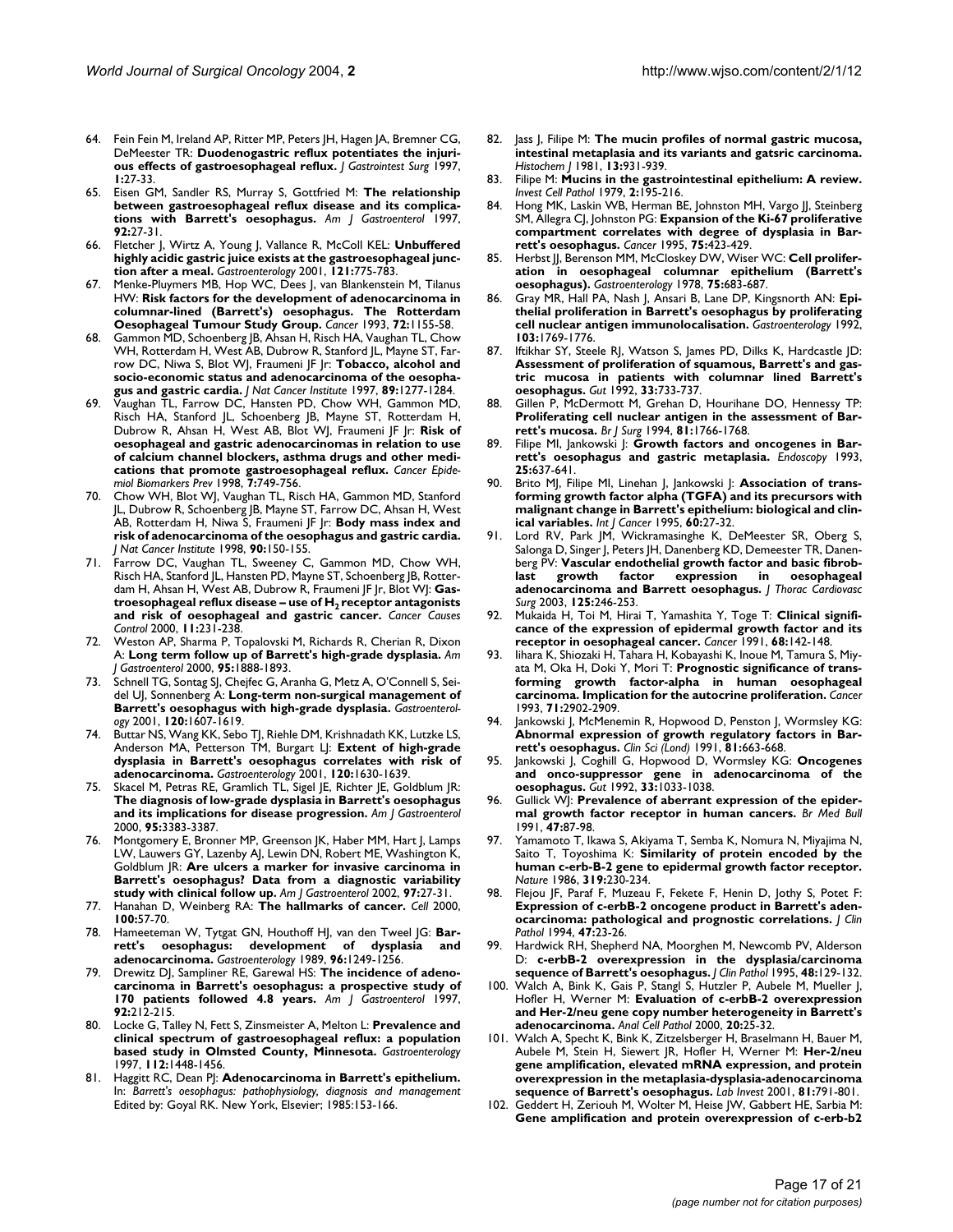**[in Barrett carcinoma and its precursor lesions](http://www.ncbi.nlm.nih.gov/entrez/query.fcgi?cmd=Retrieve&db=PubMed&dopt=Abstract&list_uids=10.1309/KG1Y-XNGD-54NK-PP66)[.](http://www.ncbi.nlm.nih.gov/entrez/query.fcgi?cmd=Retrieve&db=PubMed&dopt=Abstract&list_uids=12109857)** *Am J Clin Pathol* 2002, **118:**60-66.

- 103. Nakamura T, Nekarda H, Hoelscher AH, Bollschweiler E, Harbeck N, Becker K, Siewert JR, Harbeck N: **[Prognostic value of DNA](http://www.ncbi.nlm.nih.gov/entrez/query.fcgi?cmd=Retrieve&db=PubMed&dopt=Abstract&list_uids=7907940) [ploidy and c-erbB-2 oncoprotein overexpression in adeno](http://www.ncbi.nlm.nih.gov/entrez/query.fcgi?cmd=Retrieve&db=PubMed&dopt=Abstract&list_uids=7907940)[carcinoma of Barrett's oesophagus.](http://www.ncbi.nlm.nih.gov/entrez/query.fcgi?cmd=Retrieve&db=PubMed&dopt=Abstract&list_uids=7907940)** *Cancer* 1994, **73:**1785-1794. Erratum in: *Cancer* 1994, **74**:2396
- 104. Onwuegbusi BA, Fitzgerald RC: **Impairment of TGFb signalling in Barrett's associated oesophageal adenocarcinoma: role of SMAD4.** *Gut* 2003, **52:**A44.
- 105. Lebman DA, Edmiston JS, Chung TD, Snyder SR: **[Heterogeneity in](http://www.ncbi.nlm.nih.gov/entrez/query.fcgi?cmd=Retrieve&db=PubMed&dopt=Abstract&list_uids=12012005) [the transforming growth factor beta response of oesopha](http://www.ncbi.nlm.nih.gov/entrez/query.fcgi?cmd=Retrieve&db=PubMed&dopt=Abstract&list_uids=12012005)[geal cancer cells.](http://www.ncbi.nlm.nih.gov/entrez/query.fcgi?cmd=Retrieve&db=PubMed&dopt=Abstract&list_uids=12012005)** *Int J Oncol* 2002, **20:**1241-1246.
- 106. Garrigue-Antar L, Souza RF, Vellucci VF, Meltzer SJ, Reiss M: **[Loss of](http://www.ncbi.nlm.nih.gov/entrez/query.fcgi?cmd=Retrieve&db=PubMed&dopt=Abstract&list_uids=8765326) [transforming growth factor-beta type II receptor gene](http://www.ncbi.nlm.nih.gov/entrez/query.fcgi?cmd=Retrieve&db=PubMed&dopt=Abstract&list_uids=8765326) [expression in primary human oesophageal cancer.](http://www.ncbi.nlm.nih.gov/entrez/query.fcgi?cmd=Retrieve&db=PubMed&dopt=Abstract&list_uids=8765326)** *Lab Invest* 1996, **75:**263-272.
- 107. Souza RF, Garrigue-Antar L, Lei J, Yin J, Appel R, Vellucci VF, Zou TT, Zhou X, Wang S, Rhyu MG, Cymes K, Chan O, Park WS, Krasna MJ, Greenwald BD, Cottrell J, Abraham JM, Simms L, Leggett B, Young J, Harpaz N, Reiss M, Meltzer SJ: **[Alterations of transforming](http://www.ncbi.nlm.nih.gov/entrez/query.fcgi?cmd=Retrieve&db=PubMed&dopt=Abstract&list_uids=9183654) [growth factor-beta 1 receptor type II occur in ulcerative col](http://www.ncbi.nlm.nih.gov/entrez/query.fcgi?cmd=Retrieve&db=PubMed&dopt=Abstract&list_uids=9183654)itis-associated carcinomas, sporadic colorectal neoplasms, and oesophageal carcinomas, but not in gastric neoplasms.** *Hum Cell* 1996, **9:**229-236.
- 108. Forrester K, Almoguera C, Han K, Grizzle WE, Perucho M: **[Detec](http://www.ncbi.nlm.nih.gov/entrez/query.fcgi?cmd=Retrieve&db=PubMed&dopt=Abstract&list_uids=10.1038/327298a0)[tion of high incidence of K-ras oncogenes during human](http://www.ncbi.nlm.nih.gov/entrez/query.fcgi?cmd=Retrieve&db=PubMed&dopt=Abstract&list_uids=10.1038/327298a0) [colon tumorigenesis](http://www.ncbi.nlm.nih.gov/entrez/query.fcgi?cmd=Retrieve&db=PubMed&dopt=Abstract&list_uids=10.1038/327298a0)[.](http://www.ncbi.nlm.nih.gov/entrez/query.fcgi?cmd=Retrieve&db=PubMed&dopt=Abstract&list_uids=2438556)** *Nature* 1987, **327:**298-303.
- 109. Meltzer SJ, Zhou D, Weinstein WM: **[Tissue-specific expression of](http://www.ncbi.nlm.nih.gov/entrez/query.fcgi?cmd=Retrieve&db=PubMed&dopt=Abstract&list_uids=10.1016/0014-4800(89)90024-5) [c-Ha-ras in premalignant gastrointestinal mucosae](http://www.ncbi.nlm.nih.gov/entrez/query.fcgi?cmd=Retrieve&db=PubMed&dopt=Abstract&list_uids=10.1016/0014-4800(89)90024-5)[.](http://www.ncbi.nlm.nih.gov/entrez/query.fcgi?cmd=Retrieve&db=PubMed&dopt=Abstract&list_uids=2557232)** *Exp Mol Pathol* 1989, **51:**264-274.
- 110. Trautmann B, Wittekind C, Strobel D, Meixner H, Keymling J, Gossner L, Ell C, Hahn EG: **[K-ras point mutations are rare events in](http://www.ncbi.nlm.nih.gov/entrez/query.fcgi?cmd=Retrieve&db=PubMed&dopt=Abstract&list_uids=8864678) [premalignant forms of Barrett's oesophagus.](http://www.ncbi.nlm.nih.gov/entrez/query.fcgi?cmd=Retrieve&db=PubMed&dopt=Abstract&list_uids=8864678)** *Eur J Gastroenterol Hepatol* 1996, **8:**799-804.
- 111. Lord RV, O'Grady R, Sheehan C, Field AF, Ward RL: **[K-ras codon](http://www.ncbi.nlm.nih.gov/entrez/query.fcgi?cmd=Retrieve&db=PubMed&dopt=Abstract&list_uids=10.1046/j.1440-1746.2000.02163.x) [12 mutations in Barrett's oesophagus and adenocarcinomas](http://www.ncbi.nlm.nih.gov/entrez/query.fcgi?cmd=Retrieve&db=PubMed&dopt=Abstract&list_uids=10.1046/j.1440-1746.2000.02163.x) [of the oesophagus and oesophagogastric junction](http://www.ncbi.nlm.nih.gov/entrez/query.fcgi?cmd=Retrieve&db=PubMed&dopt=Abstract&list_uids=10.1046/j.1440-1746.2000.02163.x)[.](http://www.ncbi.nlm.nih.gov/entrez/query.fcgi?cmd=Retrieve&db=PubMed&dopt=Abstract&list_uids=10937677)** *J Gastroenterol Hepatol* 2000, **15:**730-736.
- 112. Galiana C, Lozano JC, Bancel B, Nakazawa H, Yamasaki H: **[High fre](http://www.ncbi.nlm.nih.gov/entrez/query.fcgi?cmd=Retrieve&db=PubMed&dopt=Abstract&list_uids=8519418)[quency of Ki-ras amplification and p53 gene mutations in](http://www.ncbi.nlm.nih.gov/entrez/query.fcgi?cmd=Retrieve&db=PubMed&dopt=Abstract&list_uids=8519418) [adenocarcinomas of the human oesophagus.](http://www.ncbi.nlm.nih.gov/entrez/query.fcgi?cmd=Retrieve&db=PubMed&dopt=Abstract&list_uids=8519418)** *Mol Carcinog* 1995, **14:**286-293.
- 113. Cooper G: **[Oncogenes.](http://www.ncbi.nlm.nih.gov/entrez/query.fcgi?cmd=Retrieve&db=PubMed&dopt=Abstract&list_uids=2340646)** Boston, Jones & Bartlett; 1990:225-244.
- 114. Sarbia M, Arjumand J, Wolter M, Reifenberger G, Heep H, Gabbert HE: **[Frequent c-myc amplification in high-grade dysplasia and](http://www.ncbi.nlm.nih.gov/entrez/query.fcgi?cmd=Retrieve&db=PubMed&dopt=Abstract&list_uids=10.1309/MXXH-25N3-UAL2-G7XX) [adenocarcinoma in Barrett oesophagus](http://www.ncbi.nlm.nih.gov/entrez/query.fcgi?cmd=Retrieve&db=PubMed&dopt=Abstract&list_uids=10.1309/MXXH-25N3-UAL2-G7XX)[.](http://www.ncbi.nlm.nih.gov/entrez/query.fcgi?cmd=Retrieve&db=PubMed&dopt=Abstract&list_uids=11392879)** *Am J Clin Pathol* 2001, **115:**835-840.
- 115. Persons DL, Croughan WS, Borelli KA, Cherian R: **[Interphase](http://www.ncbi.nlm.nih.gov/entrez/query.fcgi?cmd=Retrieve&db=PubMed&dopt=Abstract&list_uids=10.1016/S0165-4608(98)00036-3) [cytogenetics of oesophageal adenocarcinoma and precursor](http://www.ncbi.nlm.nih.gov/entrez/query.fcgi?cmd=Retrieve&db=PubMed&dopt=Abstract&list_uids=10.1016/S0165-4608(98)00036-3) [lesions](http://www.ncbi.nlm.nih.gov/entrez/query.fcgi?cmd=Retrieve&db=PubMed&dopt=Abstract&list_uids=10.1016/S0165-4608(98)00036-3)[.](http://www.ncbi.nlm.nih.gov/entrez/query.fcgi?cmd=Retrieve&db=PubMed&dopt=Abstract&list_uids=9772903)** *Cancer Genet Cytogenet* 1998, **106:**11-17.
- 116. Tselepis C, Morris CD, Wakelin D, Hardy R, Perry I, Luong QT, Harper E, Harrison R, Attwood SE, Jankowski JA: **[Upregulation of](http://www.ncbi.nlm.nih.gov/entrez/query.fcgi?cmd=Retrieve&db=PubMed&dopt=Abstract&list_uids=10.1136/gut.52.2.174) [the oncogene c-myc in Barrett's adenocarcinoma: induction](http://www.ncbi.nlm.nih.gov/entrez/query.fcgi?cmd=Retrieve&db=PubMed&dopt=Abstract&list_uids=10.1136/gut.52.2.174) [of c-myc by acidified bile acid in vitro](http://www.ncbi.nlm.nih.gov/entrez/query.fcgi?cmd=Retrieve&db=PubMed&dopt=Abstract&list_uids=10.1136/gut.52.2.174)[.](http://www.ncbi.nlm.nih.gov/entrez/query.fcgi?cmd=Retrieve&db=PubMed&dopt=Abstract&list_uids=12524396)** *Gut* 2003, **52:**174-180.
- 117. Wilson KT, Fu S, Ramanujam KS, Meltzer SJ: **[Increased expression](http://www.ncbi.nlm.nih.gov/entrez/query.fcgi?cmd=Retrieve&db=PubMed&dopt=Abstract&list_uids=9679948) [of inducible nitric oxide synthase and cyclooxygenase-2 in](http://www.ncbi.nlm.nih.gov/entrez/query.fcgi?cmd=Retrieve&db=PubMed&dopt=Abstract&list_uids=9679948) [Barrett's oesophagus and associated adenocarcinomas.](http://www.ncbi.nlm.nih.gov/entrez/query.fcgi?cmd=Retrieve&db=PubMed&dopt=Abstract&list_uids=9679948)** *Cancer Res* 1998, **58:**2929-2934.
- 118. Morris CD, Armstrong GR, Bigley G, Green H, Attwood SE: **[Cyclooxygenase-2 expression in the Barrett's metaplasia](http://www.ncbi.nlm.nih.gov/entrez/query.fcgi?cmd=Retrieve&db=PubMed&dopt=Abstract&list_uids=11316217)[dysplasia-adenocarcinoma sequence.](http://www.ncbi.nlm.nih.gov/entrez/query.fcgi?cmd=Retrieve&db=PubMed&dopt=Abstract&list_uids=11316217)** *Am J Gastroenterol* 2001, **96:**990-996.
- 119. van der Woude CJ, Jansen PL, Tiebosch AT, Beuving A, Homan M, Kleibeuker JH, Moshage H: **[Expression of apoptosis-related pro](http://www.ncbi.nlm.nih.gov/entrez/query.fcgi?cmd=Retrieve&db=PubMed&dopt=Abstract&list_uids=10.1053/hupa.2002.124908)[teins in Barrett's metaplasia-dysplasia-carcinoma sequence:](http://www.ncbi.nlm.nih.gov/entrez/query.fcgi?cmd=Retrieve&db=PubMed&dopt=Abstract&list_uids=10.1053/hupa.2002.124908) [a switch to a more resistant phenotype](http://www.ncbi.nlm.nih.gov/entrez/query.fcgi?cmd=Retrieve&db=PubMed&dopt=Abstract&list_uids=10.1053/hupa.2002.124908)[.](http://www.ncbi.nlm.nih.gov/entrez/query.fcgi?cmd=Retrieve&db=PubMed&dopt=Abstract&list_uids=12196918)** *Hum Pathol* 2002, **33:**686-692.
- 120. Cheong E, Igali L, Harvey I, Mole M, Lund E, Johnson IT, Rhodes M: **[Cyclo-oxygenase-2 expression in Barrett's oesophageal car](http://www.ncbi.nlm.nih.gov/entrez/query.fcgi?cmd=Retrieve&db=PubMed&dopt=Abstract&list_uids=10.1046/j.1365-2036.2003.01432.x)[cinogenesis: an immunohistochemical study](http://www.ncbi.nlm.nih.gov/entrez/query.fcgi?cmd=Retrieve&db=PubMed&dopt=Abstract&list_uids=10.1046/j.1365-2036.2003.01432.x)[.](http://www.ncbi.nlm.nih.gov/entrez/query.fcgi?cmd=Retrieve&db=PubMed&dopt=Abstract&list_uids=12562450)** *Aliment Pharmacol Ther* 2003, **17:**379-386.
- 121. Kandil HM, Tanner G, Smalley W, Halter S, Radhika A, Dubois RN: **[Cyclooxygenase-2 expression in Barrett's oesophagus](http://www.ncbi.nlm.nih.gov/entrez/query.fcgi?cmd=Retrieve&db=PubMed&dopt=Abstract&list_uids=10.1023/A:1010700400960)[.](http://www.ncbi.nlm.nih.gov/entrez/query.fcgi?cmd=Retrieve&db=PubMed&dopt=Abstract&list_uids=11330414)** *Dig Dis Sci* 2001, **46:**785-789.
- 122. Abdalla SI, Sanderson IR, Fitzgerald RC: **Cyclooxygenase-2 expression in columnar versus squamous phenotypes: Relationship to oesophageal inflammation and Barrett's oesophagus.** *Gastroenterology* 2002, **122:**A290.
- 123. Buttar NS, Wang KK, Anderson MA, Dierkhising RA, Pacifico RJ, Krishnadath KK, Lutzke LS: **[The effect of selective cyclooxygen](http://www.ncbi.nlm.nih.gov/entrez/query.fcgi?cmd=Retrieve&db=PubMed&dopt=Abstract&list_uids=10.1093/jnci/94.6.422)[ase-2 inhibition in Barrett's oesophagus epithelium: an in](http://www.ncbi.nlm.nih.gov/entrez/query.fcgi?cmd=Retrieve&db=PubMed&dopt=Abstract&list_uids=10.1093/jnci/94.6.422) [vitro study](http://www.ncbi.nlm.nih.gov/entrez/query.fcgi?cmd=Retrieve&db=PubMed&dopt=Abstract&list_uids=10.1093/jnci/94.6.422)[.](http://www.ncbi.nlm.nih.gov/entrez/query.fcgi?cmd=Retrieve&db=PubMed&dopt=Abstract&list_uids=11904314)** *J Natl Cancer Inst* 2002, **94:**422-429.
- 124. Souza RF, Shewmake K, Terada LS, Spechler SJ: [Acid exposure acti](http://www.ncbi.nlm.nih.gov/entrez/query.fcgi?cmd=Retrieve&db=PubMed&dopt=Abstract&list_uids=11832445)**[vates the mitogen-activated protein kinase pathways in Bar](http://www.ncbi.nlm.nih.gov/entrez/query.fcgi?cmd=Retrieve&db=PubMed&dopt=Abstract&list_uids=11832445)[rett's oesophagus.](http://www.ncbi.nlm.nih.gov/entrez/query.fcgi?cmd=Retrieve&db=PubMed&dopt=Abstract&list_uids=11832445)** *Gastroenterology* 2002, **122:**299-307.
- 125. Fitzgerald RC, Omary MB, Triadafilopoulos G: **[Altered sodium](http://www.ncbi.nlm.nih.gov/entrez/query.fcgi?cmd=Retrieve&db=PubMed&dopt=Abstract&list_uids=9655683)[hydrogen exchange activity is a mechanism for acid-induced](http://www.ncbi.nlm.nih.gov/entrez/query.fcgi?cmd=Retrieve&db=PubMed&dopt=Abstract&list_uids=9655683) [hyperproliferation in Barrett's oesophagus.](http://www.ncbi.nlm.nih.gov/entrez/query.fcgi?cmd=Retrieve&db=PubMed&dopt=Abstract&list_uids=9655683)** *Am J Physiol* 1998, **275:**G47-55.
- 126. Morgan C, Alazawi W, Sirieix P, Freeman N, Coleman N, Fitzgerald RC: **Immediate and early gene response to** *in vitro* **acid exposure in a Barrett's adenocarcinoma cell line.** *Gut* 2003, **52:**A44.
- 127. Kaur BS, Triadafilopoulos G: **[Acid- and bile-induced PGE\(2\)](http://www.ncbi.nlm.nih.gov/entrez/query.fcgi?cmd=Retrieve&db=PubMed&dopt=Abstract&list_uids=12121879) [release and hyperproliferation in Barrett's oesophagus are](http://www.ncbi.nlm.nih.gov/entrez/query.fcgi?cmd=Retrieve&db=PubMed&dopt=Abstract&list_uids=12121879) [COX-2 and PKC-epsilon dependent.](http://www.ncbi.nlm.nih.gov/entrez/query.fcgi?cmd=Retrieve&db=PubMed&dopt=Abstract&list_uids=12121879)** *Am J Physiol Gastrointest Liver Physiol* 2002, **283:**G327-334.
- 128. Shirvani VN, Ouatu-Lascar R, Kaur BS, Omary MB, Triadafilopoulos G: **[Cyclooxygenase 2 expression in Barrett's oesophagus and](http://www.ncbi.nlm.nih.gov/entrez/query.fcgi?cmd=Retrieve&db=PubMed&dopt=Abstract&list_uids=10702199) [adenocarcinoma: Ex vivo induction by bile salts and acid](http://www.ncbi.nlm.nih.gov/entrez/query.fcgi?cmd=Retrieve&db=PubMed&dopt=Abstract&list_uids=10702199) [exposure.](http://www.ncbi.nlm.nih.gov/entrez/query.fcgi?cmd=Retrieve&db=PubMed&dopt=Abstract&list_uids=10702199)** *Gastroenterology* 2000, **118:**487-496.
- 129. Kaur B, Omary M, Triadafilopoulos G: **Bile salt-induced cell proliferation in an ex vivo model of Barrett's oesophagus is associated with specific PKC isoform modulation.** *Am J Gastrointest Liver Physiol* 2000, **278:**G1000-1009.
- <span id="page-17-0"></span>130. Fitzgerald RC, Omary MB, Triadafilopoulos G: **Dynamic effects of acid on Barrett's oesophagus: an** *ex vivo* **[differentiation and](http://www.ncbi.nlm.nih.gov/entrez/query.fcgi?cmd=Retrieve&db=PubMed&dopt=Abstract&list_uids=8903332) [proliferation model.](http://www.ncbi.nlm.nih.gov/entrez/query.fcgi?cmd=Retrieve&db=PubMed&dopt=Abstract&list_uids=8903332)** *J Clin Invest* 1996, **98:**2120-2128.
- 131. Haigh CR, Attwood SE, Thompson DG, Jankowski JA, Kirton CM, Pritchard DM, Varro A, Dimaline R: **[Gastrin induces proliferation](http://www.ncbi.nlm.nih.gov/entrez/query.fcgi?cmd=Retrieve&db=PubMed&dopt=Abstract&list_uids=10.1053/gast.2003.50091) [in Barrett's metaplasia through activation of the CCK2](http://www.ncbi.nlm.nih.gov/entrez/query.fcgi?cmd=Retrieve&db=PubMed&dopt=Abstract&list_uids=10.1053/gast.2003.50091) [receptor](http://www.ncbi.nlm.nih.gov/entrez/query.fcgi?cmd=Retrieve&db=PubMed&dopt=Abstract&list_uids=10.1053/gast.2003.50091)[.](http://www.ncbi.nlm.nih.gov/entrez/query.fcgi?cmd=Retrieve&db=PubMed&dopt=Abstract&list_uids=12612900)** *Gastroenterology* 2003, **124:**615-625.
- 132. Going JJ, Keith WN, Neilson L, Stoeber K, Stuart RC, Williams GH: **Aberrant expression of minichromosome maintenance pro[teins 2 and 5, and Ki-67 in dysplastic squamous oesophageal](http://www.ncbi.nlm.nih.gov/entrez/query.fcgi?cmd=Retrieve&db=PubMed&dopt=Abstract&list_uids=10.1136/gut.50.3.373) [epithelium and Barrett's mucosa](http://www.ncbi.nlm.nih.gov/entrez/query.fcgi?cmd=Retrieve&db=PubMed&dopt=Abstract&list_uids=10.1136/gut.50.3.373)[.](http://www.ncbi.nlm.nih.gov/entrez/query.fcgi?cmd=Retrieve&db=PubMed&dopt=Abstract&list_uids=11839717)** *Gut* 2002, **50:**373-377.
- 133. Arber N, Lightdale C, Rotterdam H, Han KH, Sgambato A, Yap E, Ahsan H, Finegold J, Stevens PD, Green PH, Hibshoosh H, Neugut AI, Holt PR, Weinstein IB: **[Increased expression of the cyclin D1](http://www.ncbi.nlm.nih.gov/entrez/query.fcgi?cmd=Retrieve&db=PubMed&dopt=Abstract&list_uids=8781742) [gene in Barrett's oesophagus.](http://www.ncbi.nlm.nih.gov/entrez/query.fcgi?cmd=Retrieve&db=PubMed&dopt=Abstract&list_uids=8781742)** *Cancer Epidemiol Biomarkers Prev* 1996, **5:**457-459.
- 134. Morgan RJ, Newcomb PV, Hardwick RH, Alderson D: **[Amplification](http://www.ncbi.nlm.nih.gov/entrez/query.fcgi?cmd=Retrieve&db=PubMed&dopt=Abstract&list_uids=10.1053/ejso.1999.0658) [of cyclin D1 and MDM-2 in oesophageal carcinoma](http://www.ncbi.nlm.nih.gov/entrez/query.fcgi?cmd=Retrieve&db=PubMed&dopt=Abstract&list_uids=10.1053/ejso.1999.0658)[.](http://www.ncbi.nlm.nih.gov/entrez/query.fcgi?cmd=Retrieve&db=PubMed&dopt=Abstract&list_uids=10419705)** *Eur J Surg Oncol* 1999, **25:**364-367.
- 135. Bani-Hani K, Martin IG, Hardie LJ, Mapstone N, Briggs JA, Forman D, Wild CP: **[Prospective study of cyclin D1 overexpression in](http://www.ncbi.nlm.nih.gov/entrez/query.fcgi?cmd=Retrieve&db=PubMed&dopt=Abstract&list_uids=10.1093/jnci/92.16.1316) [Barrett's oesophagus: association with increased risk of](http://www.ncbi.nlm.nih.gov/entrez/query.fcgi?cmd=Retrieve&db=PubMed&dopt=Abstract&list_uids=10.1093/jnci/92.16.1316) [adenocarcinoma](http://www.ncbi.nlm.nih.gov/entrez/query.fcgi?cmd=Retrieve&db=PubMed&dopt=Abstract&list_uids=10.1093/jnci/92.16.1316)[.](http://www.ncbi.nlm.nih.gov/entrez/query.fcgi?cmd=Retrieve&db=PubMed&dopt=Abstract&list_uids=10944553)** *J Natl Cancer Inst* 2000, **92:**1316-1321.
- 136. Coppola D, Schreiber RH, Mora L, Dalton W, Karl RC: **[Significance](http://www.ncbi.nlm.nih.gov/entrez/query.fcgi?cmd=Retrieve&db=PubMed&dopt=Abstract&list_uids=10340890) [of Fas and retinoblastoma protein expression during the](http://www.ncbi.nlm.nih.gov/entrez/query.fcgi?cmd=Retrieve&db=PubMed&dopt=Abstract&list_uids=10340890) [progression of Barrett's metaplasia to adenocarcinoma.](http://www.ncbi.nlm.nih.gov/entrez/query.fcgi?cmd=Retrieve&db=PubMed&dopt=Abstract&list_uids=10340890)** *Ann Surg Oncol* 1999, **6:**298-304.
- 137. Boynton RF, Huang Y, Blount PL, Reid BJ, Raskind WH, Haggitt RC, Newkirk C, Resau JH, Yin J, McDaniel T: **[Frequent loss of hetero](http://www.ncbi.nlm.nih.gov/entrez/query.fcgi?cmd=Retrieve&db=PubMed&dopt=Abstract&list_uids=1913694)[zygosity at the retinoblastoma locus in human oesophageal](http://www.ncbi.nlm.nih.gov/entrez/query.fcgi?cmd=Retrieve&db=PubMed&dopt=Abstract&list_uids=1913694) [cancers.](http://www.ncbi.nlm.nih.gov/entrez/query.fcgi?cmd=Retrieve&db=PubMed&dopt=Abstract&list_uids=1913694)** *Cancer Res* 1991, **51:**5766-5769.
- 138. Sarbia M, Tekin U, Zeriouh M, Donner A, Gabbert HE: **[Expression](http://www.ncbi.nlm.nih.gov/entrez/query.fcgi?cmd=Retrieve&db=PubMed&dopt=Abstract&list_uids=11299766) of the RB protein, allelic imbalance of the RB gene and [amplification of the CDK4 gene in metaplasias, dysplasias](http://www.ncbi.nlm.nih.gov/entrez/query.fcgi?cmd=Retrieve&db=PubMed&dopt=Abstract&list_uids=11299766) [and carcinomas in Barrett's oesophagus.](http://www.ncbi.nlm.nih.gov/entrez/query.fcgi?cmd=Retrieve&db=PubMed&dopt=Abstract&list_uids=11299766)** *Anticancer Res* 2001, **21:**387-392.
- 139. Sarbia M, Bektas N, Muller W, Heep H, Borchard F, Gabbert HE: **[Expression of cyclin E in dysplasia, carcinoma, and nonmalig](http://www.ncbi.nlm.nih.gov/entrez/query.fcgi?cmd=Retrieve&db=PubMed&dopt=Abstract&list_uids=10.1002/(SICI)1097-0142(19991215)86:12<2597::AID-CNCR3>3.3.CO;2-S)[nant lesions of Barrett oesophagus](http://www.ncbi.nlm.nih.gov/entrez/query.fcgi?cmd=Retrieve&db=PubMed&dopt=Abstract&list_uids=10.1002/(SICI)1097-0142(19991215)86:12<2597::AID-CNCR3>3.3.CO;2-S)[.](http://www.ncbi.nlm.nih.gov/entrez/query.fcgi?cmd=Retrieve&db=PubMed&dopt=Abstract&list_uids=10594854)** *Cancer* 1999, **86:**2597-2601.
- 140. Krishnadath KK, Tilanus HW, van Blankenstein M, Bosman FT, Mulder AH: **[Accumulation of p53 protein in normal, dysplas](http://www.ncbi.nlm.nih.gov/entrez/query.fcgi?cmd=Retrieve&db=PubMed&dopt=Abstract&list_uids=7738712)[tic, and neoplastic Barrett's oesophagus.](http://www.ncbi.nlm.nih.gov/entrez/query.fcgi?cmd=Retrieve&db=PubMed&dopt=Abstract&list_uids=7738712)** *J Pathol* 1995, **175:**175-180.
- 141. Younes M, Lebovitz RM, Lechago LV, Lechago J: **[p53 protein accu](http://www.ncbi.nlm.nih.gov/entrez/query.fcgi?cmd=Retrieve&db=PubMed&dopt=Abstract&list_uids=8253340)[mulation in Barrett's metaplasia, dysplasia, and carcinoma:](http://www.ncbi.nlm.nih.gov/entrez/query.fcgi?cmd=Retrieve&db=PubMed&dopt=Abstract&list_uids=8253340) [a follow-up study.](http://www.ncbi.nlm.nih.gov/entrez/query.fcgi?cmd=Retrieve&db=PubMed&dopt=Abstract&list_uids=8253340)** *Gastroenterology* 1993, **105:**1637-1642.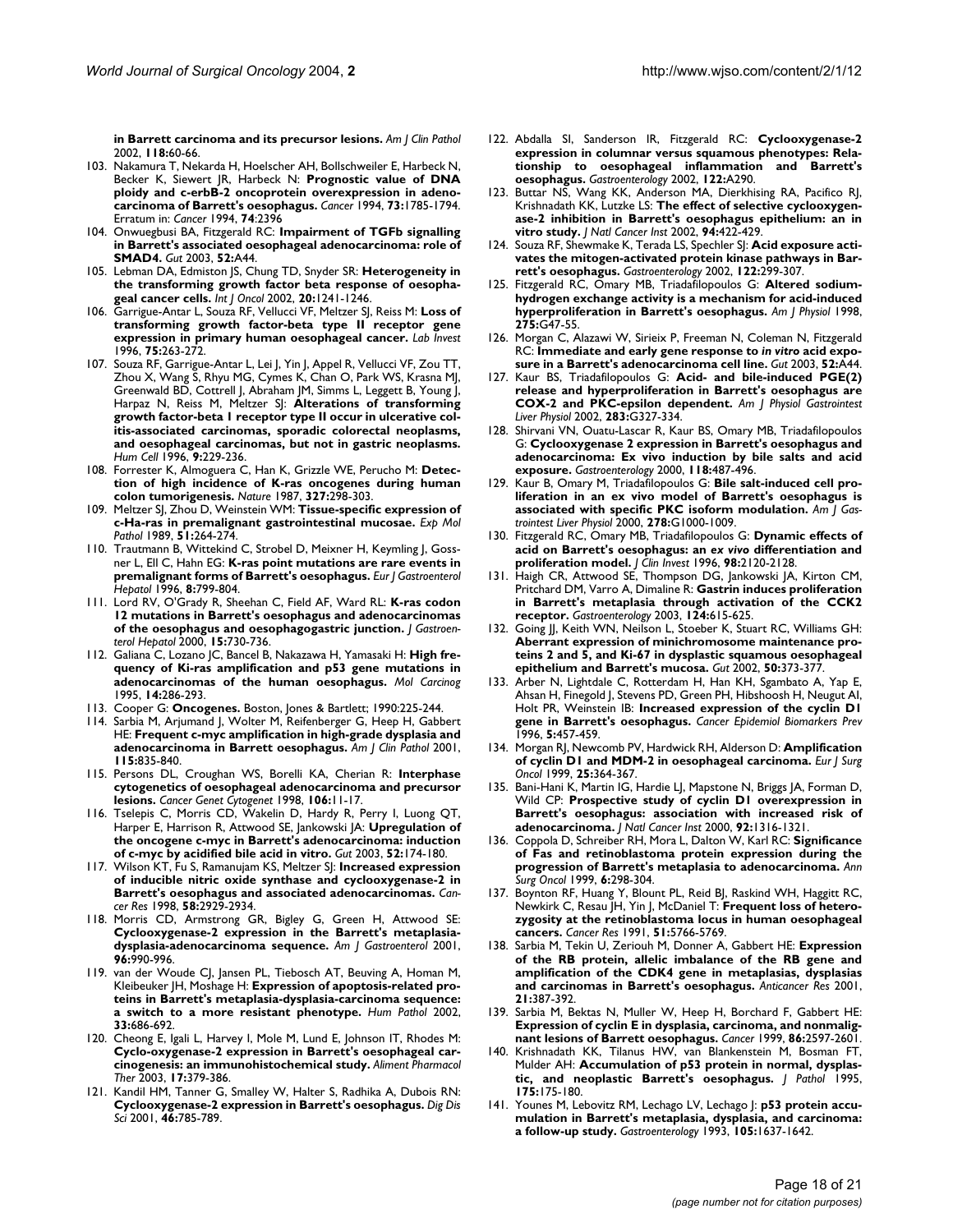- 142. Gleeson CM, Sloan JM, McGuigan JA, Ritchie AJ, Russell SE: **[Base](http://www.ncbi.nlm.nih.gov/entrez/query.fcgi?cmd=Retrieve&db=PubMed&dopt=Abstract&list_uids=7614480) [transitions at CpG dinucleotides in the p53 gene are com](http://www.ncbi.nlm.nih.gov/entrez/query.fcgi?cmd=Retrieve&db=PubMed&dopt=Abstract&list_uids=7614480)[mon in oesophageal adenocarcinoma.](http://www.ncbi.nlm.nih.gov/entrez/query.fcgi?cmd=Retrieve&db=PubMed&dopt=Abstract&list_uids=7614480)** *Cancer Res* 1995, **55:**3406-3411.
- 143. Hamelin R, Flejou JF, Muzeau F, Potet F, Laurent-Puig P, Fekete F, Thomas G: **[TP53 gene mutations and p53 protein immunore](http://www.ncbi.nlm.nih.gov/entrez/query.fcgi?cmd=Retrieve&db=PubMed&dopt=Abstract&list_uids=7523212)[activity in malignant and premalignant Barrett's](http://www.ncbi.nlm.nih.gov/entrez/query.fcgi?cmd=Retrieve&db=PubMed&dopt=Abstract&list_uids=7523212) [oesophagus.](http://www.ncbi.nlm.nih.gov/entrez/query.fcgi?cmd=Retrieve&db=PubMed&dopt=Abstract&list_uids=7523212)** *Gastroenterology* 1994, **107:**1012-1018.
- 144. Casson AG, Manolopoulos B, Troster M, Kerkvliet N, O'Malley F, Inculet R, Finley R, Roth JA: **[Clinical implications of p53 gene](http://www.ncbi.nlm.nih.gov/entrez/query.fcgi?cmd=Retrieve&db=PubMed&dopt=Abstract&list_uids=10.1016/0002-9610(94)90053-1) [mutation in the progression of Barrett's epithelium to inva](http://www.ncbi.nlm.nih.gov/entrez/query.fcgi?cmd=Retrieve&db=PubMed&dopt=Abstract&list_uids=10.1016/0002-9610(94)90053-1)[sive oesophageal cancer](http://www.ncbi.nlm.nih.gov/entrez/query.fcgi?cmd=Retrieve&db=PubMed&dopt=Abstract&list_uids=10.1016/0002-9610(94)90053-1)[.](http://www.ncbi.nlm.nih.gov/entrez/query.fcgi?cmd=Retrieve&db=PubMed&dopt=Abstract&list_uids=8311140)** *Am J Surg* 1994, **167:**52-57.
- 145. Neshat K, Sanchez CA, Galipeau PC, Blount PL, Levine DS, Joslyn G, Reid BJ: **[p53 mutations in Barrett's adenocarcinoma and high](http://www.ncbi.nlm.nih.gov/entrez/query.fcgi?cmd=Retrieve&db=PubMed&dopt=Abstract&list_uids=8194706)[grade dysplasia.](http://www.ncbi.nlm.nih.gov/entrez/query.fcgi?cmd=Retrieve&db=PubMed&dopt=Abstract&list_uids=8194706)** *Gastroenterology* 1994, **106:**1589-1595.
- 146. Schneider PM, Casson AG, Levin B, Garewal HS, Hoelscher AH, Becker K, Dittler HJ, Cleary KR, Troster M, Siewert JR, Roth JA: **[Mutations of p53 in Barrett's oesophagus and Barrett's can](http://www.ncbi.nlm.nih.gov/entrez/query.fcgi?cmd=Retrieve&db=PubMed&dopt=Abstract&list_uids=8583805)[cer: a prospective study of ninety-eight cases.](http://www.ncbi.nlm.nih.gov/entrez/query.fcgi?cmd=Retrieve&db=PubMed&dopt=Abstract&list_uids=8583805)** *J Thorac Cardiovasc Surg* 1996, **111:**323-331. discussion 331–333
- 147. Symmans PJ, Linehan JM, Brito MJ, Filipe MI: **[p53 expression in Bar](http://www.ncbi.nlm.nih.gov/entrez/query.fcgi?cmd=Retrieve&db=PubMed&dopt=Abstract&list_uids=7931842)[rett's oesophagus, dysplasia, and adenocarcinoma using anti](http://www.ncbi.nlm.nih.gov/entrez/query.fcgi?cmd=Retrieve&db=PubMed&dopt=Abstract&list_uids=7931842)[body DO-7.](http://www.ncbi.nlm.nih.gov/entrez/query.fcgi?cmd=Retrieve&db=PubMed&dopt=Abstract&list_uids=7931842)** *J Pathol* 1994, **173:**221-226.
- 148. Blount PL, Ramel S, Raskind WH, Haggitt RC, Sanchez CA, Dean PJ, Rabinovitch PS, Reid BJ: **[17p allelic deletions and p53 protein](http://www.ncbi.nlm.nih.gov/entrez/query.fcgi?cmd=Retrieve&db=PubMed&dopt=Abstract&list_uids=1680552) [overexpression in Barrett's adenocarcinoma.](http://www.ncbi.nlm.nih.gov/entrez/query.fcgi?cmd=Retrieve&db=PubMed&dopt=Abstract&list_uids=1680552)** *Cancer Res* 1991, **51:**5482-5486.
- 149. Klump B, Hsieh CJ, Holzmann K, Borchard F, Gaco V, Greschniok A, Eckardt VF, Bettendorf U, Gregor M, Porschen R: **[Diagnostic signif](http://www.ncbi.nlm.nih.gov/entrez/query.fcgi?cmd=Retrieve&db=PubMed&dopt=Abstract&list_uids=10549095)[icance of nuclear p53 expression in the surveillance of Bar](http://www.ncbi.nlm.nih.gov/entrez/query.fcgi?cmd=Retrieve&db=PubMed&dopt=Abstract&list_uids=10549095)[rett's oesophagus – a longitudinal study.](http://www.ncbi.nlm.nih.gov/entrez/query.fcgi?cmd=Retrieve&db=PubMed&dopt=Abstract&list_uids=10549095)** *Z Gastroenterol* 1999, **37:**1005-1011.
- 150. Wong DJ, Barrett MT, Stoger R, Emond MJ, Reid BJ: **[p16INK4a pro](http://www.ncbi.nlm.nih.gov/entrez/query.fcgi?cmd=Retrieve&db=PubMed&dopt=Abstract&list_uids=9205067)[moter is hypermethylated at a high frequency in oesopha](http://www.ncbi.nlm.nih.gov/entrez/query.fcgi?cmd=Retrieve&db=PubMed&dopt=Abstract&list_uids=9205067)[geal adenocarcinomas.](http://www.ncbi.nlm.nih.gov/entrez/query.fcgi?cmd=Retrieve&db=PubMed&dopt=Abstract&list_uids=9205067)** *Cancer Res* 1997, **57:**2619-2622.
- 151. Bian YS, Osterheld MC, Fontolliet C, Bosman FT, Benhattar J: **[p16](http://www.ncbi.nlm.nih.gov/entrez/query.fcgi?cmd=Retrieve&db=PubMed&dopt=Abstract&list_uids=11910361) [inactivation by methylation of the CDKN2A promoter](http://www.ncbi.nlm.nih.gov/entrez/query.fcgi?cmd=Retrieve&db=PubMed&dopt=Abstract&list_uids=11910361) occurs early during neoplastic progression in Barrett's [oesophagus.](http://www.ncbi.nlm.nih.gov/entrez/query.fcgi?cmd=Retrieve&db=PubMed&dopt=Abstract&list_uids=11910361)** *Gastroenterology* 2002, **122:**1113-1121.
- 152. Klump B, Hsieh CJ, Holzmann K, Gregor M, Porschen R: **[Hyper](http://www.ncbi.nlm.nih.gov/entrez/query.fcgi?cmd=Retrieve&db=PubMed&dopt=Abstract&list_uids=9834265)[methylation of the CDKN2/p16 promoter during neoplastic](http://www.ncbi.nlm.nih.gov/entrez/query.fcgi?cmd=Retrieve&db=PubMed&dopt=Abstract&list_uids=9834265) [progression in Barrett's oesophagus.](http://www.ncbi.nlm.nih.gov/entrez/query.fcgi?cmd=Retrieve&db=PubMed&dopt=Abstract&list_uids=9834265)** *Gastroenterology* 1998, **115:**1381-1386.
- 153. Wong DJ, Paulson TG, Prevo LJ, Galipeau PC, Longton G, Blount PL, Reid BJ: **[p16\(INK4a\) lesions are common, early abnormalities](http://www.ncbi.nlm.nih.gov/entrez/query.fcgi?cmd=Retrieve&db=PubMed&dopt=Abstract&list_uids=11719461) [that undergo clonal expansion in Barrett's metaplastic](http://www.ncbi.nlm.nih.gov/entrez/query.fcgi?cmd=Retrieve&db=PubMed&dopt=Abstract&list_uids=11719461) [epithelium.](http://www.ncbi.nlm.nih.gov/entrez/query.fcgi?cmd=Retrieve&db=PubMed&dopt=Abstract&list_uids=11719461)** *Cancer Res* 2001, **61:**8284-8289.
- 154. Gonzalez MV, Artimez ML, Rodrigo L, Lopez-Larrea C, Menendez MJ, Alvarez V, Perez R, Fresno MF, Perez MJ, Sampedro A, Coto E: **[Muta](http://www.ncbi.nlm.nih.gov/entrez/query.fcgi?cmd=Retrieve&db=PubMed&dopt=Abstract&list_uids=9155671)[tion analysis of the p53, APC, and p16 genes in the Barrett's](http://www.ncbi.nlm.nih.gov/entrez/query.fcgi?cmd=Retrieve&db=PubMed&dopt=Abstract&list_uids=9155671) [oesophagus, dysplasia, and adenocarcinoma.](http://www.ncbi.nlm.nih.gov/entrez/query.fcgi?cmd=Retrieve&db=PubMed&dopt=Abstract&list_uids=9155671)** *J Clin Pathol* 1997, **50:**212-217.
- 155. Singh SP, Lipman J, Goldman H, Ellis FH Jr, Aizenman L, Cangi MG, Signoretti S, Chiaur DS, Pagano M, Loda M: **[Loss or altered subcel](http://www.ncbi.nlm.nih.gov/entrez/query.fcgi?cmd=Retrieve&db=PubMed&dopt=Abstract&list_uids=9563491)[lular localization of p27 in Barrett's associated](http://www.ncbi.nlm.nih.gov/entrez/query.fcgi?cmd=Retrieve&db=PubMed&dopt=Abstract&list_uids=9563491) [adenocarcinoma.](http://www.ncbi.nlm.nih.gov/entrez/query.fcgi?cmd=Retrieve&db=PubMed&dopt=Abstract&list_uids=9563491)** *Cancer Res* 1998, **58:**1730-1735.
- 156. Reid BJ, Blount PL, Rubin CE, Levine DS, Haggitt RC, Rabinovitch PS: **[Flow-cytometric and histological progression to malignancy](http://www.ncbi.nlm.nih.gov/entrez/query.fcgi?cmd=Retrieve&db=PubMed&dopt=Abstract&list_uids=1551528) in Barrett's oesophagus: prospective endoscopic surveillance [of a cohort.](http://www.ncbi.nlm.nih.gov/entrez/query.fcgi?cmd=Retrieve&db=PubMed&dopt=Abstract&list_uids=1551528)** *Gastroenterology* 1992, **102:**1212-1219.
- 157. Geddert H, Heep HJ, Gabbert HE, Sarbia M: **[Expression of cyclin](http://www.ncbi.nlm.nih.gov/entrez/query.fcgi?cmd=Retrieve&db=PubMed&dopt=Abstract&list_uids=10.1002/cncr.10152) [B1 in the metaplasia-dysplasia-carcinoma sequence of Bar](http://www.ncbi.nlm.nih.gov/entrez/query.fcgi?cmd=Retrieve&db=PubMed&dopt=Abstract&list_uids=10.1002/cncr.10152)[rett oesophagus](http://www.ncbi.nlm.nih.gov/entrez/query.fcgi?cmd=Retrieve&db=PubMed&dopt=Abstract&list_uids=10.1002/cncr.10152)[.](http://www.ncbi.nlm.nih.gov/entrez/query.fcgi?cmd=Retrieve&db=PubMed&dopt=Abstract&list_uids=11815979)** *Cancer* 2002, **94:**212-218.
- 158. Woodward TA, Klingler PD, Genko PV, Wolfe JT: **[Barrett's](http://www.ncbi.nlm.nih.gov/entrez/query.fcgi?cmd=Retrieve&db=PubMed&dopt=Abstract&list_uids=10953306) [oesophagus, apoptosis and cell cycle regulation: correlation](http://www.ncbi.nlm.nih.gov/entrez/query.fcgi?cmd=Retrieve&db=PubMed&dopt=Abstract&list_uids=10953306) [of p53 with Bax, Bcl-2 and p21 protein expression.](http://www.ncbi.nlm.nih.gov/entrez/query.fcgi?cmd=Retrieve&db=PubMed&dopt=Abstract&list_uids=10953306)** *Anticancer Res* 2000, **20:**2427-2432.
- 159. Chatelain D, Flejou JF: **[High-grade dysplasia and superficial ade](http://www.ncbi.nlm.nih.gov/entrez/query.fcgi?cmd=Retrieve&db=PubMed&dopt=Abstract&list_uids=12536310)[nocarcinoma in Barrett's oesophagus: histological mapping](http://www.ncbi.nlm.nih.gov/entrez/query.fcgi?cmd=Retrieve&db=PubMed&dopt=Abstract&list_uids=12536310) [and expression of p53, p21 and Bcl-2 oncoproteins.](http://www.ncbi.nlm.nih.gov/entrez/query.fcgi?cmd=Retrieve&db=PubMed&dopt=Abstract&list_uids=12536310)** *Virchows Arch* 2003, **442:**18-24.
- 160. Rioux-Leclercq N, Turlin B, Sutherland F, Heresbach N, Launois B, Campion JP, Ramee MP: **[Analysis of Ki-67, p53 and Bcl-2 expres](http://www.ncbi.nlm.nih.gov/entrez/query.fcgi?cmd=Retrieve&db=PubMed&dopt=Abstract&list_uids=10373674)[sion in the dysplasia-carcinoma sequence of Barrett's](http://www.ncbi.nlm.nih.gov/entrez/query.fcgi?cmd=Retrieve&db=PubMed&dopt=Abstract&list_uids=10373674) [oesophagus.](http://www.ncbi.nlm.nih.gov/entrez/query.fcgi?cmd=Retrieve&db=PubMed&dopt=Abstract&list_uids=10373674)** *Oncol Rep* 1999, **6:**877-882.
- 161. Katada N, Hinder RA, Smyrk TC, Hirabayashi N, Perdikis G, Lund RJ, Woodward T, Klingler PJ: **[Apoptosis is inhibited early in the dys](http://www.ncbi.nlm.nih.gov/entrez/query.fcgi?cmd=Retrieve&db=PubMed&dopt=Abstract&list_uids=9230856)[plasia-carcinoma sequence of Barrett oesophagus.](http://www.ncbi.nlm.nih.gov/entrez/query.fcgi?cmd=Retrieve&db=PubMed&dopt=Abstract&list_uids=9230856)** *Arch Surg* 1997, **132:**728-733.
- 162. Goldblum JR, Rice TW: **[bcl-2 protein expression in the Barrett's](http://www.ncbi.nlm.nih.gov/entrez/query.fcgi?cmd=Retrieve&db=PubMed&dopt=Abstract&list_uids=8552577) [metaplasia-dysplasia-carcinoma sequence.](http://www.ncbi.nlm.nih.gov/entrez/query.fcgi?cmd=Retrieve&db=PubMed&dopt=Abstract&list_uids=8552577)** *Mod Pathol* 1995, **8:**866-869.
- 163. Hanas JS, Lerner MR, Lightfoot SA, Raczkowski C, Kastens DJ, Brackett DJ, Postier RG: **[Expression of the cyclin-dependent kinase](http://www.ncbi.nlm.nih.gov/entrez/query.fcgi?cmd=Retrieve&db=PubMed&dopt=Abstract&list_uids=10.1002/(SICI)1097-0142(19990901)86:5<756::AID-CNCR9>3.0.CO;2-X) [inhibitor p21\(WAF1/CIP1\) and p53 tumour suppressor in](http://www.ncbi.nlm.nih.gov/entrez/query.fcgi?cmd=Retrieve&db=PubMed&dopt=Abstract&list_uids=10.1002/(SICI)1097-0142(19990901)86:5<756::AID-CNCR9>3.0.CO;2-X) dysplastic progression and adenocarcinoma in Barrett [oesophagus](http://www.ncbi.nlm.nih.gov/entrez/query.fcgi?cmd=Retrieve&db=PubMed&dopt=Abstract&list_uids=10.1002/(SICI)1097-0142(19990901)86:5<756::AID-CNCR9>3.0.CO;2-X)[.](http://www.ncbi.nlm.nih.gov/entrez/query.fcgi?cmd=Retrieve&db=PubMed&dopt=Abstract&list_uids=10463972)** *Cancer* 1999, **86:**756-763.
- 164. Fujii T, Nakagawa S, Hanzawa M, Sueyoshi S, Fujita H, Shirouzu K, Yamana H: **[Immunohistological study of cell cycle-related fac](http://www.ncbi.nlm.nih.gov/entrez/query.fcgi?cmd=Retrieve&db=PubMed&dopt=Abstract&list_uids=12579284)[tors, oncogene expression, and cell proliferation in adeno](http://www.ncbi.nlm.nih.gov/entrez/query.fcgi?cmd=Retrieve&db=PubMed&dopt=Abstract&list_uids=12579284)[carcinoma developed in Barrett's oesophagus.](http://www.ncbi.nlm.nih.gov/entrez/query.fcgi?cmd=Retrieve&db=PubMed&dopt=Abstract&list_uids=12579284)** *Oncol Rep* 2003, **10:**427-431.
- 165. Schweigerer L: **[Fibroblast growth factor and angiogenesis.](http://www.ncbi.nlm.nih.gov/entrez/query.fcgi?cmd=Retrieve&db=PubMed&dopt=Abstract&list_uids=2482587)** *Z Kardiol* 1989, **78(Suppl 6):**12-15.
- 166. Soslow RA, Ying L, Altorki NK: **[Expression of acidic fibroblast](http://www.ncbi.nlm.nih.gov/entrez/query.fcgi?cmd=Retrieve&db=PubMed&dopt=Abstract&list_uids=9375615) [growth factor in Barrett's oesophagus and associated](http://www.ncbi.nlm.nih.gov/entrez/query.fcgi?cmd=Retrieve&db=PubMed&dopt=Abstract&list_uids=9375615) [oesophageal adenocarcinoma.](http://www.ncbi.nlm.nih.gov/entrez/query.fcgi?cmd=Retrieve&db=PubMed&dopt=Abstract&list_uids=9375615)** *J Thorac Cardiovasc Surg* 1997, **114:**838-843.
- 167. Soslow RA, Nabeya Y, Ying L, Blundell M, Altorki NK: **[Acidic fibrob](http://www.ncbi.nlm.nih.gov/entrez/query.fcgi?cmd=Retrieve&db=PubMed&dopt=Abstract&list_uids=10.1046/j.1365-2559.1999.00657.x)last growth factor is progressively increased in the develop[ment of oesophageal glandular dysplasia and](http://www.ncbi.nlm.nih.gov/entrez/query.fcgi?cmd=Retrieve&db=PubMed&dopt=Abstract&list_uids=10.1046/j.1365-2559.1999.00657.x) [adenocarcinoma](http://www.ncbi.nlm.nih.gov/entrez/query.fcgi?cmd=Retrieve&db=PubMed&dopt=Abstract&list_uids=10.1046/j.1365-2559.1999.00657.x)[.](http://www.ncbi.nlm.nih.gov/entrez/query.fcgi?cmd=Retrieve&db=PubMed&dopt=Abstract&list_uids=10383711)** *Histopathology* 1999, **35:**31-37.
- 168. Soslow RA, Petersen CG, Remotti H, Altorki N: **[Acidic fibroblast](http://www.ncbi.nlm.nih.gov/entrez/query.fcgi?cmd=Retrieve&db=PubMed&dopt=Abstract&list_uids=11422301) growth factor is expressed sequentially in the progression [from Barrett's oesophagus to oesophageal adenocarcinoma.](http://www.ncbi.nlm.nih.gov/entrez/query.fcgi?cmd=Retrieve&db=PubMed&dopt=Abstract&list_uids=11422301)** *Dis Esophagus* 2001, **14:**23-27.
- 169. Couvelard A, Paraf F, Gratio V, Scoazec JY, Henin D, Degott C, Flejou JF: **[Angiogenesis in the neoplastic sequence of Barrett's](http://www.ncbi.nlm.nih.gov/entrez/query.fcgi?cmd=Retrieve&db=PubMed&dopt=Abstract&list_uids=10.1002/1096-9896(2000)9999:9999<::AID-PATH709>3.3.CO;2-6) [oesophagus. Correlation with VEGF expression.](http://www.ncbi.nlm.nih.gov/entrez/query.fcgi?cmd=Retrieve&db=PubMed&dopt=Abstract&list_uids=10.1002/1096-9896(2000)9999:9999<::AID-PATH709>3.3.CO;2-6)** *J Pathol* 2001, **192:**14-18.
- 170. Auvinen MI, Sihvo EI, Ruohtula T, Salminen JT, Koivistoinen A, Siivola P, Ronnholm R, Ramo JO, Bergman M, Salo JA: **[Incipient angiogen](http://www.ncbi.nlm.nih.gov/entrez/query.fcgi?cmd=Retrieve&db=PubMed&dopt=Abstract&list_uids=10.1200/JCO.2002.09.011)[esis in Barrett's epithelium and lymphangiogenesis in Bar](http://www.ncbi.nlm.nih.gov/entrez/query.fcgi?cmd=Retrieve&db=PubMed&dopt=Abstract&list_uids=10.1200/JCO.2002.09.011)[rett's adenocarcinoma](http://www.ncbi.nlm.nih.gov/entrez/query.fcgi?cmd=Retrieve&db=PubMed&dopt=Abstract&list_uids=10.1200/JCO.2002.09.011)[.](http://www.ncbi.nlm.nih.gov/entrez/query.fcgi?cmd=Retrieve&db=PubMed&dopt=Abstract&list_uids=12089227)** *J Clin Oncol* 2002, **20:**2971-2979.
- 171. Crossin KL: **[Cell adhesion molecules in embryogenesis and](http://www.ncbi.nlm.nih.gov/entrez/query.fcgi?cmd=Retrieve&db=PubMed&dopt=Abstract&list_uids=2039143) [disease.](http://www.ncbi.nlm.nih.gov/entrez/query.fcgi?cmd=Retrieve&db=PubMed&dopt=Abstract&list_uids=2039143)** *Ann N Y Acad Sci* 1991, **615:**172-186.
- 172. Bongiorno PF, al-Kasspooles M, Lee SW, Rachwal WJ, Moore JH, Whyte RI, Orringer MB, Beer DG: **[E-cadherin expression in pri](http://www.ncbi.nlm.nih.gov/entrez/query.fcgi?cmd=Retrieve&db=PubMed&dopt=Abstract&list_uids=7819034)[mary and metastatic thoracic neoplasms and in Barrett's](http://www.ncbi.nlm.nih.gov/entrez/query.fcgi?cmd=Retrieve&db=PubMed&dopt=Abstract&list_uids=7819034) [oesophagus.](http://www.ncbi.nlm.nih.gov/entrez/query.fcgi?cmd=Retrieve&db=PubMed&dopt=Abstract&list_uids=7819034)** *Br J Cancer* 1995, **71:**166-172.
- 173. Krishnadath KK, Tilanus HW, van Blankenstein M, Hop WC, Kremers ED, Dinjens WN, Bosman FT: **[Reduced expression of the cad](http://www.ncbi.nlm.nih.gov/entrez/query.fcgi?cmd=Retrieve&db=PubMed&dopt=Abstract&list_uids=10.1002/(SICI)1096-9896(199707)182:3<331::AID-PATH860>3.3.CO;2-4)[herin-catenin complex in oesophageal adenocarcinoma cor](http://www.ncbi.nlm.nih.gov/entrez/query.fcgi?cmd=Retrieve&db=PubMed&dopt=Abstract&list_uids=10.1002/(SICI)1096-9896(199707)182:3<331::AID-PATH860>3.3.CO;2-4)[relates with poor prognosis](http://www.ncbi.nlm.nih.gov/entrez/query.fcgi?cmd=Retrieve&db=PubMed&dopt=Abstract&list_uids=10.1002/(SICI)1096-9896(199707)182:3<331::AID-PATH860>3.3.CO;2-4)[.](http://www.ncbi.nlm.nih.gov/entrez/query.fcgi?cmd=Retrieve&db=PubMed&dopt=Abstract&list_uids=9349237)** *J Pathol* 1997, **182:**331-338.
- 174. Bailey T, Biddlestone L, Shepherd N, Barr H, Warner P, Jankowski J: **[Altered cadherin and catenin complexes in the Barrett's](http://www.ncbi.nlm.nih.gov/entrez/query.fcgi?cmd=Retrieve&db=PubMed&dopt=Abstract&list_uids=9422531) oesophagus-dysplasia-adenocarcinoma sequence: correla[tion with disease progression and dedifferentiation.](http://www.ncbi.nlm.nih.gov/entrez/query.fcgi?cmd=Retrieve&db=PubMed&dopt=Abstract&list_uids=9422531)** *Am J Pathol* 1998, **152:**135-144.
- 175. Swami S, Kumble S, Triadafilopoulos G: **[E-cadherin expression in](http://www.ncbi.nlm.nih.gov/entrez/query.fcgi?cmd=Retrieve&db=PubMed&dopt=Abstract&list_uids=7572899) [gastroesophageal reflux disease, Barrett's oesophagus, and](http://www.ncbi.nlm.nih.gov/entrez/query.fcgi?cmd=Retrieve&db=PubMed&dopt=Abstract&list_uids=7572899) oesophageal adenocarcinoma: an immunohistochemical and [immunoblot study.](http://www.ncbi.nlm.nih.gov/entrez/query.fcgi?cmd=Retrieve&db=PubMed&dopt=Abstract&list_uids=7572899)** *Am J Gastroenterol* 1995, **90:**1808-1813.
- 176. Washington K, Chiappori A, Hamilton K, Shyr Y, Blanke C, Johnson D, Sawyers J, Beauchamp D: **[Expression of beta-catenin, alpha](http://www.ncbi.nlm.nih.gov/entrez/query.fcgi?cmd=Retrieve&db=PubMed&dopt=Abstract&list_uids=9758359)[catenin, and E-cadherin in Barrett's oesophagus and](http://www.ncbi.nlm.nih.gov/entrez/query.fcgi?cmd=Retrieve&db=PubMed&dopt=Abstract&list_uids=9758359) [oesophageal adenocarcinomas.](http://www.ncbi.nlm.nih.gov/entrez/query.fcgi?cmd=Retrieve&db=PubMed&dopt=Abstract&list_uids=9758359)** *Mod Pathol* 1998, **11:**805-813.
- 177. Seery JP, Syrigos KN, Karayiannakis AJ, Valizadeh A, Pignatelli M: **[Abnormal expression of the E-cadherin-catenin complex in](http://www.ncbi.nlm.nih.gov/entrez/query.fcgi?cmd=Retrieve&db=PubMed&dopt=Abstract&list_uids=10.1080/028418699432635) [dysplastic Barrett's oesophagus](http://www.ncbi.nlm.nih.gov/entrez/query.fcgi?cmd=Retrieve&db=PubMed&dopt=Abstract&list_uids=10.1080/028418699432635)[.](http://www.ncbi.nlm.nih.gov/entrez/query.fcgi?cmd=Retrieve&db=PubMed&dopt=Abstract&list_uids=10606424)** *Acta Oncol* 1999, **38:**945-948.
- 178. Bian YS, Osterheld MC, Bosman FT, Fontolliet C, Benhattar J: **[Nuclear accumulation of beta-catenin is a common and early](http://www.ncbi.nlm.nih.gov/entrez/query.fcgi?cmd=Retrieve&db=PubMed&dopt=Abstract&list_uids=10.1309/3QLC-5MF1-JYXU-A5XX) [event during neoplastic progression of Barrett oesophagus](http://www.ncbi.nlm.nih.gov/entrez/query.fcgi?cmd=Retrieve&db=PubMed&dopt=Abstract&list_uids=10.1309/3QLC-5MF1-JYXU-A5XX)[.](http://www.ncbi.nlm.nih.gov/entrez/query.fcgi?cmd=Retrieve&db=PubMed&dopt=Abstract&list_uids=11026105)** *Am J Clin Pathol* 2000, **114:**583-590.
- 179. Zhuang Z, Vortmeyer AO, Mark EJ, Odze R, Emmert-Buck MR, Merino MJ, Moon H, Liotta LA, Duray PH: **[Barrett's oesophagus:](http://www.ncbi.nlm.nih.gov/entrez/query.fcgi?cmd=Retrieve&db=PubMed&dopt=Abstract&list_uids=8616831) [metaplastic cells with loss of heterozygosity at the APC gene](http://www.ncbi.nlm.nih.gov/entrez/query.fcgi?cmd=Retrieve&db=PubMed&dopt=Abstract&list_uids=8616831) [locus are clonal precursors to invasive adenocarcinoma.](http://www.ncbi.nlm.nih.gov/entrez/query.fcgi?cmd=Retrieve&db=PubMed&dopt=Abstract&list_uids=8616831)** *Cancer Res* 1996, **56:**1961-1964.
- 180. Dolan K, Garde J, Walker SJ, Sutton R, Gosney J, Field JK: **[LOH at](http://www.ncbi.nlm.nih.gov/entrez/query.fcgi?cmd=Retrieve&db=PubMed&dopt=Abstract&list_uids=10667431) [the sites of the DCC, APC, and TP53 tumour suppressor](http://www.ncbi.nlm.nih.gov/entrez/query.fcgi?cmd=Retrieve&db=PubMed&dopt=Abstract&list_uids=10667431)**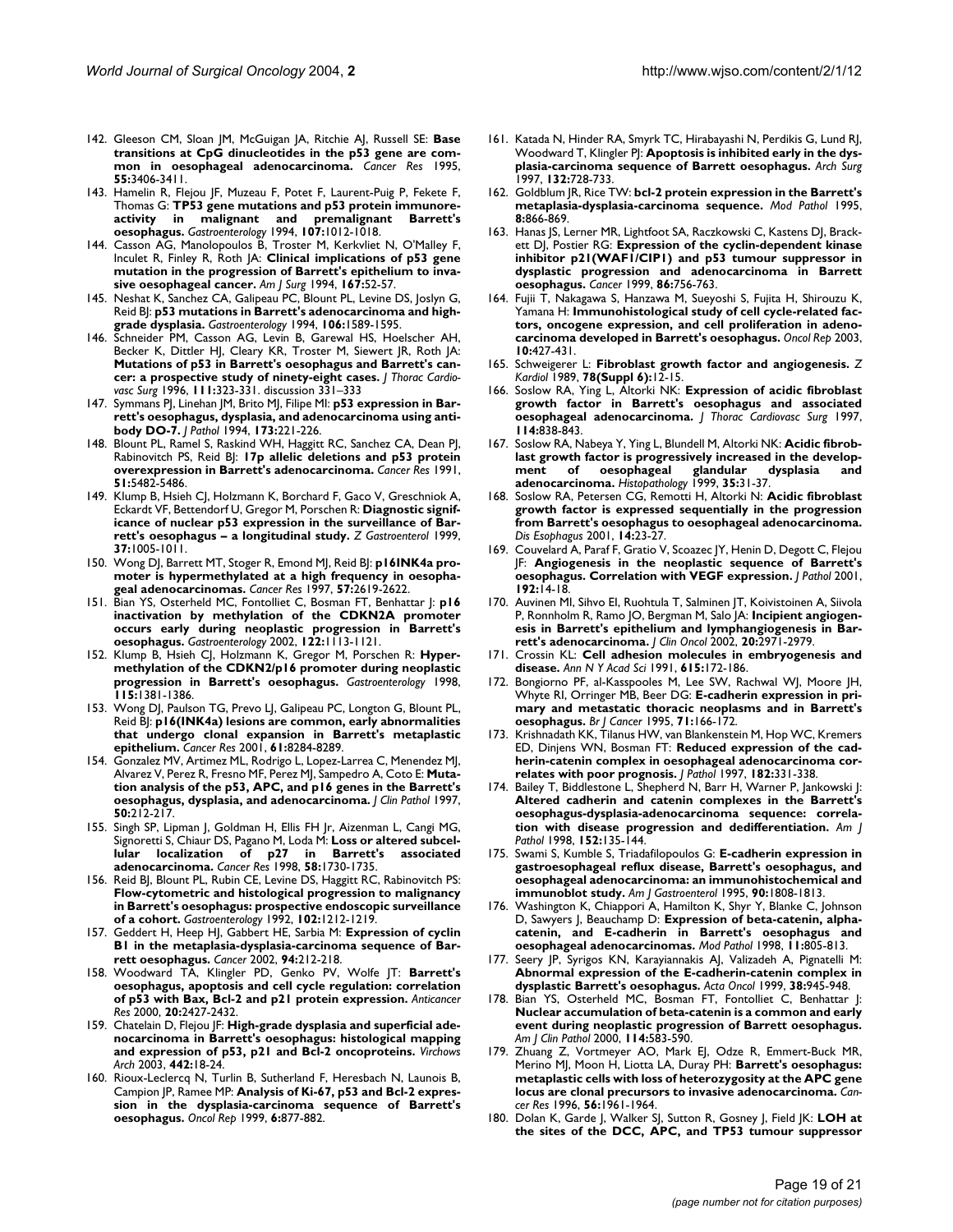**[genes occurs in Barrett's metaplasia and dysplasia adjacent](http://www.ncbi.nlm.nih.gov/entrez/query.fcgi?cmd=Retrieve&db=PubMed&dopt=Abstract&list_uids=10667431) [to adenocarcinoma of the oesophagus.](http://www.ncbi.nlm.nih.gov/entrez/query.fcgi?cmd=Retrieve&db=PubMed&dopt=Abstract&list_uids=10667431)** *Hum Pathol* 1999, **30:**1508-1514.

- 181. Kawakami K, Brabender J, Lord RV, Groshen S, Greenwald BD, Krasna MJ, Yin J, Fleisher AS, Abraham JM, Beer DG, Sidransky D, Huss HT, Demeester TR, Eads C, Laird PW, Ilson DH, Kelsen DP, Harpole D, Moore MB, Danenberg KD, Danenberg PV, Meltzer SJ: **[Hyper](http://www.ncbi.nlm.nih.gov/entrez/query.fcgi?cmd=Retrieve&db=PubMed&dopt=Abstract&list_uids=10.1093/jnci/92.22.1805)[methylated APC DNA in plasma and prognosis of patients](http://www.ncbi.nlm.nih.gov/entrez/query.fcgi?cmd=Retrieve&db=PubMed&dopt=Abstract&list_uids=10.1093/jnci/92.22.1805) [with oesophageal adenocarcinoma](http://www.ncbi.nlm.nih.gov/entrez/query.fcgi?cmd=Retrieve&db=PubMed&dopt=Abstract&list_uids=10.1093/jnci/92.22.1805)[.](http://www.ncbi.nlm.nih.gov/entrez/query.fcgi?cmd=Retrieve&db=PubMed&dopt=Abstract&list_uids=11078757)** *J Natl Cancer Inst* 2000, **92:**1805-1811.
- 182. Barrett MT, Sanchez CA, Prevo LJ, Wong DJ, Galipeau PC, Paulson TG, Rabinovitch PS, Reid BJ: **[Evolution of neoplastic cell lineages](http://www.ncbi.nlm.nih.gov/entrez/query.fcgi?cmd=Retrieve&db=PubMed&dopt=Abstract&list_uids=10.1038/8816) [in Barrett oesophagus](http://www.ncbi.nlm.nih.gov/entrez/query.fcgi?cmd=Retrieve&db=PubMed&dopt=Abstract&list_uids=10.1038/8816)[.](http://www.ncbi.nlm.nih.gov/entrez/query.fcgi?cmd=Retrieve&db=PubMed&dopt=Abstract&list_uids=10319873)** *Nat Genet* 1999, **22:**106-109.
- 183. Marchetti M, Caliot E, Pringault E: **[Chronic acid exposure leads to](http://www.ncbi.nlm.nih.gov/entrez/query.fcgi?cmd=Retrieve&db=PubMed&dopt=Abstract&list_uids=10.1242/jcs.00338) [activation of the cdx2 intestinal homeobox gene in a long](http://www.ncbi.nlm.nih.gov/entrez/query.fcgi?cmd=Retrieve&db=PubMed&dopt=Abstract&list_uids=10.1242/jcs.00338)[term culture of mouse oesophageal keratinocytes](http://www.ncbi.nlm.nih.gov/entrez/query.fcgi?cmd=Retrieve&db=PubMed&dopt=Abstract&list_uids=10.1242/jcs.00338)[.](http://www.ncbi.nlm.nih.gov/entrez/query.fcgi?cmd=Retrieve&db=PubMed&dopt=Abstract&list_uids=12640028)** *J Cell Sci* 2003, **116:**1429-1436.
- 184. Howden CW, Horing CA: **Do proton pump inhibitors induce regression of Barrett's oesophagus? A systematic review.** *Gastroenterology* 1997, **112:**A152.
- 185. Katzka DA, Castell DO: **[Successful elimination of reflux symp](http://www.ncbi.nlm.nih.gov/entrez/query.fcgi?cmd=Retrieve&db=PubMed&dopt=Abstract&list_uids=8017396)[toms does not ensure adequate control of acid reflux in](http://www.ncbi.nlm.nih.gov/entrez/query.fcgi?cmd=Retrieve&db=PubMed&dopt=Abstract&list_uids=8017396) [patients with Barrett's oesophagus.](http://www.ncbi.nlm.nih.gov/entrez/query.fcgi?cmd=Retrieve&db=PubMed&dopt=Abstract&list_uids=8017396)** *Am J Gastroenterol* 1994, **89:**989-991.
- 186. Sampliner RE: **[Effect of up to 3 years of high-dose](http://www.ncbi.nlm.nih.gov/entrez/query.fcgi?cmd=Retrieve&db=PubMed&dopt=Abstract&list_uids=7942680) [Lanzoprazole.](http://www.ncbi.nlm.nih.gov/entrez/query.fcgi?cmd=Retrieve&db=PubMed&dopt=Abstract&list_uids=7942680)** *Am J Gastroenterol* 1994, **89:**1844-1848.
- 187. Ouatu-Lascar R, Triadafilopoulos G: **[Complete elimination of](http://www.ncbi.nlm.nih.gov/entrez/query.fcgi?cmd=Retrieve&db=PubMed&dopt=Abstract&list_uids=10.1016/S0002-9270(98)00091-4) [reflux symptoms does not guarantee normalisation of](http://www.ncbi.nlm.nih.gov/entrez/query.fcgi?cmd=Retrieve&db=PubMed&dopt=Abstract&list_uids=10.1016/S0002-9270(98)00091-4) intraoesophageal acid reflux in patients with Barrett's [oesophagus](http://www.ncbi.nlm.nih.gov/entrez/query.fcgi?cmd=Retrieve&db=PubMed&dopt=Abstract&list_uids=10.1016/S0002-9270(98)00091-4)[.](http://www.ncbi.nlm.nih.gov/entrez/query.fcgi?cmd=Retrieve&db=PubMed&dopt=Abstract&list_uids=9625114)** *Am J Gastroenterol* 1998, **93:**711-716.
- 188. Blot WJ, Devesa SS, Fraumeni JF: **[Continuing climb in rates of](http://www.ncbi.nlm.nih.gov/entrez/query.fcgi?cmd=Retrieve&db=PubMed&dopt=Abstract&list_uids=10.1001/jama.270.11.1320) [oesophageal carcinoma: an update](http://www.ncbi.nlm.nih.gov/entrez/query.fcgi?cmd=Retrieve&db=PubMed&dopt=Abstract&list_uids=10.1001/jama.270.11.1320)[.](http://www.ncbi.nlm.nih.gov/entrez/query.fcgi?cmd=Retrieve&db=PubMed&dopt=Abstract&list_uids=8360967)** *JAMA* 1993, **270:**1320.
- 189. Pera M, Cameron AJ, Trastek VF, Carpenter HA, Zinsmeister AR: **[Increasing incidence of adenocarcinoma of the oesophagus](http://www.ncbi.nlm.nih.gov/entrez/query.fcgi?cmd=Retrieve&db=PubMed&dopt=Abstract&list_uids=8425693) [and oesophagogastric junction.](http://www.ncbi.nlm.nih.gov/entrez/query.fcgi?cmd=Retrieve&db=PubMed&dopt=Abstract&list_uids=8425693)** *Gastroenterology* 1993, **104:**510-513.
- 190. Champion G, Richter JE, Vaezi MF, Singh S, Alexander R: **[Dudode](http://www.ncbi.nlm.nih.gov/entrez/query.fcgi?cmd=Retrieve&db=PubMed&dopt=Abstract&list_uids=8076761)[nogastroesophageal reflux: relationship of pH and impor](http://www.ncbi.nlm.nih.gov/entrez/query.fcgi?cmd=Retrieve&db=PubMed&dopt=Abstract&list_uids=8076761)[tance in Barrett's oesophagus.](http://www.ncbi.nlm.nih.gov/entrez/query.fcgi?cmd=Retrieve&db=PubMed&dopt=Abstract&list_uids=8076761)** *Gastroenterology* 1994, **107:**747-754.
- 191. Blustein PK, Beck PL, Meddings JB, Van Rosendaal GM, Bailey RJ, Lalor E, Thomson AB, Verhoef MJ, Sutherland LR: **[The utility of endos](http://www.ncbi.nlm.nih.gov/entrez/query.fcgi?cmd=Retrieve&db=PubMed&dopt=Abstract&list_uids=10.1016/S0002-9270(98)00475-4)[copy in the management of patients with gastro-oesopha](http://www.ncbi.nlm.nih.gov/entrez/query.fcgi?cmd=Retrieve&db=PubMed&dopt=Abstract&list_uids=10.1016/S0002-9270(98)00475-4)[geal reflux symptoms](http://www.ncbi.nlm.nih.gov/entrez/query.fcgi?cmd=Retrieve&db=PubMed&dopt=Abstract&list_uids=10.1016/S0002-9270(98)00475-4)[.](http://www.ncbi.nlm.nih.gov/entrez/query.fcgi?cmd=Retrieve&db=PubMed&dopt=Abstract&list_uids=9860416)** *Am J Gastroenterol* 1998, **93:**2508-2512.
- 192. Barham CP, Jones RL, Biddlestone LR, Hardwick RH, Shepherd NA, Barr H: **[Photothermal laser ablation of Barrett's oesophagus:](http://www.ncbi.nlm.nih.gov/entrez/query.fcgi?cmd=Retrieve&db=PubMed&dopt=Abstract&list_uids=9378378) [endoscopic and histological evidence of squamous re-epithe](http://www.ncbi.nlm.nih.gov/entrez/query.fcgi?cmd=Retrieve&db=PubMed&dopt=Abstract&list_uids=9378378)[lialisation.](http://www.ncbi.nlm.nih.gov/entrez/query.fcgi?cmd=Retrieve&db=PubMed&dopt=Abstract&list_uids=9378378)** *Gut* 1997, **41:**281-284.
- 193. Barr H, Shepherd NA, Dix A, Roberts DJ, Tan WC, Krasner N: **[Erad](http://www.ncbi.nlm.nih.gov/entrez/query.fcgi?cmd=Retrieve&db=PubMed&dopt=Abstract&list_uids=10.1016/S0140-6736(96)03054-1)[ication of high-grade dysplasia in columnar-lined \(Barrett's\)](http://www.ncbi.nlm.nih.gov/entrez/query.fcgi?cmd=Retrieve&db=PubMed&dopt=Abstract&list_uids=10.1016/S0140-6736(96)03054-1) oesophagus using photodynamic therapy with endogenously [generated protoporphyrin IX](http://www.ncbi.nlm.nih.gov/entrez/query.fcgi?cmd=Retrieve&db=PubMed&dopt=Abstract&list_uids=10.1016/S0140-6736(96)03054-1)[.](http://www.ncbi.nlm.nih.gov/entrez/query.fcgi?cmd=Retrieve&db=PubMed&dopt=Abstract&list_uids=8774572)** *Lancet* 1996, **348:**584-585.
- 194. Bryne JP, Armstrong GR, Attwood SEA: **[Restoration of the nor](http://www.ncbi.nlm.nih.gov/entrez/query.fcgi?cmd=Retrieve&db=PubMed&dopt=Abstract&list_uids=10.1016/S0002-9270(98)00406-7)[mal squamous lining in Barrett's oesophagus by Argon Bean](http://www.ncbi.nlm.nih.gov/entrez/query.fcgi?cmd=Retrieve&db=PubMed&dopt=Abstract&list_uids=10.1016/S0002-9270(98)00406-7) [Coagulation](http://www.ncbi.nlm.nih.gov/entrez/query.fcgi?cmd=Retrieve&db=PubMed&dopt=Abstract&list_uids=10.1016/S0002-9270(98)00406-7)[.](http://www.ncbi.nlm.nih.gov/entrez/query.fcgi?cmd=Retrieve&db=PubMed&dopt=Abstract&list_uids=9772036)** *Am J Gastroenterol* 1998, **93:**1810-1815.
- 195. Gossner L, Stolte M, Sroka R, May A, Hahn EG, Ell C: **[Photody](http://www.ncbi.nlm.nih.gov/entrez/query.fcgi?cmd=Retrieve&db=PubMed&dopt=Abstract&list_uids=9531686)[namic therapy of high-grade dysplasia and early stage carci](http://www.ncbi.nlm.nih.gov/entrez/query.fcgi?cmd=Retrieve&db=PubMed&dopt=Abstract&list_uids=9531686)[nomas by means of 5-aminolaevulinic acid.](http://www.ncbi.nlm.nih.gov/entrez/query.fcgi?cmd=Retrieve&db=PubMed&dopt=Abstract&list_uids=9531686)** *Z Gastroenterol* 1998, **36:**19-26.
- 196. Overholt BF, Banjepour M, Haydek JM: **Photodynamic therapy for Barrett's oesophagus: follow up in 100 patients.** *Gastrointestinal Endosc* 1999, **49:**1-7.
- 197. van den Boogert J, van Hillegersberg R, Siersema PD, de Bruin RW, Tilanus HW: **[Endoscopic ablation therapy for Barrett's](http://www.ncbi.nlm.nih.gov/entrez/query.fcgi?cmd=Retrieve&db=PubMed&dopt=Abstract&list_uids=10.1016/S0002-9270(99)00114-8) [oesophagus: a review](http://www.ncbi.nlm.nih.gov/entrez/query.fcgi?cmd=Retrieve&db=PubMed&dopt=Abstract&list_uids=10.1016/S0002-9270(99)00114-8)[.](http://www.ncbi.nlm.nih.gov/entrez/query.fcgi?cmd=Retrieve&db=PubMed&dopt=Abstract&list_uids=10235186)** *Am J Gastroenterol* 1999, **94:**1153-1160.
- 198. Attwood SEA, Barlow AP, Norris TL, Watson A: **[Barrett's](http://www.ncbi.nlm.nih.gov/entrez/query.fcgi?cmd=Retrieve&db=PubMed&dopt=Abstract&list_uids=1422717) [oesophagus; effect of anti-reflux surgery on symptoms con](http://www.ncbi.nlm.nih.gov/entrez/query.fcgi?cmd=Retrieve&db=PubMed&dopt=Abstract&list_uids=1422717)[trol and development of complications.](http://www.ncbi.nlm.nih.gov/entrez/query.fcgi?cmd=Retrieve&db=PubMed&dopt=Abstract&list_uids=1422717)** *Br J Surg* 1992, **79:**1050-1053.
- 199. Ortiz A, Martinez de Haro LF, Parrilla P, Morales G, Molina J, Bermejo J, Liron R, Aguilar J: **[Conservative treatment versus anti-reflux](http://www.ncbi.nlm.nih.gov/entrez/query.fcgi?cmd=Retrieve&db=PubMed&dopt=Abstract&list_uids=10.1046/j.1365-2168.1996.02129.x) [surgery in Barrett's oesophagus: long-term results of a pro](http://www.ncbi.nlm.nih.gov/entrez/query.fcgi?cmd=Retrieve&db=PubMed&dopt=Abstract&list_uids=10.1046/j.1365-2168.1996.02129.x)[spective randomised study](http://www.ncbi.nlm.nih.gov/entrez/query.fcgi?cmd=Retrieve&db=PubMed&dopt=Abstract&list_uids=10.1046/j.1365-2168.1996.02129.x)[.](http://www.ncbi.nlm.nih.gov/entrez/query.fcgi?cmd=Retrieve&db=PubMed&dopt=Abstract&list_uids=8689188)** *Br J Surg* 1996, **83:**274-278.
- 200. Skinner DB, Walther BC, Riddell RH, Schmidt H, Iascone C, DeMeester TR: **[Barrett's oesophagus. Comparison of benign](http://www.ncbi.nlm.nih.gov/entrez/query.fcgi?cmd=Retrieve&db=PubMed&dopt=Abstract&list_uids=6625723) [and malignant cases.](http://www.ncbi.nlm.nih.gov/entrez/query.fcgi?cmd=Retrieve&db=PubMed&dopt=Abstract&list_uids=6625723)** *Ann Surg* 1983, **198:**554-565.
- 201. Brand DL, Ylvisader JT, Gelfand M, Pope CE II: **[Regression of](http://www.ncbi.nlm.nih.gov/entrez/query.fcgi?cmd=Retrieve&db=PubMed&dopt=Abstract&list_uids=7360162) [columnar-lined oesophagus \(Barrett's\) epithelium after anti](http://www.ncbi.nlm.nih.gov/entrez/query.fcgi?cmd=Retrieve&db=PubMed&dopt=Abstract&list_uids=7360162)[reflux surgery.](http://www.ncbi.nlm.nih.gov/entrez/query.fcgi?cmd=Retrieve&db=PubMed&dopt=Abstract&list_uids=7360162)** *N Engl J Med* 1980, **302:**844-848.
- 202. Williamson WA, Ellis FH Jr, Gibb SP, Shahian DM, Aretz HT: **[Effect](http://www.ncbi.nlm.nih.gov/entrez/query.fcgi?cmd=Retrieve&db=PubMed&dopt=Abstract&list_uids=2322047) [of anti-reflux operations on Barrett's mucosa.](http://www.ncbi.nlm.nih.gov/entrez/query.fcgi?cmd=Retrieve&db=PubMed&dopt=Abstract&list_uids=2322047)** *Ann Thorac Surg* 1990, **49:**537-541. Discussion 541–542
- 203. Sagar PM, Ackroyd R, Hosie KB, Patterson JE, Stoddard CJ, Kingsnorth AN: **[Regression and progression of Barrett's oesopha](http://www.ncbi.nlm.nih.gov/entrez/query.fcgi?cmd=Retrieve&db=PubMed&dopt=Abstract&list_uids=7627517)[gus after anti-reflux surgery.](http://www.ncbi.nlm.nih.gov/entrez/query.fcgi?cmd=Retrieve&db=PubMed&dopt=Abstract&list_uids=7627517)** *Br J Surg* 1995, **82:**806-810.
- 204. McDonald ML, Trastek VF, Allen MS, Deschamps C, Pairolero PC, Pairolero PC: **[Barrett's oesophagus; does an anti-reflux proce](http://www.ncbi.nlm.nih.gov/entrez/query.fcgi?cmd=Retrieve&db=PubMed&dopt=Abstract&list_uids=8642813)[dure reduce the need for endoscopic surveillance?](http://www.ncbi.nlm.nih.gov/entrez/query.fcgi?cmd=Retrieve&db=PubMed&dopt=Abstract&list_uids=8642813)** *J Thorac Cardiovasc Surg* 1996, **111:**1135-1138. discussion 1139–1140
- 205. Wright TA, Kingsnorth AN: **Barrett's oesophagus and markers of malignant potential.** *Eur J Gastroenterol Hepatol* 1994, **6:**656-662.
- 206. Lund O, Kimose HH, Aagaard MT, Hasenkam JM, Erlandsen M: **[Risk](http://www.ncbi.nlm.nih.gov/entrez/query.fcgi?cmd=Retrieve&db=PubMed&dopt=Abstract&list_uids=2299857) [stratification and long-term results for carcinoma of the](http://www.ncbi.nlm.nih.gov/entrez/query.fcgi?cmd=Retrieve&db=PubMed&dopt=Abstract&list_uids=2299857) [oesophagus.](http://www.ncbi.nlm.nih.gov/entrez/query.fcgi?cmd=Retrieve&db=PubMed&dopt=Abstract&list_uids=2299857)** *J Thorac Cardiovasc Surg* 1990, **99:**200-209.
- 207. Bachmann MO, Alderson D, Edwards D, Wotton S, Bedford C, Petrs TJ, Harvey IM: **[Cohort study in South and West England of the](http://www.ncbi.nlm.nih.gov/entrez/query.fcgi?cmd=Retrieve&db=PubMed&dopt=Abstract&list_uids=10.1046/j.1365-2168.2002.02135.x) [influence of specialization on the management and outcome](http://www.ncbi.nlm.nih.gov/entrez/query.fcgi?cmd=Retrieve&db=PubMed&dopt=Abstract&list_uids=10.1046/j.1365-2168.2002.02135.x) [of patients with oesophageal and gastric cancers](http://www.ncbi.nlm.nih.gov/entrez/query.fcgi?cmd=Retrieve&db=PubMed&dopt=Abstract&list_uids=10.1046/j.1365-2168.2002.02135.x)[.](http://www.ncbi.nlm.nih.gov/entrez/query.fcgi?cmd=Retrieve&db=PubMed&dopt=Abstract&list_uids=12081743)** *Br J Surg* 2002, **89:**914-922.
- 208. Streitz JM Jr, Ellis FH Jr, Gibb SP, Balogh K, Watkins E Jr: **[Adenoca](http://www.ncbi.nlm.nih.gov/entrez/query.fcgi?cmd=Retrieve&db=PubMed&dopt=Abstract&list_uids=1992937)[rinoma in Barrett's oesophagus: a clinicopathologic study of](http://www.ncbi.nlm.nih.gov/entrez/query.fcgi?cmd=Retrieve&db=PubMed&dopt=Abstract&list_uids=1992937) [65. cases.](http://www.ncbi.nlm.nih.gov/entrez/query.fcgi?cmd=Retrieve&db=PubMed&dopt=Abstract&list_uids=1992937)** *Ann Surg* 1991, **213:**122-125.
- 209. Jankowski JA, Harrison RF, Perry I, Balkwill F, Tselepis C: **[Barrett's](http://www.ncbi.nlm.nih.gov/entrez/query.fcgi?cmd=Retrieve&db=PubMed&dopt=Abstract&list_uids=10.1016/S0140-6736(00)03411-5) [metaplasia](http://www.ncbi.nlm.nih.gov/entrez/query.fcgi?cmd=Retrieve&db=PubMed&dopt=Abstract&list_uids=10.1016/S0140-6736(00)03411-5)[.](http://www.ncbi.nlm.nih.gov/entrez/query.fcgi?cmd=Retrieve&db=PubMed&dopt=Abstract&list_uids=11145505)** *Lancet* 2000, **356:**2079-2085.
- 210. Fitzgerald R, Triadafilopoulos G: **[Recent developments in the](http://www.ncbi.nlm.nih.gov/entrez/query.fcgi?cmd=Retrieve&db=PubMed&dopt=Abstract&list_uids=10.1159/000016850) [molecular characterization of Barrett's oesophagus](http://www.ncbi.nlm.nih.gov/entrez/query.fcgi?cmd=Retrieve&db=PubMed&dopt=Abstract&list_uids=10.1159/000016850)[.](http://www.ncbi.nlm.nih.gov/entrez/query.fcgi?cmd=Retrieve&db=PubMed&dopt=Abstract&list_uids=9571372)** *Dig Dis* 1998, **16:**63-80.
- 211. Souza RF, Morales CP, Spechler SJ: **[A conceptual approach to](http://www.ncbi.nlm.nih.gov/entrez/query.fcgi?cmd=Retrieve&db=PubMed&dopt=Abstract&list_uids=10.1046/j.1365-2036.2001.01046.x) [understanding the molecular mechanisms of cancer devel](http://www.ncbi.nlm.nih.gov/entrez/query.fcgi?cmd=Retrieve&db=PubMed&dopt=Abstract&list_uids=10.1046/j.1365-2036.2001.01046.x)[opment in Barrett's oesophagus](http://www.ncbi.nlm.nih.gov/entrez/query.fcgi?cmd=Retrieve&db=PubMed&dopt=Abstract&list_uids=10.1046/j.1365-2036.2001.01046.x)[.](http://www.ncbi.nlm.nih.gov/entrez/query.fcgi?cmd=Retrieve&db=PubMed&dopt=Abstract&list_uids=11472311)** *Aliment Pharmacol Ther* 2001, **15:**1087-1100.
- 212. Peters J, Clark G, Ireland A, Chandrasoma P, Smyrk T, DeMeester T: **[Outcome of adenocarcinoma arising in endoscopically sur](http://www.ncbi.nlm.nih.gov/entrez/query.fcgi?cmd=Retrieve&db=PubMed&dopt=Abstract&list_uids=7967662)[veyed and nonsurveyed patients.](http://www.ncbi.nlm.nih.gov/entrez/query.fcgi?cmd=Retrieve&db=PubMed&dopt=Abstract&list_uids=7967662)** *J Thorac Cardiovasc Surg* 1994, **108:**813-821.
- 213. Streitz JM Jr, Andrews CW Jr, Ellis FH Jr: **[Endoscopic surveillance](http://www.ncbi.nlm.nih.gov/entrez/query.fcgi?cmd=Retrieve&db=PubMed&dopt=Abstract&list_uids=8445916) [of Barrett's oesophagus. Does it help?](http://www.ncbi.nlm.nih.gov/entrez/query.fcgi?cmd=Retrieve&db=PubMed&dopt=Abstract&list_uids=8445916)** *J Thorac Cardiovasc Surg* 1993, **105:**383-387. discussion 387–388
- 214. van Sandick JW, van Lanschot JJ, Kuiken BW, Tytgat GN, Offerhaus GJ, Obertop H: **[Impact of endoscopic biopsy surveillance of](http://www.ncbi.nlm.nih.gov/entrez/query.fcgi?cmd=Retrieve&db=PubMed&dopt=Abstract&list_uids=10189847) [Barrett's oesophagus on pathological stage and clinical out](http://www.ncbi.nlm.nih.gov/entrez/query.fcgi?cmd=Retrieve&db=PubMed&dopt=Abstract&list_uids=10189847)[come of Barrett's carcinoma.](http://www.ncbi.nlm.nih.gov/entrez/query.fcgi?cmd=Retrieve&db=PubMed&dopt=Abstract&list_uids=10189847)** *Gut* 1998, **43:**216-222.
- 215. Vanderveen A, Dees J, Blankenstein J: **[Adenocarcinoma in Bar](http://www.ncbi.nlm.nih.gov/entrez/query.fcgi?cmd=Retrieve&db=PubMed&dopt=Abstract&list_uids=2920919)[rett's oesophagus: An overrated risk.](http://www.ncbi.nlm.nih.gov/entrez/query.fcgi?cmd=Retrieve&db=PubMed&dopt=Abstract&list_uids=2920919)** *Gut* 1989, **30:**14-18.
- 216. Sonnenberg A, Soni A, Sampliner RE: **[Medical decision analysis of](http://www.ncbi.nlm.nih.gov/entrez/query.fcgi?cmd=Retrieve&db=PubMed&dopt=Abstract&list_uids=10.1046/j.1365-2036.2002.01146.x) [endoscopic surveillance of Barrett's oesophagus to prevent](http://www.ncbi.nlm.nih.gov/entrez/query.fcgi?cmd=Retrieve&db=PubMed&dopt=Abstract&list_uids=10.1046/j.1365-2036.2002.01146.x) [oesophageal adenocarcinoma](http://www.ncbi.nlm.nih.gov/entrez/query.fcgi?cmd=Retrieve&db=PubMed&dopt=Abstract&list_uids=10.1046/j.1365-2036.2002.01146.x)[.](http://www.ncbi.nlm.nih.gov/entrez/query.fcgi?cmd=Retrieve&db=PubMed&dopt=Abstract&list_uids=11856077)** *Aliment Pharmacol Ther* 2002, **16:**41-50.
- 217. Shaheen NJ, Crosby MA, Bozymski EM, Sandler RS: **[Is there publi](http://www.ncbi.nlm.nih.gov/entrez/query.fcgi?cmd=Retrieve&db=PubMed&dopt=Abstract&list_uids=10930368)[cation bias in the reporting of cancer risk in Barrett's](http://www.ncbi.nlm.nih.gov/entrez/query.fcgi?cmd=Retrieve&db=PubMed&dopt=Abstract&list_uids=10930368) [oesophagus.](http://www.ncbi.nlm.nih.gov/entrez/query.fcgi?cmd=Retrieve&db=PubMed&dopt=Abstract&list_uids=10930368)** *Gastroenterology* 2000, **119:**333-338.
- 218. Dar MS, Goldblum JR, Rice TW, Falk GW: **[Can extent of high](http://www.ncbi.nlm.nih.gov/entrez/query.fcgi?cmd=Retrieve&db=PubMed&dopt=Abstract&list_uids=10.1136/gut.52.4.486) [grade dysplasia in Barrett's oesophagus predict the presence](http://www.ncbi.nlm.nih.gov/entrez/query.fcgi?cmd=Retrieve&db=PubMed&dopt=Abstract&list_uids=10.1136/gut.52.4.486) [of adenocarcinoma at oesophagectomy?](http://www.ncbi.nlm.nih.gov/entrez/query.fcgi?cmd=Retrieve&db=PubMed&dopt=Abstract&list_uids=10.1136/gut.52.4.486)** *Gut* 2003, **52:**486-489.
- 219. Reid BJ, Levine DS, Longton G, Blount PL, Rabinovitch PS: **[Predic](http://www.ncbi.nlm.nih.gov/entrez/query.fcgi?cmd=Retrieve&db=PubMed&dopt=Abstract&list_uids=10.1016/S0002-9270(00)00988-6)[tors of progression to cancer in Barrett's oesophagus: base](http://www.ncbi.nlm.nih.gov/entrez/query.fcgi?cmd=Retrieve&db=PubMed&dopt=Abstract&list_uids=10.1016/S0002-9270(00)00988-6)line histology and flow cytometry identify low- and high-risk [patient subsets](http://www.ncbi.nlm.nih.gov/entrez/query.fcgi?cmd=Retrieve&db=PubMed&dopt=Abstract&list_uids=10.1016/S0002-9270(00)00988-6)[.](http://www.ncbi.nlm.nih.gov/entrez/query.fcgi?cmd=Retrieve&db=PubMed&dopt=Abstract&list_uids=10925966)** *Am J Gastroenterol* 2000, **95:**1669-1676.
- 220. Rice TW, Falk GW, Achkar E, Petras RE: **[Surgical management of](http://www.ncbi.nlm.nih.gov/entrez/query.fcgi?cmd=Retrieve&db=PubMed&dopt=Abstract&list_uids=8237928) [high-grade dysplasia in Barrett's oesophagus.](http://www.ncbi.nlm.nih.gov/entrez/query.fcgi?cmd=Retrieve&db=PubMed&dopt=Abstract&list_uids=8237928)** *Am J Gastroenterol* 1993, **88:**1832-1836.
- 221. Provenzale D, Schmitt C, Wong J: **[Barrett's oesophagus: a new](http://www.ncbi.nlm.nih.gov/entrez/query.fcgi?cmd=Retrieve&db=PubMed&dopt=Abstract&list_uids=10.1016/S0002-9270(99)00332-9) [look at surveillance based on emerging estimates of cancer](http://www.ncbi.nlm.nih.gov/entrez/query.fcgi?cmd=Retrieve&db=PubMed&dopt=Abstract&list_uids=10.1016/S0002-9270(99)00332-9) [risk](http://www.ncbi.nlm.nih.gov/entrez/query.fcgi?cmd=Retrieve&db=PubMed&dopt=Abstract&list_uids=10.1016/S0002-9270(99)00332-9)[.](http://www.ncbi.nlm.nih.gov/entrez/query.fcgi?cmd=Retrieve&db=PubMed&dopt=Abstract&list_uids=10445526)** *Am J Gastroenterol* 1999, **94:**2043-2053.
- 222. Provenzale D, Kemp J, Arora S, Wong J: **[A guide for surveillance](http://www.ncbi.nlm.nih.gov/entrez/query.fcgi?cmd=Retrieve&db=PubMed&dopt=Abstract&list_uids=8172136) [of patients with Barrett's oesophagus.](http://www.ncbi.nlm.nih.gov/entrez/query.fcgi?cmd=Retrieve&db=PubMed&dopt=Abstract&list_uids=8172136)** *Am J Gastroenterol* 1994, **89:**670-680.
- 223. Reid BJ, Weinstein WM, Lewin KJ, Haggitt RC, VanDeventer G, DenBesten L, Rubin CE: **[Endoscopic biopsies diagnose high](http://www.ncbi.nlm.nih.gov/entrez/query.fcgi?cmd=Retrieve&db=PubMed&dopt=Abstract&list_uids=3335302) [grade dysplasia or early operable adenocarcinoma without](http://www.ncbi.nlm.nih.gov/entrez/query.fcgi?cmd=Retrieve&db=PubMed&dopt=Abstract&list_uids=3335302) [grossly recognizable neoplastic lesions.](http://www.ncbi.nlm.nih.gov/entrez/query.fcgi?cmd=Retrieve&db=PubMed&dopt=Abstract&list_uids=3335302)** *Gastroenterology* 1988, **94:**81-90.